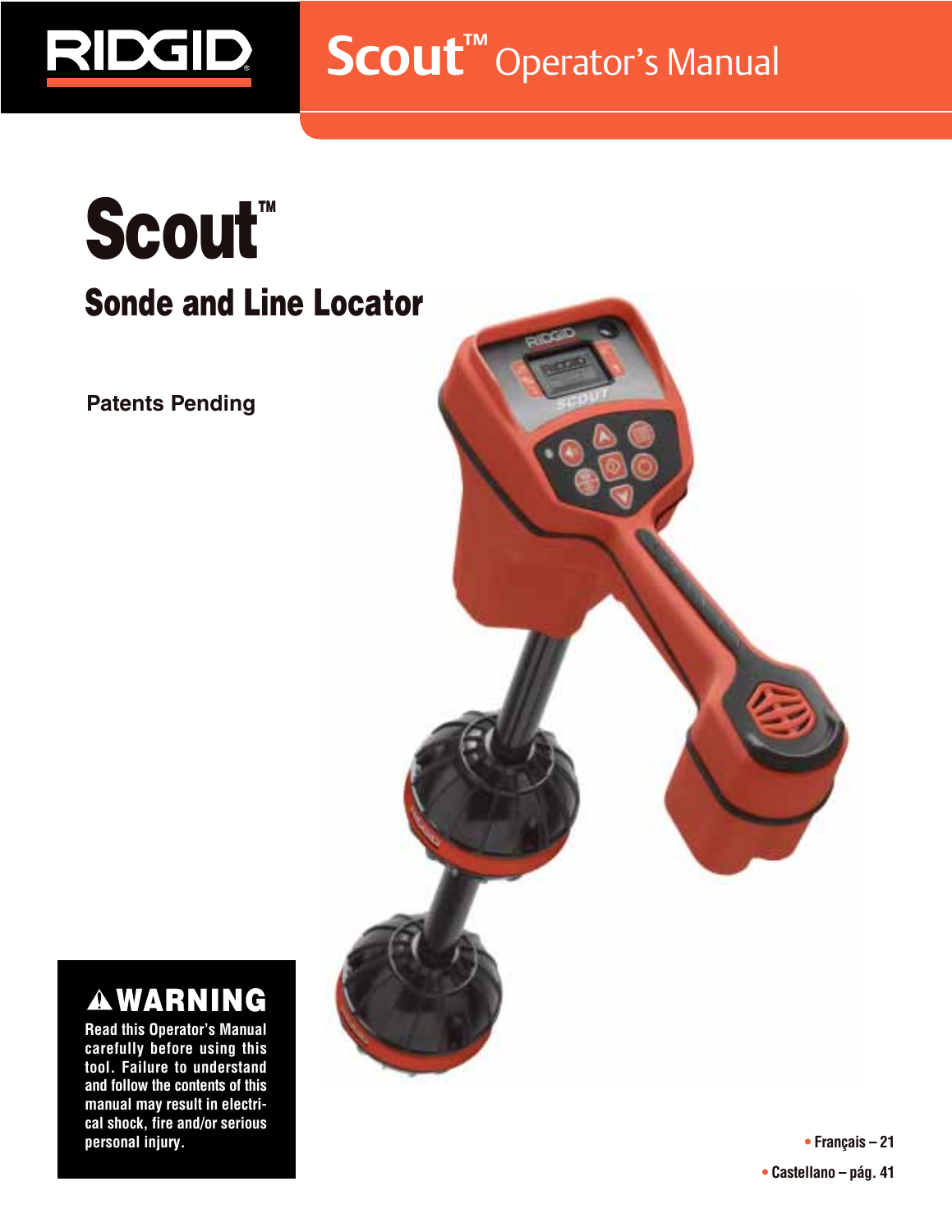# **Table of Contents**

| <b>General Safety Information</b>            |  |
|----------------------------------------------|--|
|                                              |  |
|                                              |  |
|                                              |  |
|                                              |  |
|                                              |  |
| <b>Specific Safety Information</b>           |  |
|                                              |  |
| <b>Specifications and Standard Equipment</b> |  |
|                                              |  |
|                                              |  |
|                                              |  |
| <b>Introduction to the Scout</b>             |  |
|                                              |  |
|                                              |  |
| <b>What Is The Scout Advantage?</b>          |  |
|                                              |  |
|                                              |  |
|                                              |  |
|                                              |  |
| <b>Getting Started</b>                       |  |
|                                              |  |
|                                              |  |
|                                              |  |
|                                              |  |
|                                              |  |
|                                              |  |
| <b>Tools Menu</b>                            |  |
|                                              |  |
|                                              |  |
|                                              |  |
| <b>Locating the Sonde</b>                    |  |
|                                              |  |
|                                              |  |
|                                              |  |
|                                              |  |
|                                              |  |
| <b>Tracing a Line with Scout</b>             |  |
|                                              |  |
|                                              |  |
| <b>Notes on Accuracy</b>                     |  |
|                                              |  |
|                                              |  |
|                                              |  |
|                                              |  |
|                                              |  |
|                                              |  |
|                                              |  |
|                                              |  |
|                                              |  |
|                                              |  |
|                                              |  |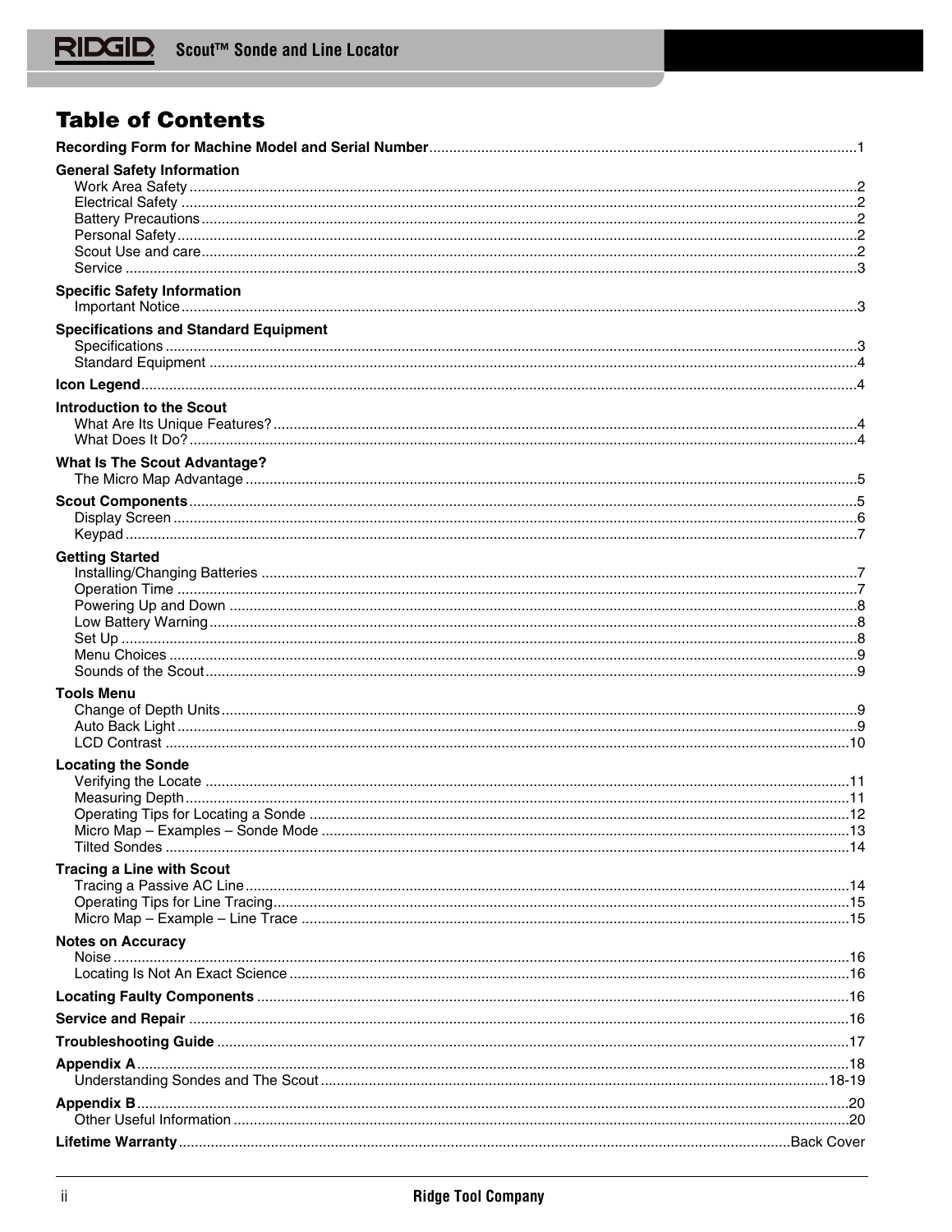# **Scout™**







# **Scout™ Sonde and Line Locator**

Record Serial Number below and retain product serial number which is located on nameplate.

Serial No.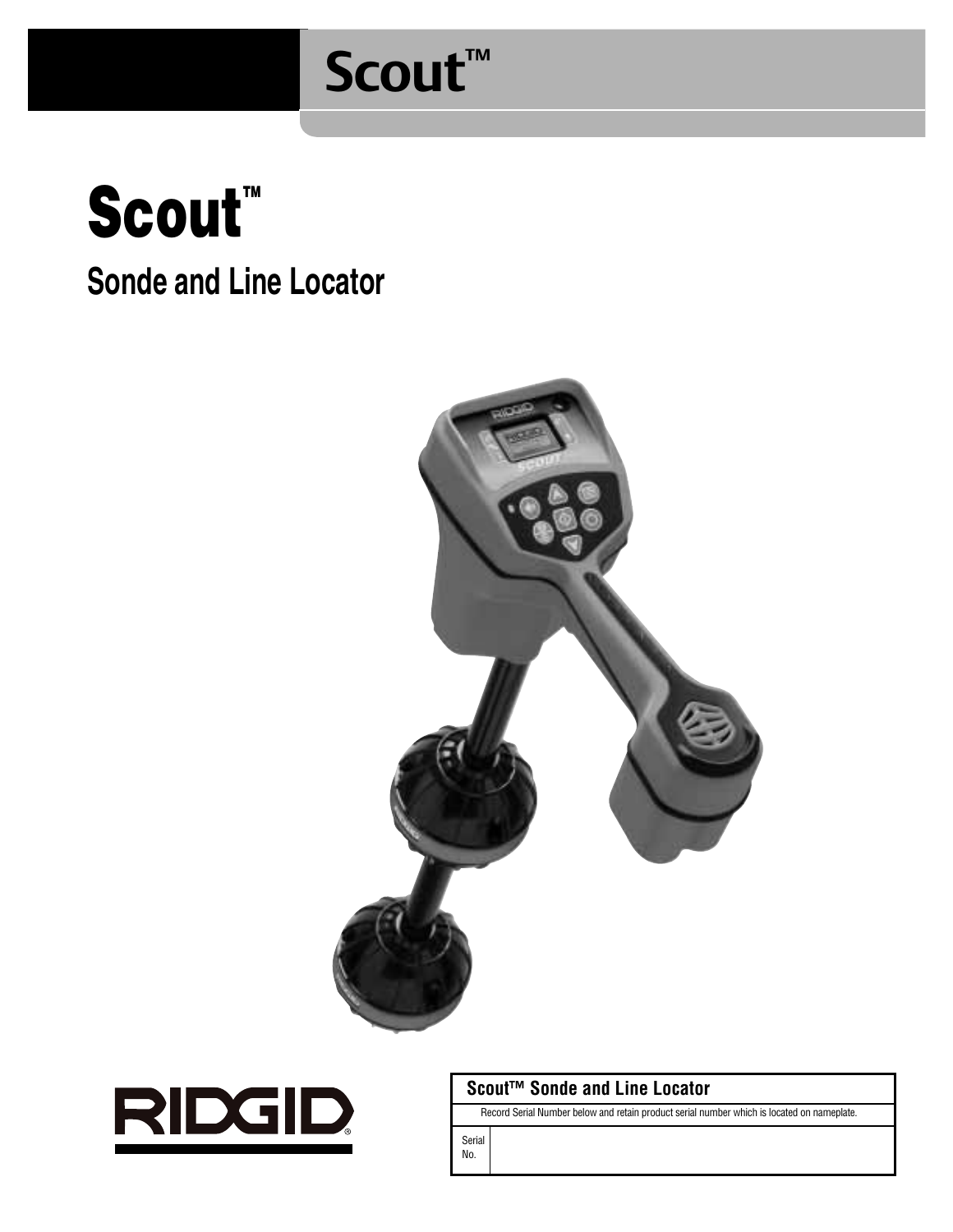# **General Safety Information**

**WARNING! Read and understand all instructions. Failure to follow all instructions listed below may result in electric shock, fire, and/or serious personal injury.**

**SAVE THESE INSTRUCTIONS!**

# **Work Area Safety**

- **Keep your work area clean and well lit.** Cluttered benches and dark areas may cause accidents.
- **Do not operate electrical devices or power tools in explosive atmospheres, such as in the presence of flammable liquids, gases, or heavy dust.** Electrical devices or power tools create sparks which may ignite the dust or fumes.
- **Keep bystanders, children, and visitors away** while operating tool. Distractions can cause you to lose control.

# **Electrical Safety**

- **Do not operate the system with electrical components removed.** Exposure to internal parts increases the risk of injury.
- **Avoid exposure to rain or wet conditions.** Keep battery out of direct contact with water. Water entering electrical devices increases the risk of electric shock.
- **Do not probe high voltage line.**

# **Battery Precautions**

- **Use only the size and type of battery specified. Do not mix cell types (e.g. do not use alkaline with rechargeable).** Do not use partly discharged and fully charged cells together (e.g. do not mix old and new).
- **Recharge batteries with charging units specified by the battery manufacturer.** Using an improper charger can overheat and rupture the battery.
- **Properly dispose of the batteries.** Exposure to high temperatures can cause the battery to explode, so do not dispose of in a fire. Some countries have regulations concerning battery disposal. Please follow all applicable regulations.

# **Personal Safety**

- **Stay alert, watch what you are doing and use common sense.** Do not use diagnostic tool while tired or under the influence of drugs, alcohol, or medications. A moment of inattention while operating tools may result in serious personal injury.
- **Gloves should always be worn for health and safe-**

**ty reasons.** Sewer lines are unsanitary and may contain harmful bacteria and viruses.

- **Do not overreach. Keep proper footing and balance at all times.** Proper footing and balance enables better control of the tool in unexpected situations.
- **Use safety equipment.** Always wear eye protection. Dust mask, non-skid safety shoes, hard hat, or hearing protection must be used for appropriate conditions.
- **Use proper accessories.** Do not place this product on any unstable cart or surface. The product may fall causing serious injury to a child or adult or serious damage to the product.
- **Prevent object and liquid entry.** Never spill liquid of any kind on the product. Liquid increases the risk of electrical shock and damage to the product.
- **Avoid Traffic. Pay close attention to moving vehicles when using on or near roadways. Wear visible clothing or reflector vests.** Such precautions may prevent serious injury.

# **Scout Use and Care**

- **Use equipment only as directed.** Do not operate the Scout unless proper training has been completed and the owners manual read.
- **Do not immerse the antennas in water. Store in a dry place.** Such measures reduce the risk of electric shock and instrument damage.
- **Store idle equipment out of the reach of children and other untrained persons.** Equipment is dangerous in the hands of untrained users.
- **Maintain the instrument with care.** Properly maintained diagnostic instruments are less likely to cause injury.
- **Check for breakage of parts, and any other conditions that may affect the Scout's operation.** If damaged, have the instrument serviced before using. Many accidents are caused by poorly maintained tools.
- **Use only accessories that are recommended by the manufacturer for the Scout.** Accessories that may be suitable for one instrument may become hazardous when used on another.
- **Keep handles dry and clean; free from oil and grease.** Allows for better control of the instrument.
- **Protect against excessive heat.** The product should be situated away from heat sources such as radiators, heat registers, stoves or other products (including amplifiers) that produce heat.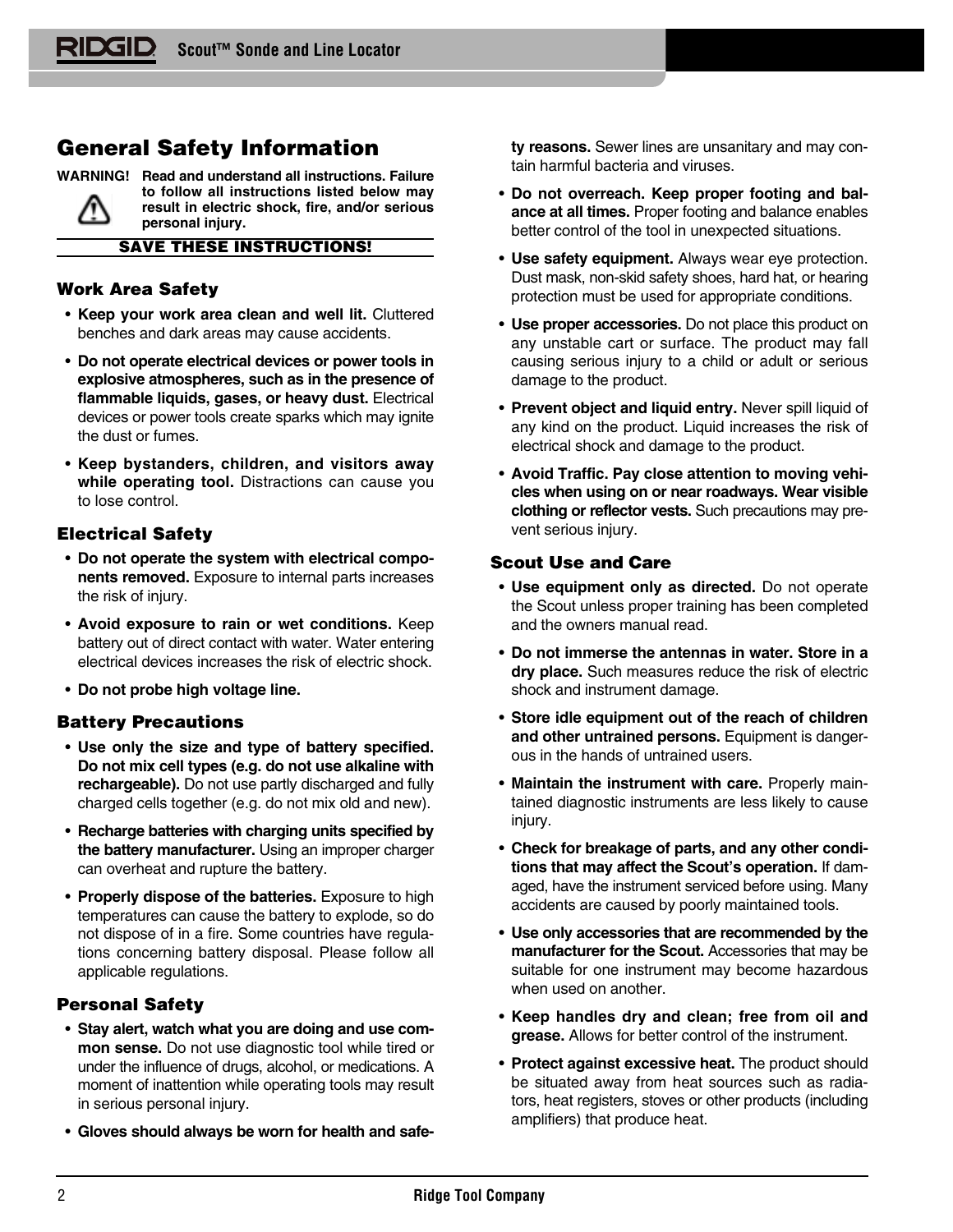# **Service**

- **Diagnostic instrument service must be performed only by qualified repair personnel.** Service or maintenance performed by unqualified repair personnel could result in injury.
- **When servicing a tool, use only identical replacement parts.** Follow instructions in the Maintenance Section of this manual. Use of unauthorized parts or failure to follow maintenance instructions may create a risk of electrical shock or injury.
- **Follow instructions for changing accessories.** Accidents are caused by poorly maintained tools.
- **Provide proper cleaning.** Remove battery before cleaning. Do not use liquid cleaners or aerosol cleaners. Use a damp cloth and some mild detergent. Do not immerse in water.
- **When cleaning, do not use scraping tools or abrasives as they may permanently scratch the display.** NEVER USE SOLVENTS to clean any part of the system. Substances like acetone and other harsh chemicals can cause cracking of the Case.
- **Conduct a safety check.** Upon completion of any service or repair of this product, ask the service technician to perform safety checks to determine that the product is in proper operating condition.
- **Damage to the product that requires service.** Remove the batteries and refer servicing to qualified service personnel under any of the following conditions:
	- If liquid has been spilled or objects have fallen into product;
	- If product does not operate normally by following the operating instructions;
	- If the product has been dropped or damaged in any way;
	- When the product exhibits a distinct change in performance.

If you have any questions regarding the service or repair of this machine, call or write to:

> Ridge Tool Company Technical Service Department 400 Clark Street Elyria, Ohio 44035-6001 Tel: (800) 519-3456 E-mail: TechServices@ridgid.com On the Web: www.ridgid.com or www.seesnake.com

In any correspondence, please give all the information shown on the nameplate of your tool including model number and serial number.

# **Specific Safety Information**

#### **WARNING**

**Read this operator's manual carefully before using the Scout™ Sonde and line Locator. Failure to understand and follow the contents of this manual may result in electrical shock, fire and/or severe personal injury.**

Call the Ridge Tool Company, Technical Service Department at (800) 519-3456 if you have any questions.

## **Important Notice**

The Scout is a diagnostic tool that senses electromagnetic fields emitted by objects underground. It is meant to aide the user in locating these objects by recognizing characteristics of the field lines and displaying them on the screen. As electromagnetic field lines can be distorted and interfered with it is important to verify the location of underground objects before digging.

**Several utilities may be underground in the same area. Be sure to follow local guidelines and one call service procedures.**

**Exposing the utility is the only way to verify it's existence, location and depth.**

**Ridge Tool Co., its affiliates and suppliers, will not be liable for any injury or any direct, indirect, incidental or consequential damages sustained or incurred by reason of the use of the Scout.**

# **Specifications and Standard Equipment**

## **Specifications**

| Weight w/batteries3 lbs.     |                                                                                                                               |
|------------------------------|-------------------------------------------------------------------------------------------------------------------------------|
| Weight w/o batteries2.3 lbs. |                                                                                                                               |
| Dimensions:                  |                                                                                                                               |
| Length 11.2"                 |                                                                                                                               |
| Width 4.3"                   |                                                                                                                               |
| Height22"                    |                                                                                                                               |
|                              | Power Source4 C-size batteries, 1.5V<br>Alkaline (ANSI/NEDA 14A,<br>IEC LR14) or 1.2V NiMH or<br>NiCad rechargeable batteries |
| Power Rating:6V, 300mA       |                                                                                                                               |
| <b>Operating Environment</b> |                                                                                                                               |
|                              | Temperature-4°F to 122°F (-20°C to 50°C)                                                                                      |
| Humidity 5% to 95% RH        |                                                                                                                               |

Storage Temperature .....-4°F to 140°F (-20°C to 60°C)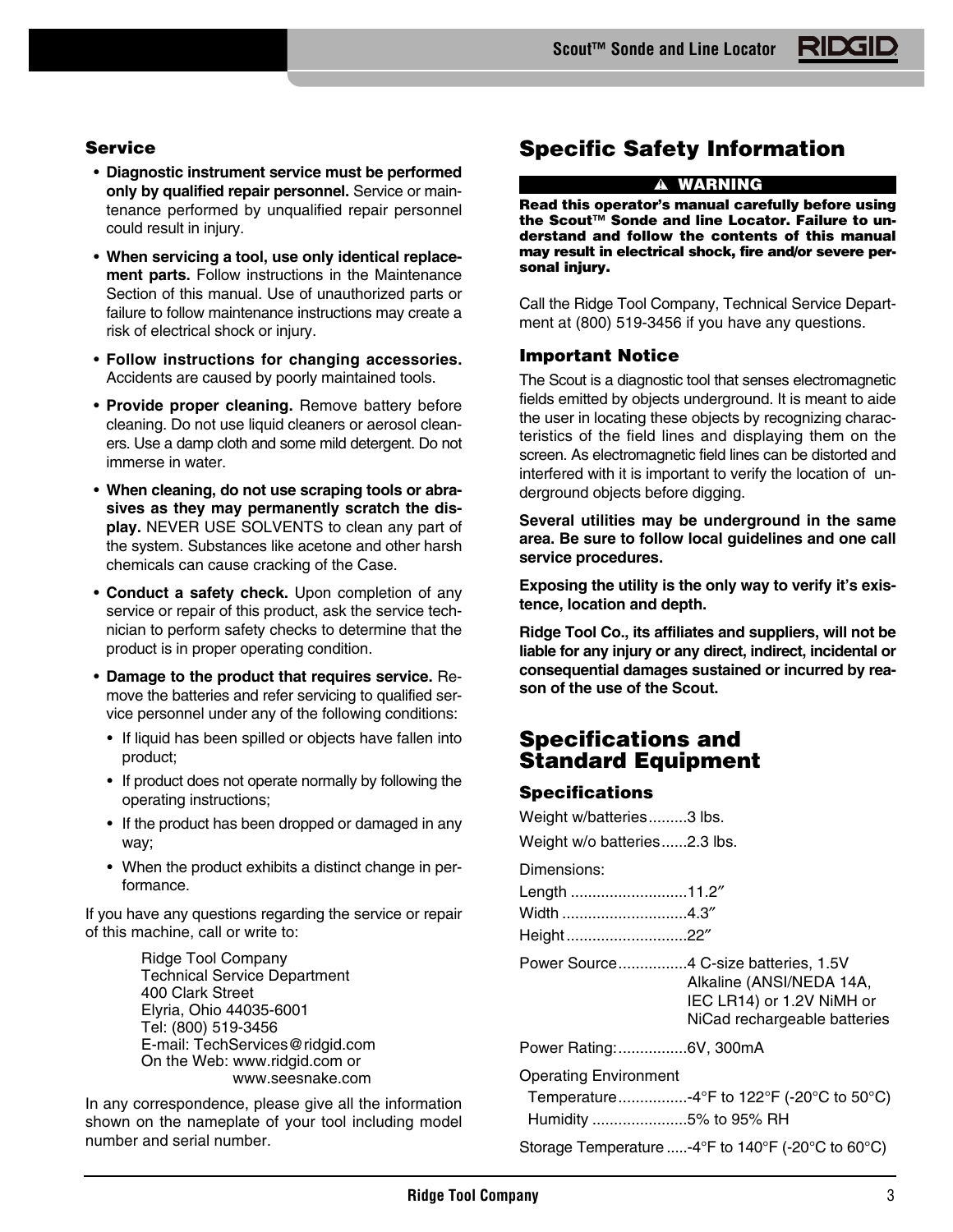# Standard Frequencies

Sonde............................512Hz, 640Hz, 874Hz, 33kHz Active Line Trace...........128Hz, 8kHz, 33kHz, Passive Line Trace........60Hz, 50Hz

# Default Settings

The default settings for the locator are:

- Depth units  $=$  Feet & Inches,
- Volume = 1 (one setting above mute),
- $\bullet$  Backlight = Auto

# **Standard Equipment**

- Scout Locator
- Markers and Mast Holder
- Operator's Manual
- 4 C-cell Batteries (Alkaline)
- Training Video

# **Optional Equipment**

- Additional Pole/Sonde Markers
- NaviTrack Transmitter
- Inductive Clamp
- Battery Sonde
- Float Sonde

# NOTE:

- 60Hz = 540 Hz, 9th harmonic and  $50$ hz = 450 Hz, 9th harmonic
- Signal Strength is Non linear in function. 2000 is 10x higher than 1000, 3000 is 10x higher then 2000.

# **Icon Legend**

- € **Sonde Frequency**
- $\oplus$ **Active Trace Frequency**
- $\sim$ **Passive (AC) Trace Frequency**
- $\blacklozenge$ **Sound Level**
- $\mathbf{a}$ **Battery Level**
- Ŧ **Depth**
- $\Delta^\circ$ **Horizontal Angle Indicator**
- الله السيو<br>المنابع **Signal Strength**
- ज∿⊽ **Tools Menu**
- 0 **LCD Contrast**
- ø **LCD Backlight**

# **Introduction to the Scout**

The Scout sonde and line locator uses multi directional antennas and advanced processing to make pinpointing sondes and tracing buried utility lines fast, accurate and easy.

# **What Are Its Unique Features?**

Scout's advanced technology gives several unique features over conventional locators:

- Multi Directional Antenna System
- Micro map View
- Identifies distinct signal characteristics.

# **What Does It Do?**

The Scout is used above ground to sense electromagnetic fields emitted from underground or hidden lines (electrical conductors like metal wires and pipes) or **sondes** (actively transmitting beacons). When the fields are simple and undistorted, then the sensed fields are representative of the buried object. The Scout locates conductive objects emitting a field; it does not directly sense underground objects.

See Appendix A for further discussion on electrical fields.

- **Menu Navigation** A
- $\Diamond$ **Audio Tone Reset/Menu Item Select**
- ▼ **Menu Navigation/Forced Depth (3 sec. press)**
- $\circ$ **Power ON/OFF Key**
- 目 **Menu Key**
- 篇 **Sonde/Trace/Frequency Mode Key**
- ◀ハ **Volume Control Key**



**Display Icons Keypad Icons Safety Alert Symbol, Refer to documentaion for safety**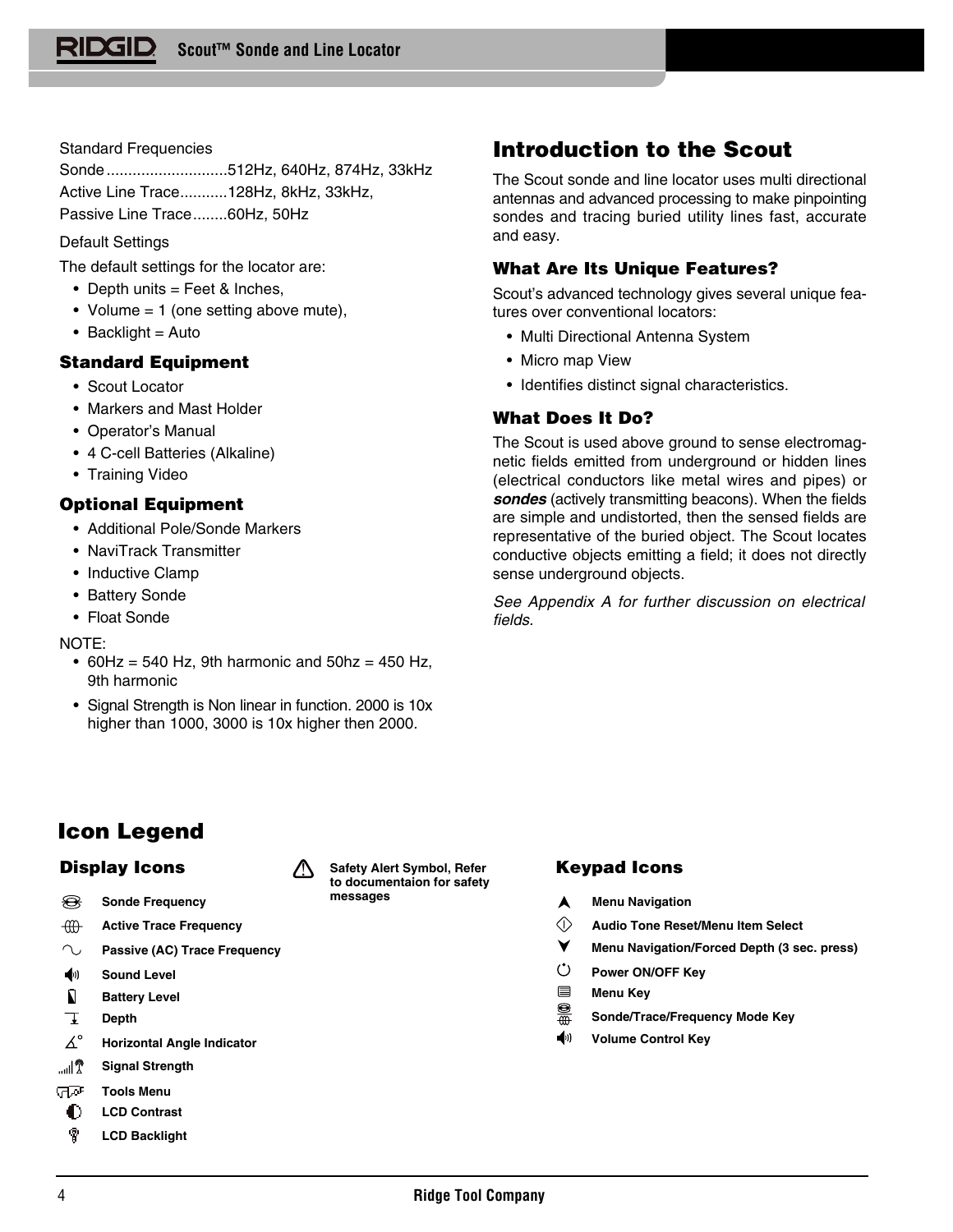# **What Is The Scout Advantage?**

Scout Views all of the signal (electromagnetic fields) with multidirectional antenna. The multidirectional antenna offers definite advantages:

- 1. Signal always gets stronger as user gets closer to the target.
- 2. Eliminates Nulls and "Ghost Peaks". With conventional locators it is possible to have signal strength go up as it is moved farther away from the target. A conventional locator signal has a peak then a null and then a smaller peak. This can confuse the operator especially if they interpret a smaller peak (known as "Ghost" or "False" peaks) as the target. The Scout sees just one peak to draw the user to the target.



**Figure 1 – Sonde signal as "seen" by a conventional locator. Main peak in center and two false peaks outside the two nulls.**



**Figure 2 – Sonde signal as "seen" by the Scout. Only one peak, no nulls.**

- 3. How the unit is held does not affect signal strength. The user can approach from any direction and does not need to know the lie of the pipe or wire.
- 4. Additional tools to identify and solve "difficult" locates include a graphical micro map and an angle indicator to help interpret signal characteristics.

# **What Is The Micro Map Advantage?**

The map provides graphics that shows the signal's characteristics. It is a bird's eye view of the signal underground, shown graphically on the screen. It is used as a guide for tracing underground lines and can be used to better pinpoint sondes. It can also be used to provide more information for complex locates.

By moving the locator over the ground the Scout passes over the signal emitted by the underground objects. This allows the user to see on the screen, visualizations of the signal and then mark them. Conventional locators cannot map the underground signal as their antennas cannot see the complete shape of it.

# **Scout Components**



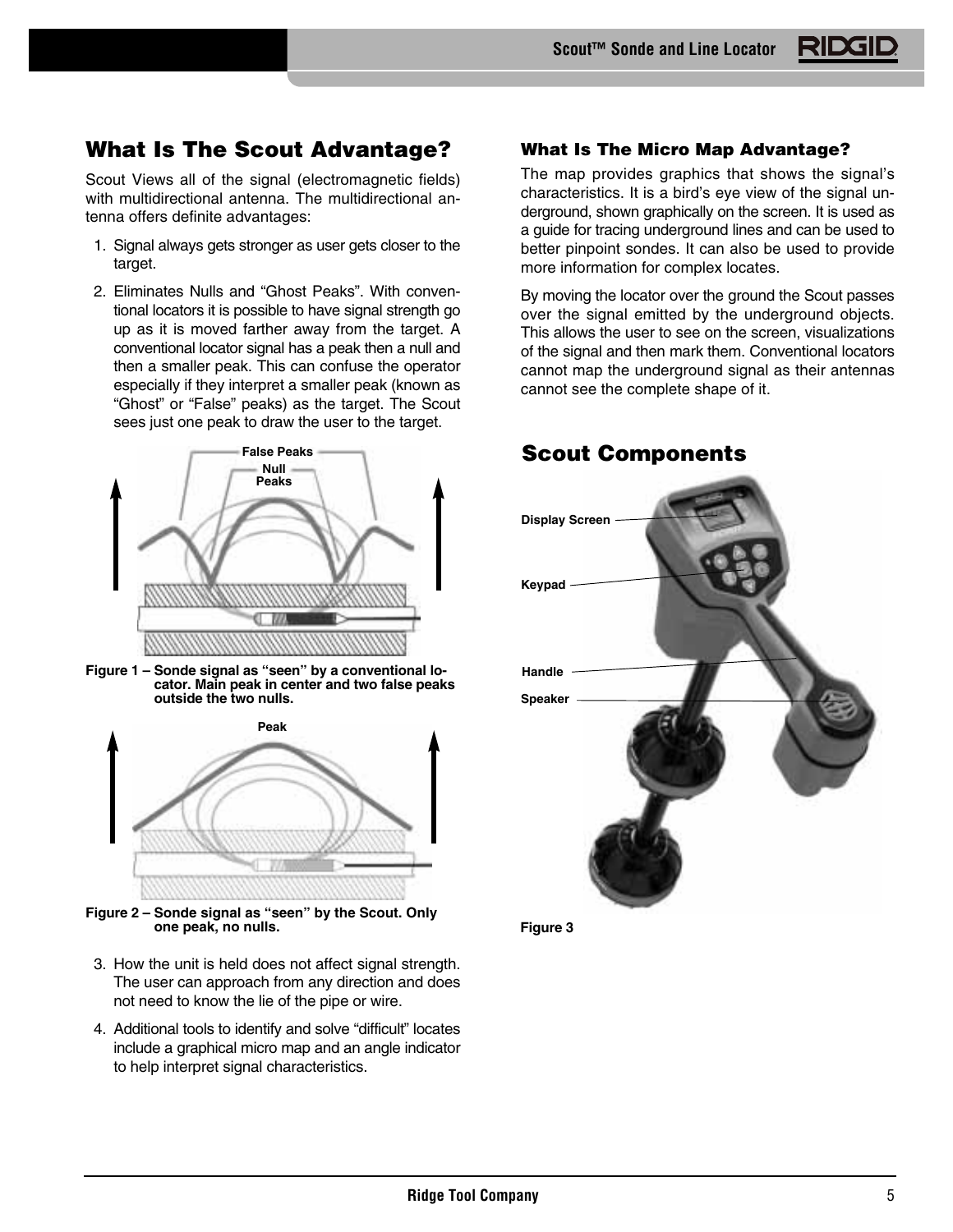**Scout™ Sonde and Line Locator**



**Figure 4**

**Figure 5**



**Figure 6**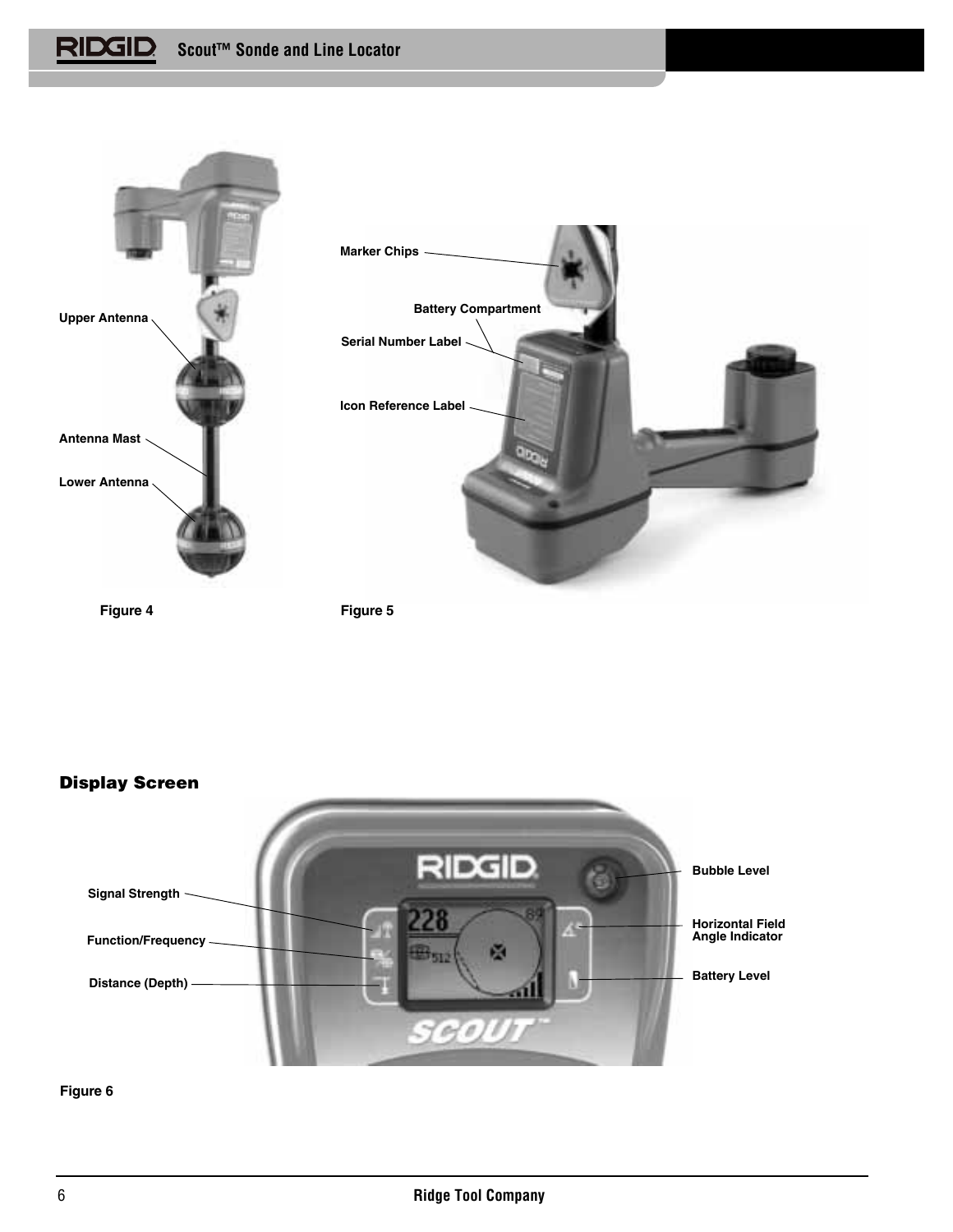

**Select Key** — selects the highlighted choice when a menu is open

**Down Key** — scrolls down through menu choices, hold down to force depth reading.

**Menu Key** — opens/closes the menu.

**Power ON/OFF Key** — turns the Scout ON or OFF.

# **Getting Started**

# **Installing/Changing Batteries**

To install batteries into the Scout turn the unit over to access the battery compartment. Turn the knob on the battery cover counter clockwise. Pull straight up on the knob to remove the door. Insert the batteries as shown on the inside decal and make sure they drop to full contact.

Fit the door into the case and turn the knob clockwise while lightly pressing down to close. The battery cover can be installed in either orientation.



**Figure 8**

When the Scout is turned on it takes a few seconds to check the batteries. Until then the battery level will show as "empty".

**WARNING** Do not allow debris to fall into battery compartment. Debris in the battery compartment may short the battery contacts, leading to rapid discharge of the batteries, which could result in electrolyte leakage or risk of fire.

# **Operation Time**

Typical operation time for the Scout locator, when using alkaline cells, ranges from about 12 to 24 hours depending on factors such as sound volume, and how often the backlight is on. Other factors that affect the operation time will include chemistry of the battery (many of the new high performance batteries, such as the "Duracell® ULTRA" do last 10%-20% longer than conventional alkaline cells under high demand applications). Operation at low temperatures will also reduce battery life.

To preserve battery life the Scout will automatically shut down after 1 hour of no key presses. Simply turn the unit on to resume use.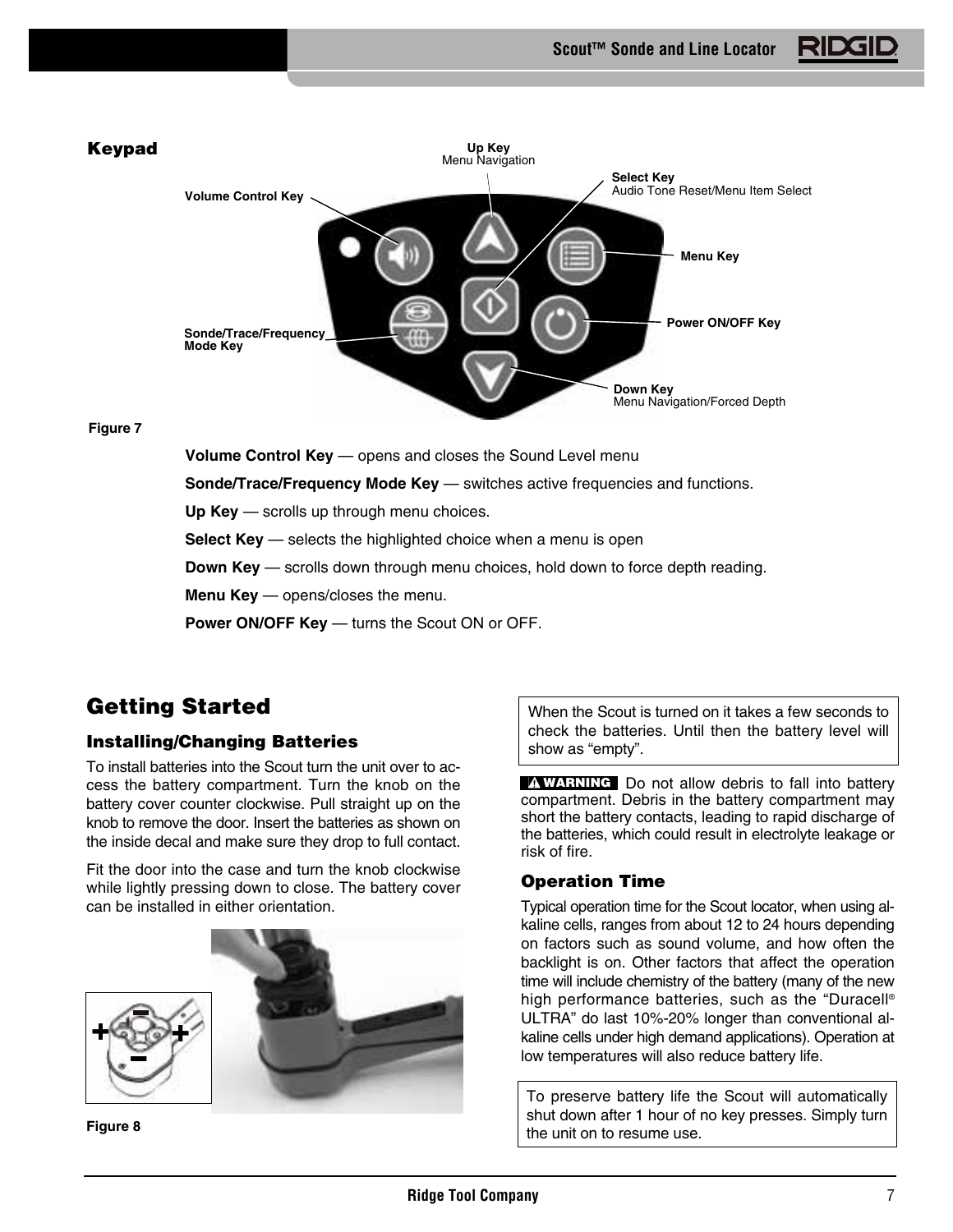# **Powering Up and Down**

Turn the power ON by depressing the Power (C) key on the keypad. The RIDGID® logo displays, the software version number will appear in the lower right corner.



## **Figure 9**

Turn the unit OFF by depressing and releasing the Power  $\binom{4}{x}$  key on the keypad.

# **Low Battery Warning**

When the battery gets low, a battery icon will appear in the map area on the screen. This indicates that the batteries need to be changed and that the unit will soon shut down.



**Figure 10**

Just before complete shut down there will be a non-interruptible power down sequence.

In some cases the voltage on rechargeable batteries may drop so quickly that the unit will just shut down. The unit will turn OFF and restart. Just replace the batteries and turn the unit back ON.

# **Set Up**

Once the Scout is up and running the next step is to set up the frequencies needed that match the equipment to be located. Each is activated for use by selecting them from a list in the menu.

1. Push the menu key:



## **Figure 11**

2. Using the up and down arrows highlight a frequency to match the one used in the sonde or on the line transmitter, then press the select key (shown below) to check the box. See the Menu Choices for reference. Hit the menu key again to return to the main screen.



# **Figure 12**

Be sure that the frequency selected **WARNING**matches the desired use. 33 is available as both sonde AND line trace frequencies. Using a sonde frequency for line tracing or vice versa, can cause the Scout to display incorrect depth information.

3. Now press the sonde/trace/frequency mode key to cycle through the activated frequencies and modes. Pay attention to the icons on the screen to see which mode the Scout is operating in.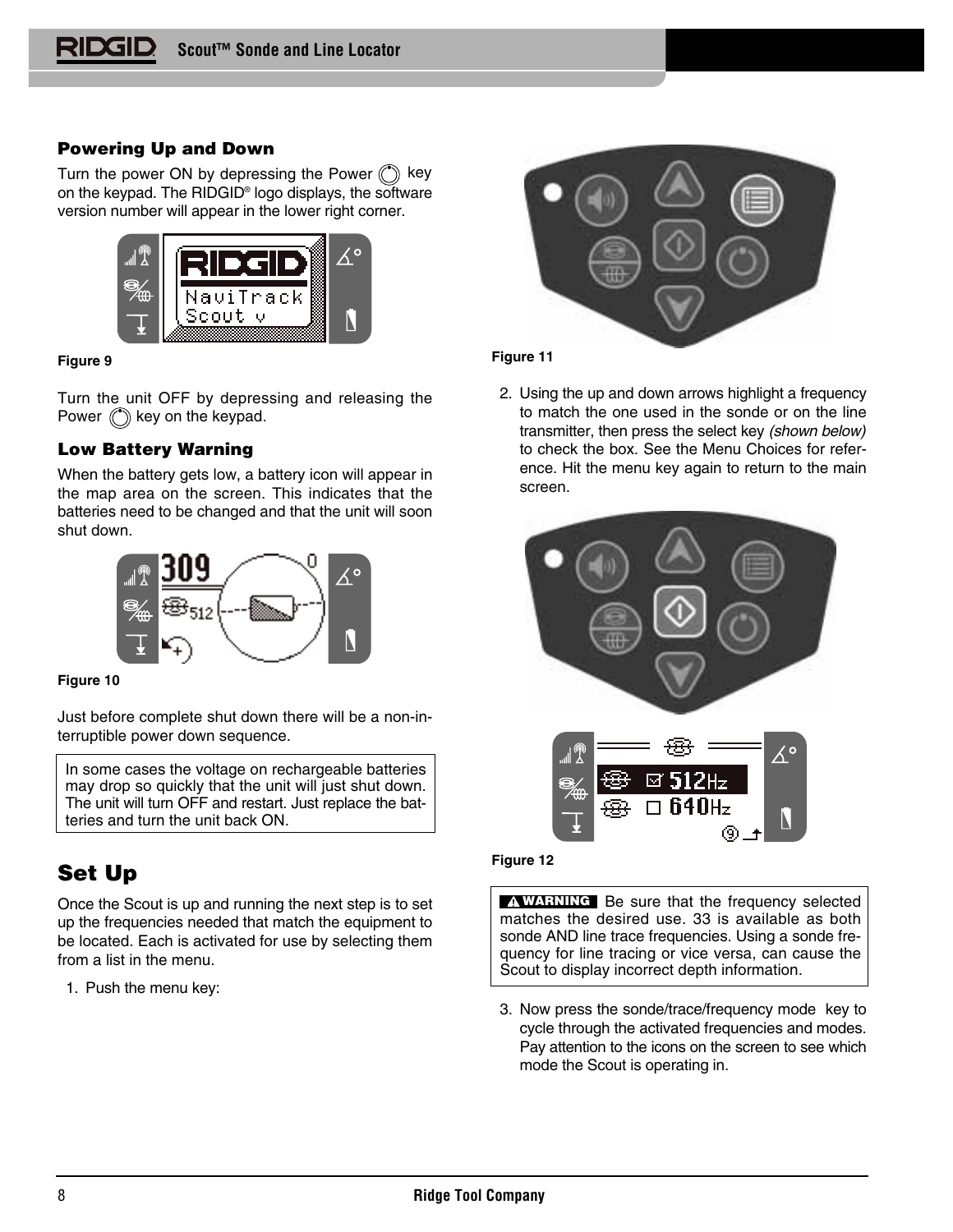

# **Figure 13**

4. If the depth, auto backlight or LCD contrast needs to be adjusted then highlight the selection in the tools section of the menu and make changes using the select key.



## **Figure 14**

# **Menu Choices**



# **Sounds of the Scout**

The sound is related to the signal strength. The Scout's audio increases in pitch as signal strength ramps up, and decreases in pitch as signal strength ramps down.

The pitch will only increase as the signal strength goes up. When the signal strength decreases the audio pitch will decrease until it reaches the bottom of its tonal range. If signal strength continues to decrease, the audio will ramp downward to a base-warble tone until signal strength begins to increase again.

Adjust the sound by pressing the Sound Key.



# **Figure 15**

The volume will step to a higher volume with each press of the sound key or the up and down arrows can be used to adjust the volume as well. Press the select key to exit this screen.



**Figure 16**

NOTE! Pressing the select key during normal operation will center the pitch to a medium level.

# **Tools Menu**

# **Change of Depth Units**

The Scout can change the units that it measures depth to either Feet or Meters. To change these settings simply highlight the depth icon in the Tools Menu and then press the select key to toggle between feet or meters.





# **Auto Back Light**

Low light levels are sensed by a light detector built into the upper left corner of the keypad. The backlight can be forced on by blocking the light to this sensor with a thumb.

The automatic LCD backlight is factory set to only turn on under fairly dark conditions. This is to conserve bat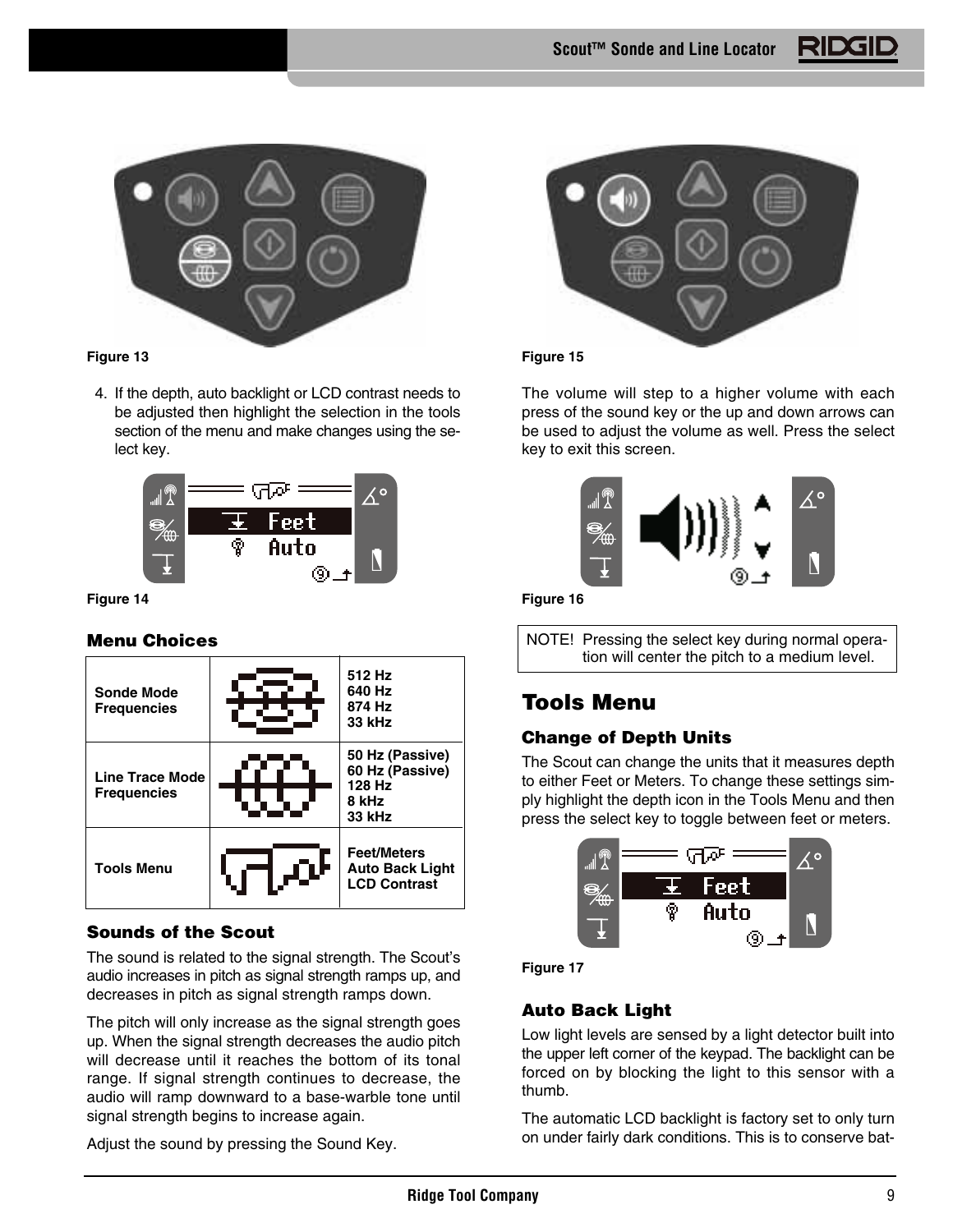tery power. As the batteries near depletion, the backlight will appear dim. Near the end of battery life, the backlight operates at a very low level to conserve battery power.

To set the backlight to always off, highlight the light bulb icon in the tools section of the menu and press the select key to toggle it between Auto and OFF.



#### **Figure 18**

# **LCD Contrast**

When this is highlighted and selected the LCD contrast can be adjusted.



#### **Figure 19**

Use the up and down arrows to make the screen lighter or darker.



**Figure 20**

# **Locating the sonde**

The Scout can be used to locate the signal of a sonde (transmitter) in a pipe, so that its location can be identified above ground. Sondes can be placed at a problem point in the pipe using a camera push rod or cable. They can also be flushed down the pipe.

**The following assumes that the sonde is in a horizontal pipe, the ground is approximately level and the Scout is held with the antenna mast vertical.**

IMPORTANT! Signal strength is the key factor in determining the sonde's location. To ensure an accurate locate, you MUST take care to maximize the signal strength prior to marking an area for excavation.

#### **When locating a sonde set up the locate in the following manner:**

- **Before** putting the sonde in the line, use the Scout to make sure it's operating and that Scout is receiving its signal.
- Once the sonde is in position and transmitting, activate the sonde and match the same frequency as the sonde on the Scout. Make sure it has a sonde mode icon.  $\bigotimes$

Be sure that the frequency selected **WARNING**matches the desired use. 512 and 33 are available as both sonde AND line trace frequencies. Using a sonde frequency for line tracing or vice versa, can cause the Scout to display incorrect depth information.

• Go to the suspected sonde location. If the direction of the pipe is unknown, push the sonde a shorter distance into the line (~15 feet from the access, is a good starting point).

# **Next use one of the following methods to locate the sonde.**

## **Method 1 – Maximize Signal Strength**

- 1. Hold the Scout so the mast is out away from your body. Sweep the mast in the suspected direction of the sonde while observing the signal strength and listening to the sound. The signal will be highest when the mast is closest to the sonde.
- 2. Lower Scout to its normal operating position (mast vertical) and walk in the direction of the sonde. As you approach, the signal strength will increase and the audio tone will ramp and rise in pitch. Use the signal strength and the sound to maximize the signal.



## **Figure 21**

3. Once the maximum signal has been located, place the Scout close to the ground over the peak and move in all directions. Move the Scout away from the maximum signal strength, to make sure that the signal drops off on all sides.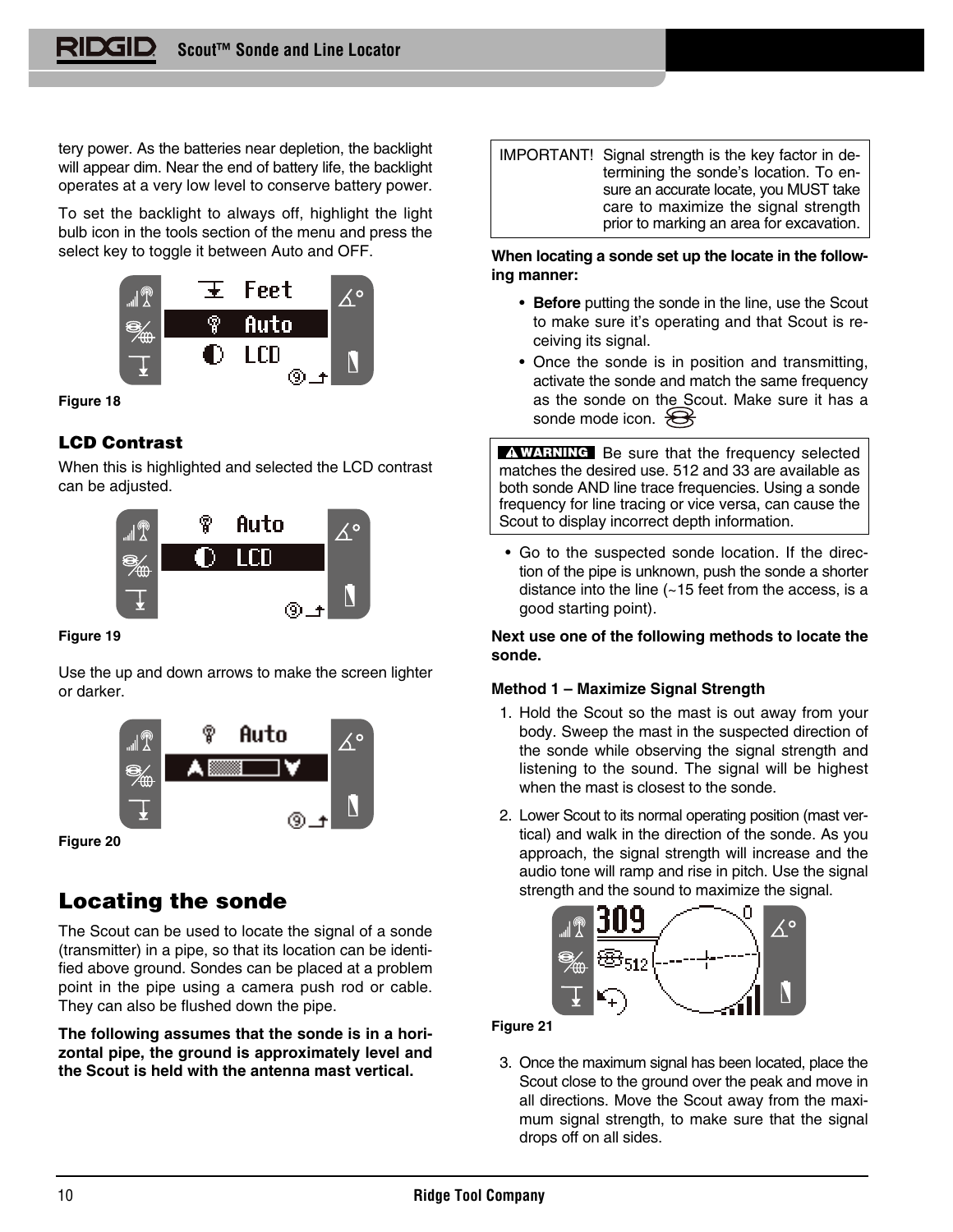

## **Figure 22**

## **Method 2 – Follow the Equator - Then Maximize**

- 1. Works best in unobstructed, open areas, when the sonde is expected to be horizontal. Sweep the mast and then walk in the direction of maximum signal strength as in Method 1.
- 2. When the Scout displays a steady Equator line, center it on the screen and then follow it towards increasing signal strength. When maximum has been located, place the Scout close to the ground over the peak and move in **all** directions. Move the Scout away from the maximum signal strength, to make sure that the signal drops off on all sides.



**Figure 23**

# **Verify the Locate**

1. At the point of maximum signal strength, and with the mast vertical, move the Scout perpendicular to the Equator line on the screen. When the Pole icon appears, move Scout until the Pole icon is centered on the crosshairs with the lower antenna ball on the ground. Place one of the red triangle markers on the ground at this spot.



**Figure 24 – View when Scout is on the pole.**

- 2. Move Scout back across the Equator line to the other pole. Center the crosshairs on the second Pole icon and mark its position as before.
- 3. Move back to the point of **maximum signal strength**. Mark this point on the ground with the yellow hexagon marker chip. Move the lower antenna ball slowly away from the yellow marker in all directions while observing the signal strength display. The signal strength should be highest directly over the sonde.
- 4. Look to see that all three markers are aligned and that the yellow hexagon marker is approximately half way between the Pole markers.

If the yellow marker is not in the middle, see the section on tilted sondes.

**IMPORTANT! Being on the Equator does NOT mean you're over the sonde! Remember that signal strength is the key factor in locating the sonde. You must be at the point of highest signal strength AND be on the Equator (dashed line).**

**For best accuracy use the bubble level. The mast MUST be vertical when marking the Poles and Equator, or their locations will be less accurate!**

# **Measuring Depth**

The Scout measures depth by comparing the strength of the signal at the lower antenna to the upper antenna.

Depth is measured when the bottom antenna is touching the ground directly above the signal source.

1. To measure depth place the locator on the ground, directly above the sonde or line. Make sure that the angle indicator reads 5 degrees or less. Then slowly rotate the unit in the direction of the arrow shown on the **bottom left** of the screen until the depth appears.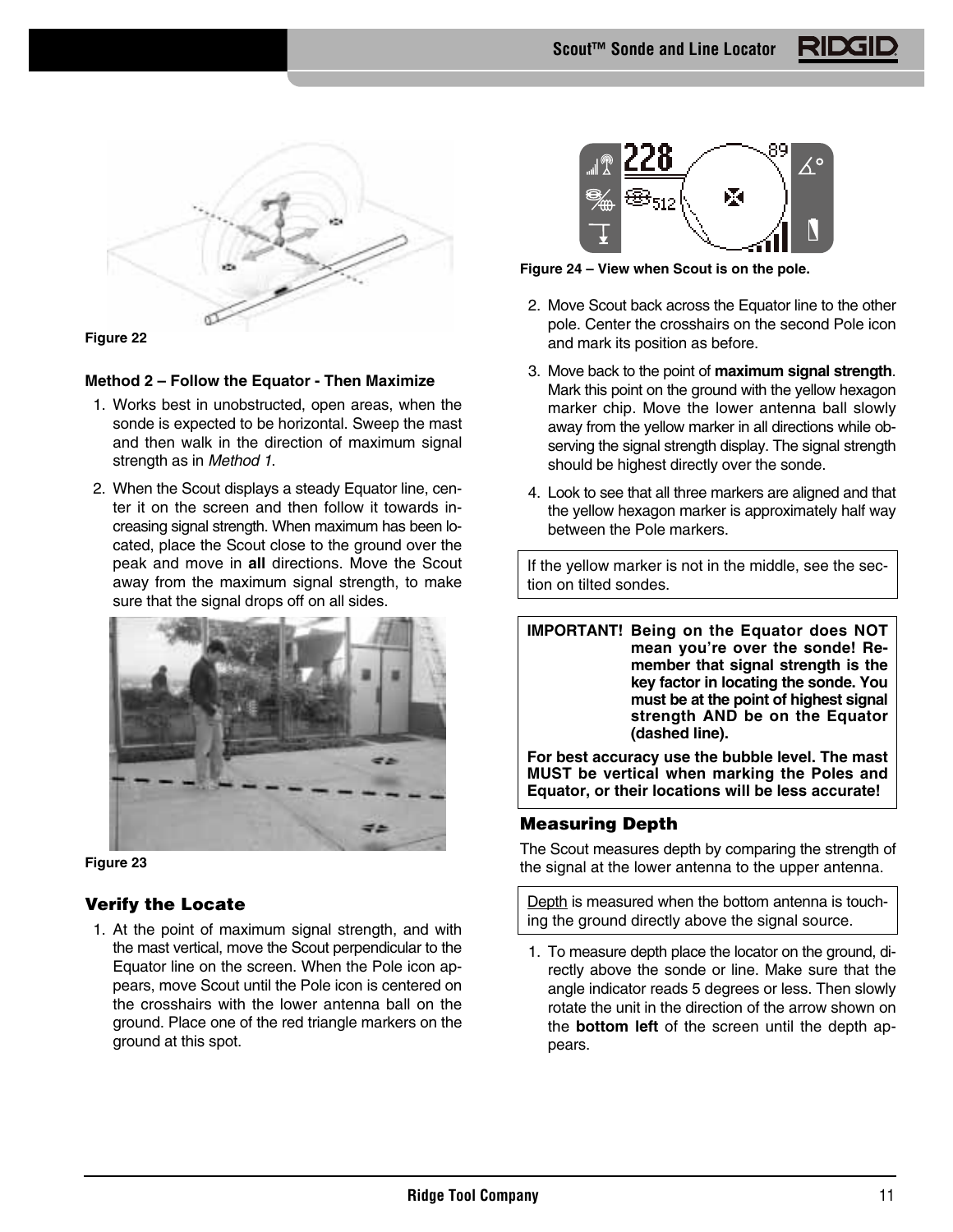

**Figure 25**

The bubble level is useful when measuring depth to make sure that the antenna mast is vertical.

In order to maximize signal and achieve a more accurate depth reading, the Scout needs to be rotated to align the upper antenna with the signal.

- 2. Depth will be shown in the lower left hand corner.
- 3. **Force Depth Feature** If the angle indicator reads higher than 5 degrees then the Scout will not give a depth measurement. Press the down arrow key and hold it. This will force the depth to display if depth can be measured. (See the following section on tilted sondes.)

**WARNING** Using the force depth feature can provide inaccurate depth measurements.

When checking the depth **always** take a measurement, then rotate the Scout 180 degrees (1 /2 circle) and take another depth measurement. Be sure that the lower ball stays at the same position on the ground and the mast is vertical. **If the depth readings are not within about 10% of each other then distortion is present and the depth reading should be questioned.** 



# **Operating Tips for Locating a Sonde**

- Use the sound when possible to help guide the Scout to the maximum signal strength.
- If the Equator is crossed, and the signal is not maximized, follow the Equator to the highest signal strength. Simply finding the Equator of the sonde (the dashed line on the screen) does **NOT** indicate that the sonde has been found. **The point of maximum signal strength** along this line must **also** be found. Generally following the Equator line will lead the operator to the "vicinity" of the sonde. If the sonde is steeply tilted, the Equator will NOT lie directly above the sonde and the distance from the sonde to each Pole will not be equal. If the sonde is tilted, maximize the signal.
- Always confirm the point of maximum signal strength. Verify what the map is showing. The map assumes the following conditions:
	- 1.The ground is level
	- 2.The sonde is level
	- 3.The Scout Locator is above ground level
	- 4.The Scout Locator is held approximately vertical, antenna mast pointing straight down.

If these conditions are not met, pay close attention to maximizing signal strength. In general, if the above conditions are true and if the Scout is within about two "depths" of the signal source, the map will be useful and accurate. Be aware of this when using the map if the target or signal source, is very shallow. The useful search area using the map alone can be small if the sonde is extremely shallow.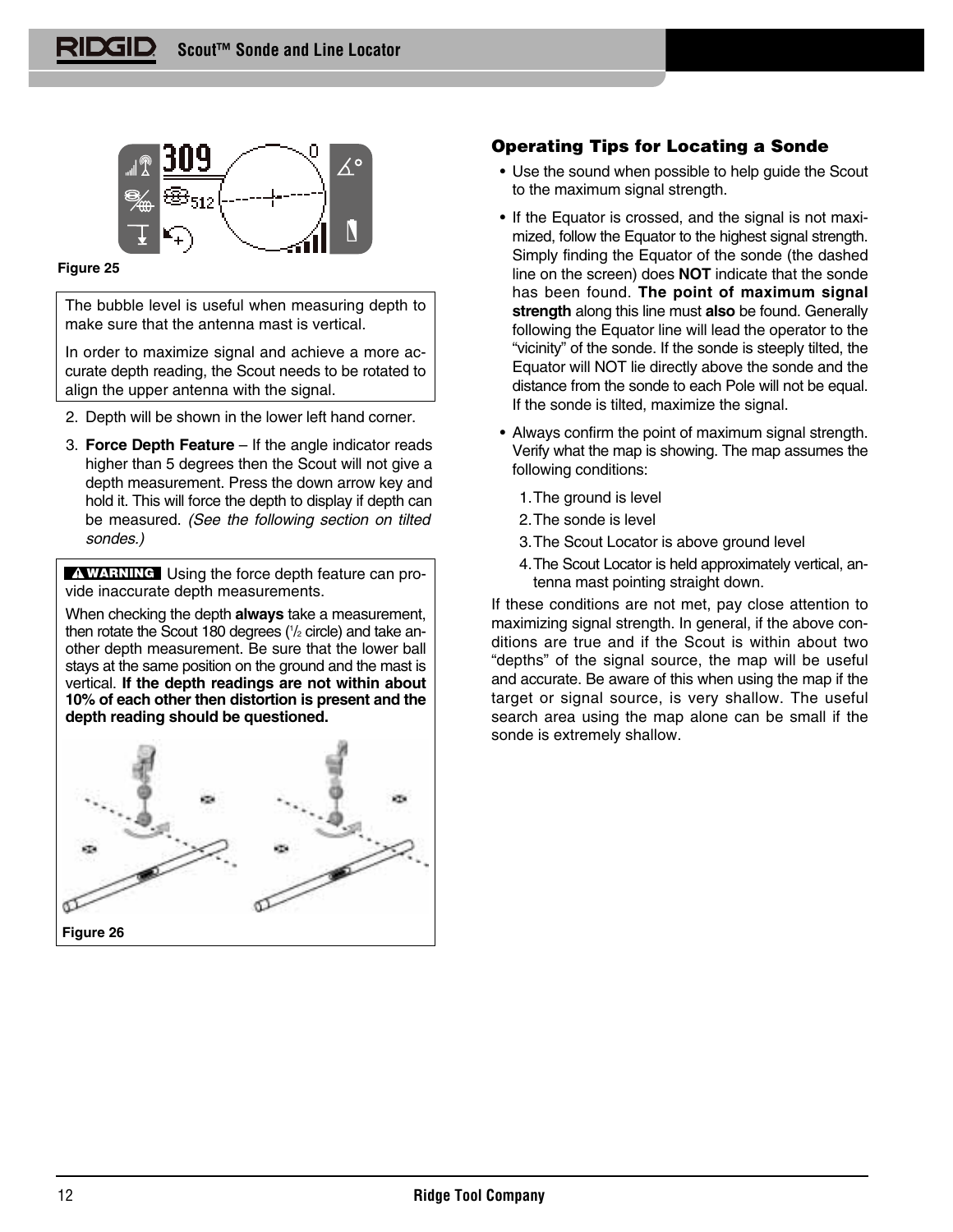# **Micro Map – Examples – Sonde Mode**

**Scout on the Equator**



# **Scout leaves the Equator and approaches the Pole**



**Figure 28**

# **Scout on the Pole**

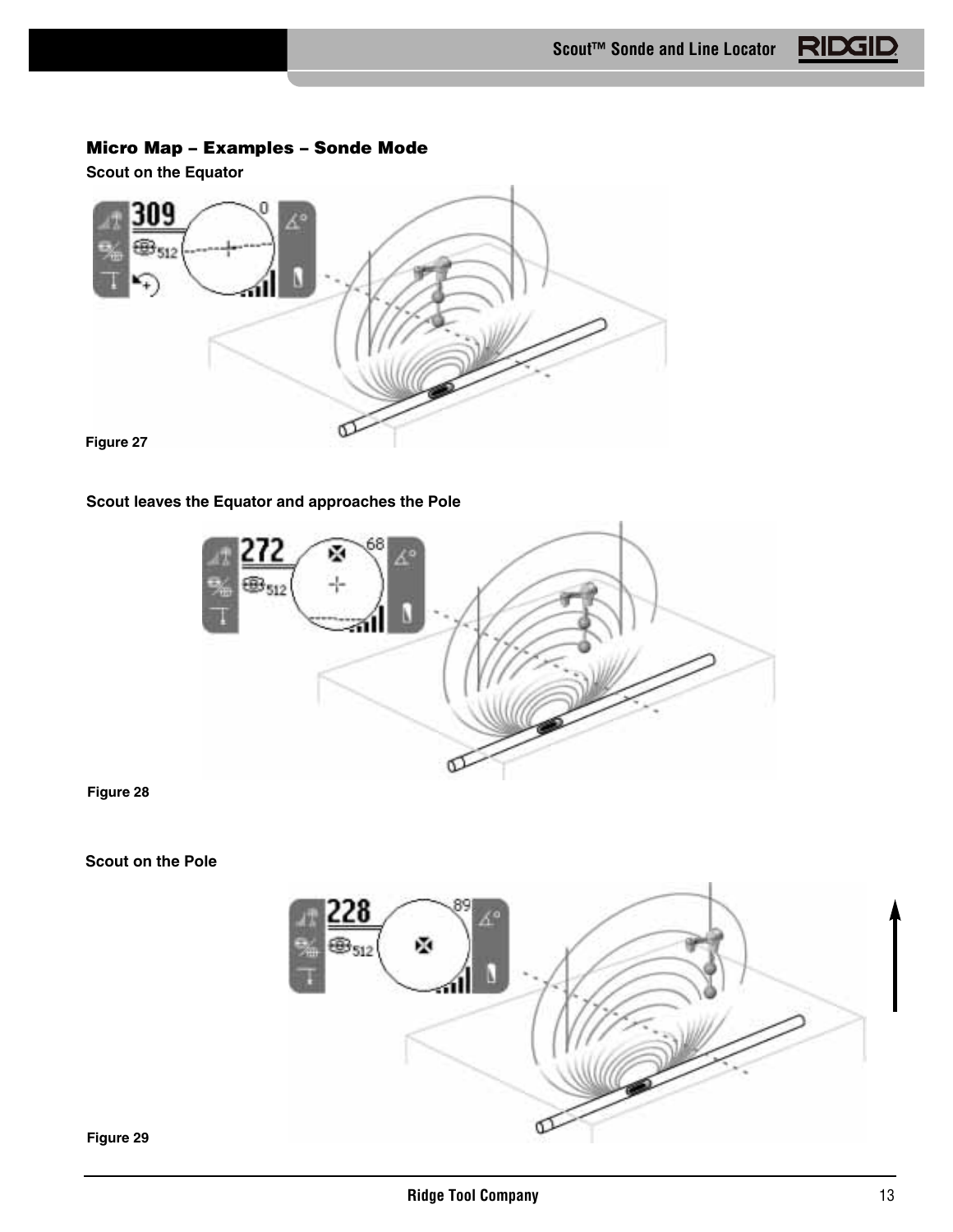# **Tilted Sondes**

If the sonde is tilted, one Pole will move closer to the sonde and the other farther away so that the sonde location no longer lies midway between the two poles. The signal strength of the nearer Pole becomes much higher than that of the more distant Pole. In the extreme as the sonde tilts to vertical, the one Pole moves to a point directly above the sonde and this Pole will also correspond to the point of maximum signal strength. The other Pole will not be seen. Therefore even if the sonde is vertical, as it could be if it fell into a break in the line or an underground tank, the sonde can still be located.

What is seen on the screen is a Pole of maximum signal strength when the sonde is vertical.



**Figure 30**

The multi directional antennas allow the depth to be measured even if the sonde is tilted. In this circumstance the force depth feature must be used to take a depth measurement. (See Measuring Depth.)

# **Tracing a Line with Scout**

The Scout can also be used to trace a pipe or line so that the ground above it can be marked. This identifies the line's location so that it can be avoided during a dig or exposed for repair or replacement. The Scout can locate energized lines with a variety of frequencies or it can be used passively to conduct a sweep to locate any long conductors carrying signals.

Underground lines are energized with a line transmitter. This active signal is then traced using a receiver such as the Scout.

1. Attach the line transmitter to the line according to the manufacturer's instructions.

A "transmitter" is a generic name used for anything that generates a locatable signal. It is used to describe a sonde as well as the device that is used to energize a cable or pipe.

2. Match the frequency used on the transmitter with the same frequency on the Scout. Be sure it has a line trace icon  $\frac{1}{1}$ . Push the main menu button to return to the locate screen.



#### **Figure 31**

- 3. When beginning the trace it is recommended that signal strength be observed first to see if it drops when the Scout is pulled away. Point the mast at the leads or the transmitter itself if using inductive mode. It should peak and drop off on either side.
- 4. When tracing, the way the pipe or cable is running will be shown on the screen with 2 solid lines. Keeping the lines on the center indicates that the Scout is tracing the line underground. If the line moves off to the left or right then move the Scout to get the line back on center. An undistorted signal emitted from a line is strongest directly over that line.



**Figure 32**

NOTE! When using a line trace frequency there are two lines on the screen. When using a sonde frequency, the Equator is a single line.

**CAUTION** Care should be taken to watch for signal interference that may give inaccurate readings. Depth readings should be taken as estimates and actual depths should be verified by exposing the line before digging.

# **Tracing a Passive AC Line**

In passive mode the Scout senses alternating current, or AC fields. Buried power lines typically do not emit any traceable signal unless power is flowing in the wires. For example street lights that are turned off are hard to trace passively.

- 1. Select a Passive AC Trace Frequency with the passive line trace icon.  $\sim$
- 2. The Scout has two (2) passive AC tracing frequencies that are standard. They are 50Hz and 60Hz.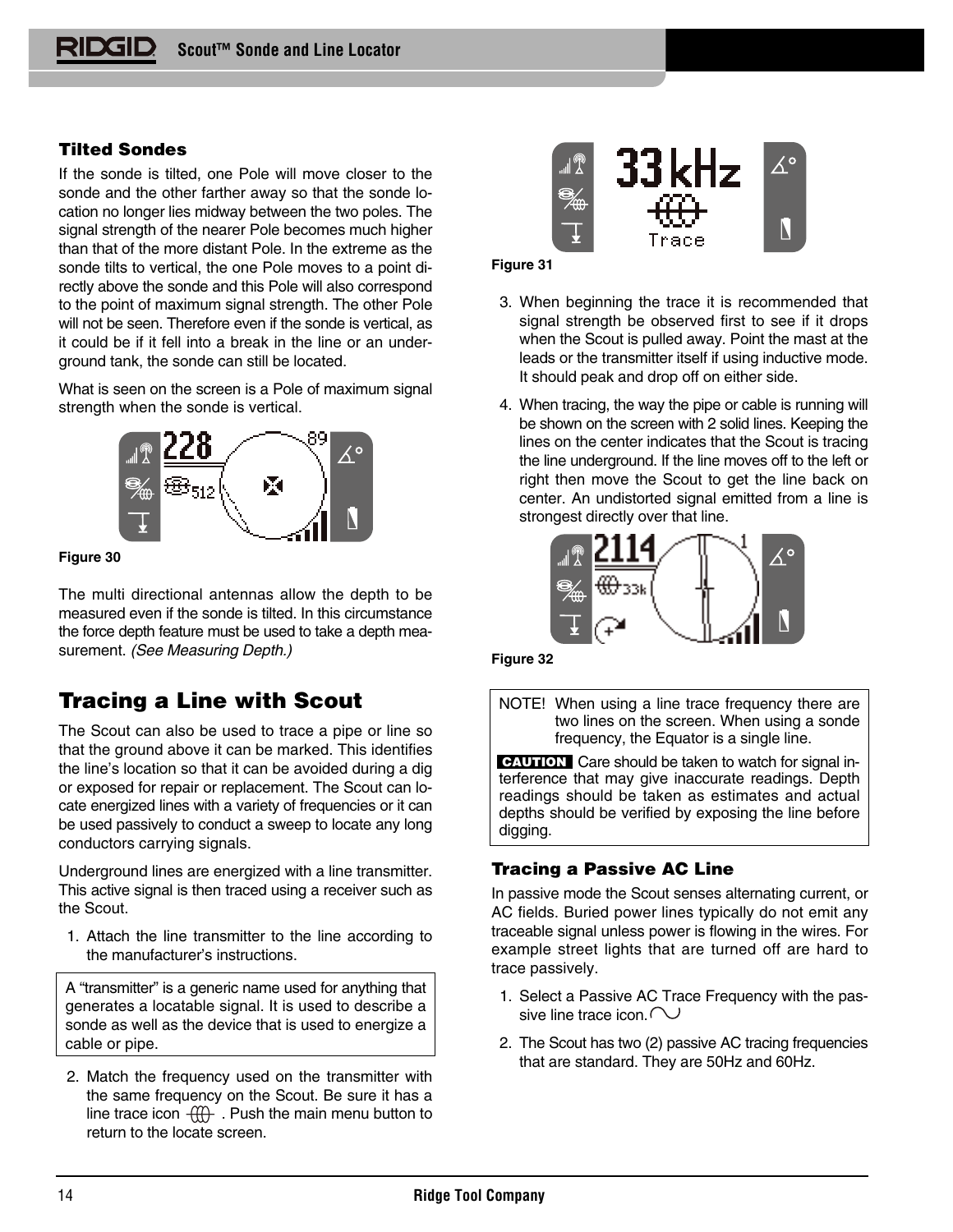

**Figure 33**

# **Operating Tips for Line Tracing**

- **When the lines are not centered on the map, but signal strength is maximized, distortion is present!** 
	- a) Try changing to a lower frequency.
	- b) Move the ground stake position away from the line to be traced.
	- c) Make sure that the line is not commonly bonded to another utility.
- If the lines will not center or if they move across the screen inexplicably, then the Scout may not be receiving a clear signal.
	- a) Check the transmitter to be sure that it is operating and well grounded.
	- b) Test the circuit by pointing the lower antenna at either transmitter lead.
	- c) Check that the Scout and transmitter are operating on the same frequency.
	- d) Try different frequencies, starting with the lowest, until the line can be picked up dependably.
- While tracing, the signal should maximize, and the depth minimize, at the same place where the lines centers on the display. If this is not the case, the utility may be turning or other coupled signals may be present.
- Higher frequencies bleed over more but may be needed to jump breaks in tracer wires or go over insulating couplers.
- When using the transmitter inductively, be sure to begin the locate 40 to 50 ft away to avoid "direct coupling". This is where the Scout will pick up the signal from the transmitter directly and not from the line to be traced.



While Tracing the micro map assumes the following conditions:

- a) The Ground is level
- b) The Line is level
- c) The Scout Locator is above ground level
- d) The Scout antenna mast is held approximately vertical
- If these conditions are not met, pay close attention to maximizing signal strength. In general, if the Scout is within about two "depths" of the line, the map will be useful and accurate. Be aware of this when using the micro map if the target or line is very shallow. The useful search area in Micro map can be small if the line is extremely shallow.

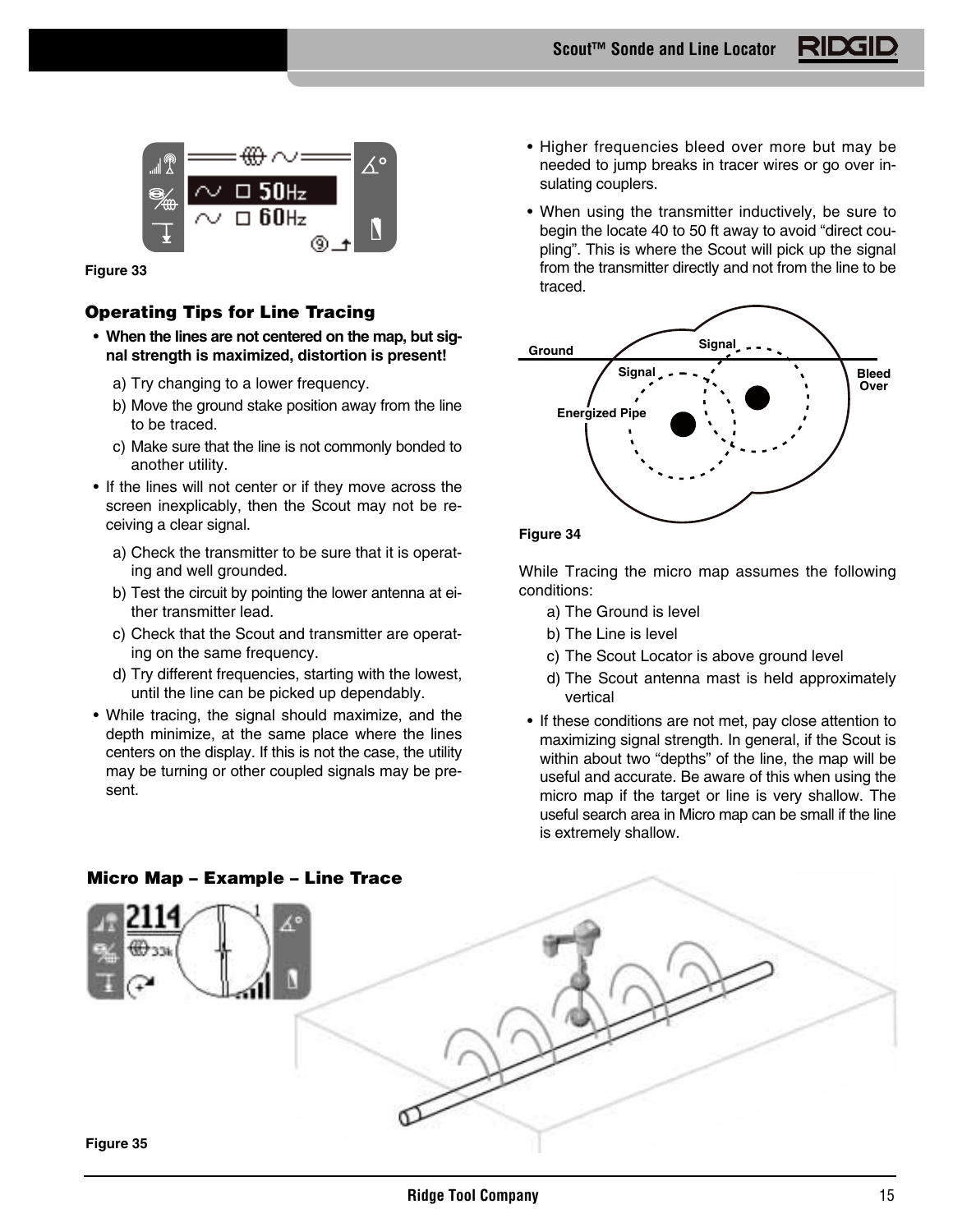# **Notes On Accuracy**

# **Noise**

Interfering signals (noise) are simply part of the locating challenge. Interference can either be at the same frequency being used, or it can be "out of band" at other frequencies. Some of the largest interfering signals are generated by power transmission equipment. Power transformers, large electric motors or generators and lines can be the source of very large noise signals. Areas that are particularly noisy should be avoided if that is possible.

If the angle display is unstable and not steady, and/or if the signal levels are not steady, this is a good indication of either no target signal present (sonde or energized line), or a high level of interfering noise.

# **Locating Is Not An Exact Science**

Locating is not an exact science. It does require the operator to use judgement and look for all the information available beyond what the instrument readings may be. The Scout will give the user more information but it is up to the operator to interpret that information correctly. No locator manufacturer will claim that an operator should follow the information from their instrument exclusively.

Conditions when locating accuracy must be questioned:

• **When other lines or utilities are present.** "Bleed over" may produce distorted fields and illuminate lines unintentionally. Use lower frequencies when possible and eliminate all connections between the two lines.



## **Figure 36**

- **When using the transmitter inductively.** This gives the line a weak signal. Use a direct connection whenever possible.
- **When Ts or splits are present in the line.** Can cause distortions in the signal.
- **When signal strength is low.** A strong signal is necessary for accurate locating.
- **When soil conditions vary.** Extremes in moisture, either too dry or overly saturated, may affect measurements. For example ground that is saturated with salty water, that might be found by the coasts, will shield the signal severely and be very difficult to locate in.

# **Locating Faulty Components**

For troubleshooting suggestions, please refer to the Troubleshooting Guide at the end of the manual. If necessary, contact Ridge Tool Technical Service at 800-519-3456. We will establish a plan of action to get your Scout working for you.

# **Service and Repair**

Tool should be taken to a RIDGID Independent Authorized Service Center or returned to the factory. All repairs made by Ridge service facilities are warranted against defects in material and workmanship.

If you have any questions regarding the service or repair of this machine, call or write to:

> Ridge Tool Company Technical Service Department 400 Clark Street Elyria, Ohio 44035-6001 Tel: (800) 519-3456 E-mail: TechServices@ridgid.com

For name and address of your nearest Independent Authorized Service Center, contact the Ridge Tool Company at (800) 519-3456 or http://www.ridgid.com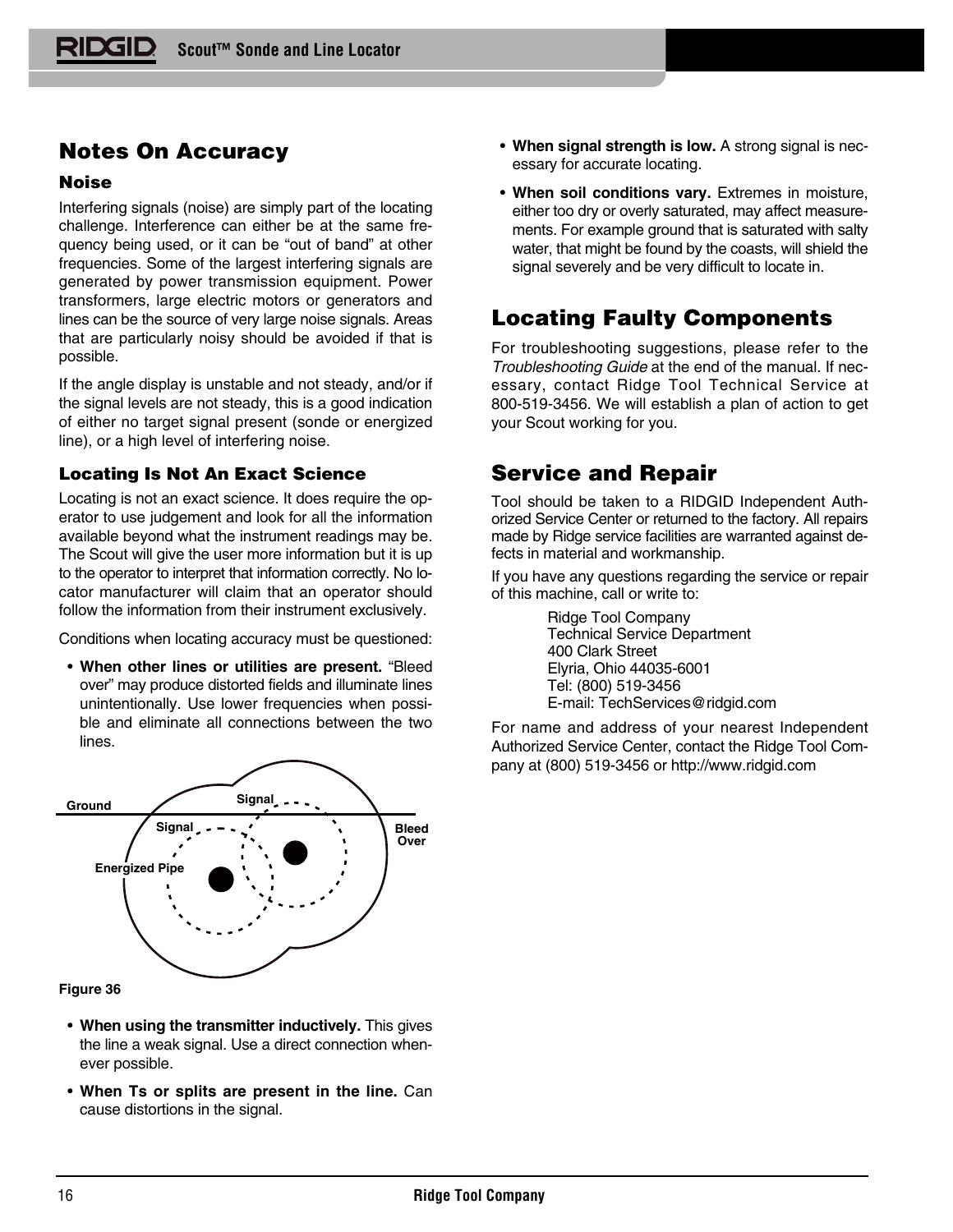| <b>PROBLEM</b>                                                                             | <b>PROBABLE FAULT LOCATION</b>                                                                                                                                                                                                                                                                                                 |
|--------------------------------------------------------------------------------------------|--------------------------------------------------------------------------------------------------------------------------------------------------------------------------------------------------------------------------------------------------------------------------------------------------------------------------------|
| Scout locks up during<br>use.                                                              | Turn the unit OFF, then back ON. Remove the batteries if the unit will not turn OFF.                                                                                                                                                                                                                                           |
| While tracing, lines are<br>"jumping" all over the<br>screen in micro map.                 | This indicates that the Scout is not picking up the signal or there is interference.<br>Make sure that the transmitter is well connected and grounded. Point the Scout at either lead to be sure that<br>you have a complete circuit.<br>Try a higher frequency.<br>Try to determine the source of any noise and eliminate it. |
| While locating a sonde,<br>lines are "jumping" all<br>over the screen.                     | Check the batteries in the sonde to see that they are working.<br>Verify signal by placing lower antenna close to sonde. Note - Sondes have difficulty emitting signals through<br>cast iron and ductile iron lines.                                                                                                           |
| Distance between<br>sonde and either Pole<br>is not equal.                                 | Sonde may be tilted or there may be a cast iron to plastic transition.                                                                                                                                                                                                                                                         |
| Unit acts erratic, won't<br>power down.                                                    | Batteries may be low. Replace with fresh batteries and turn ON.                                                                                                                                                                                                                                                                |
| <b>Display appears</b><br>completely dark, or<br>completely light<br>when it is turned ON. | Try Powering the unit OFF and then back ON.<br>Adjust the LCD screen contrast.                                                                                                                                                                                                                                                 |
| There is no sound.                                                                         | Adjust the sound level in the sound menu.                                                                                                                                                                                                                                                                                      |
| Scout will not pick up the<br>signal.                                                      | Check that the correct mode and frequency is set.                                                                                                                                                                                                                                                                              |
| Scout will not turn on.                                                                    | Check orientation of batteries.<br>Check that the batteries are charged.<br>Check to see that the battery contacts are OK.<br>Unit may have blown a fuse. (Factory service is required.)                                                                                                                                       |
| Depth appears inaccu-<br>rate.                                                             | Check locate mode. Example: if locating a line $\bigoplus$ in 512Hz make sure not in Sonde $\bigoplus$ Mode. (Check<br>if in heavily distorted environment.                                                                                                                                                                    |

# **Chart 1 Troubleshooting**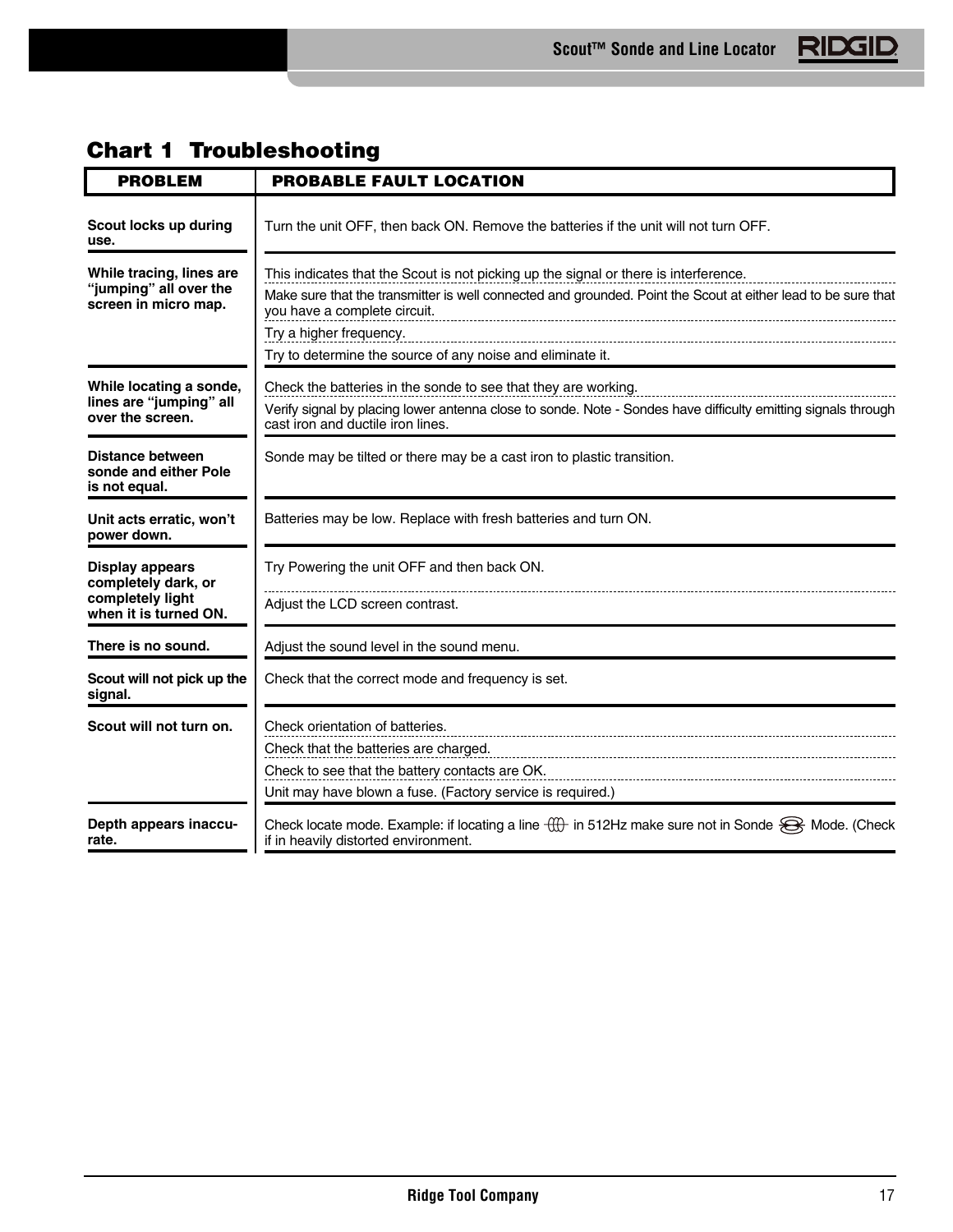# **Understanding Sondes and The Scout Appendix A**

Electrical fields emitted by buried objects can be of two types; the first type, is emitted by long conductors such as energized wires, inspection camera push cables or pipes. These objects produce a long cylindrical field and this is often referred to as "Line" tracing.



**Figure 1 – The field emitted by a charged line.**

(Passive, AC Tracing is just a special case where the line is "energized" with electrical power.)

The second type, sondes, (also called transmitters, beacons, or active duct probes) emit a differently shaped field and the Scout is programmed to measure and display this type of field. The more complex field shape of a sonde, is called a dipole field, and is the same as that produced by a bar magnet and our planet Earth.



**Figure 2 – The dipole field emitted by a sonde.**

In fact, if the Earth were turned on its side, its magnetic field would look a lot like the field from a sonde.



#### **Figure 3**

As a locator, the Scout can measure the shape (angle) of the field lines from a sonde and identify distinct characteristics of these lines. Three important characteristics are the two **POLES** and the **EQUATOR**. At the Poles the angle of the signal is 90 degrees (vertical). At the Equator it is 0 (horizontal). Poles are distinct points in space, while the Equator wraps completely around the sonde. Since these distinct characteristics are constant, they can be used to accurately pinpoint the location of the sonde.





Poles usually occur where conventional locators would experience **"nulls"**, the dead spots that occur when the signal passes through their antennas vertically. The difference is that Scout can "see" the Poles ("nulls") and show you where they are, **even when you're not directly over them, and no matter how Scout's antennas are aligned with the signal.** This is one reason why locating with Scout is so much easier than with conventional locators.

If vertical the sonde is located at the point where the Equator passes directly between the two Poles.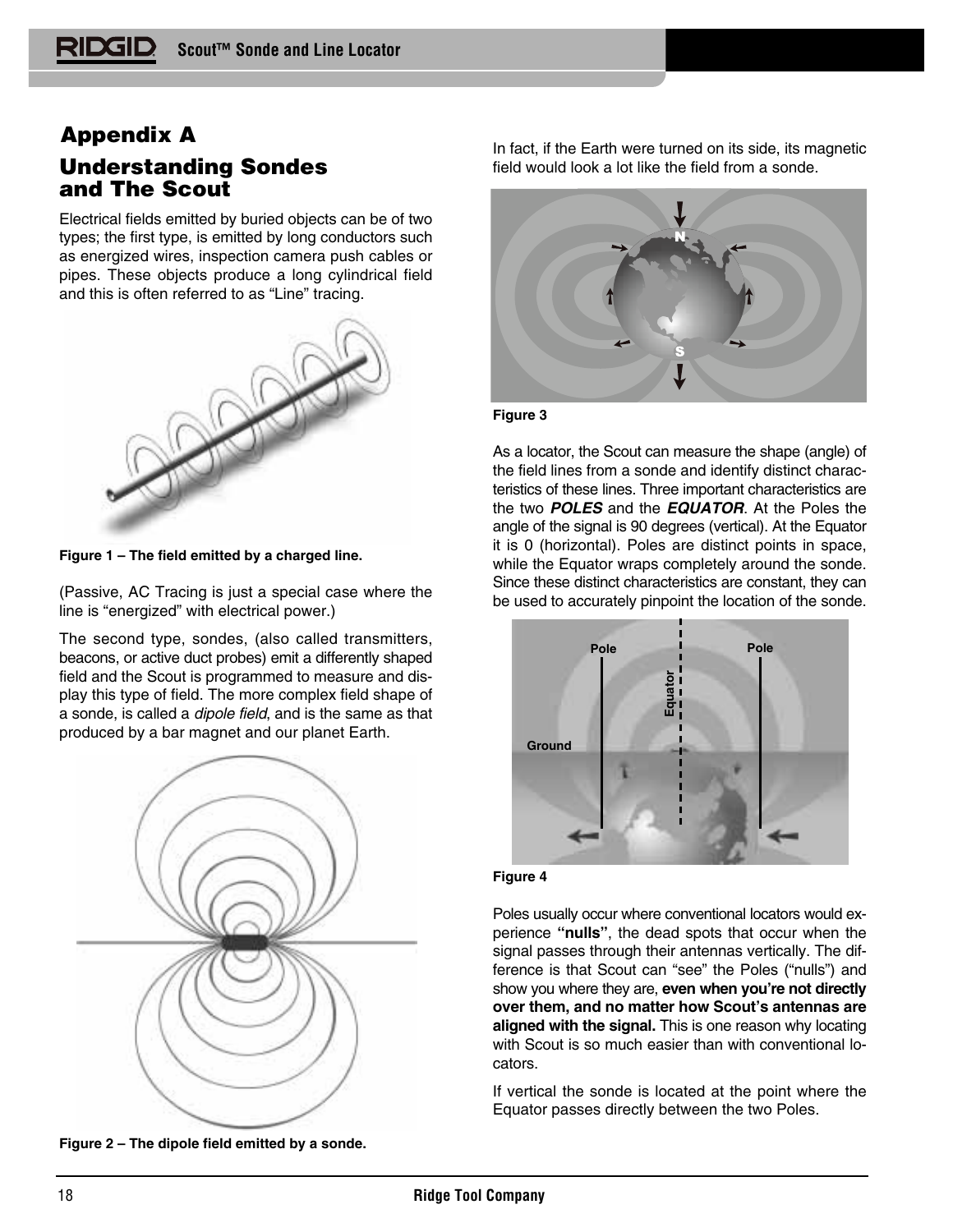Electromagnetic fields have three (3) important properties, frequency, strength and angle (direction). Unlike conventional locators, which can only measure strength in the direction of the individual antenna(s), the Scout measures both signal strength and field angles in three dimensions (3D). This enhanced capability makes the mapping display possible. The experienced operator can use this additional information to speed the locating process and to help sort out complex locating situations. On the other hand, the occasional or novice user, can easily locate using signal strength alone.

**The Scout locating rule #1 is make the number big!** — Maximizing signal strength is the key, primary locating method.



**Figure 5 – Example of how the Scout maximizes directly over the sonde.**

Whether line tracing or locating a sonde, maximum signal strength occurs over the target. Depth is displayed when over the target.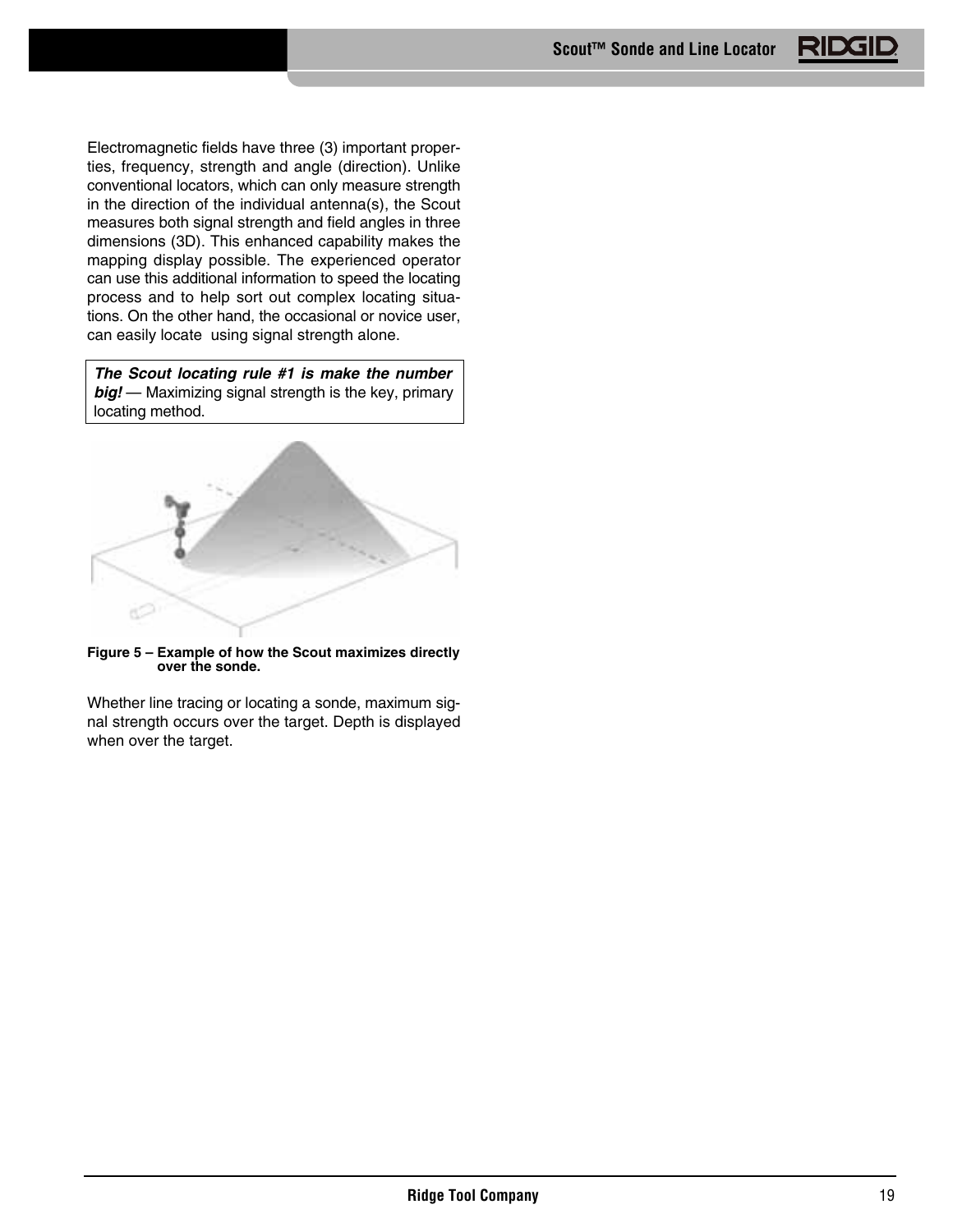# **Appendix B**

# **Other Useful Information**

# **Signal Interference**

# **Distorted Fields**

Sometimes a single field may encounter metal or other ferrous material in the ground that may distort the field lines. It may be another utility, buried scrap or old unused lines that can shunt or shorten the field lines. In this case the Scout may display a weaker signal around the object and a stronger signal directly above it. The object may act as a lens that amplifies or weakens signal unpredictably.



# **Figure 1**

# **Composite Fields**

Composite fields are also possible. Where a single field meets another, the two, or more, may create a stronger signal. It is important for operators to understand this around "Ts" or right angles in the line, where composite fields are often encountered.



**Figure 2 – Composite field shown around a connection in the line.**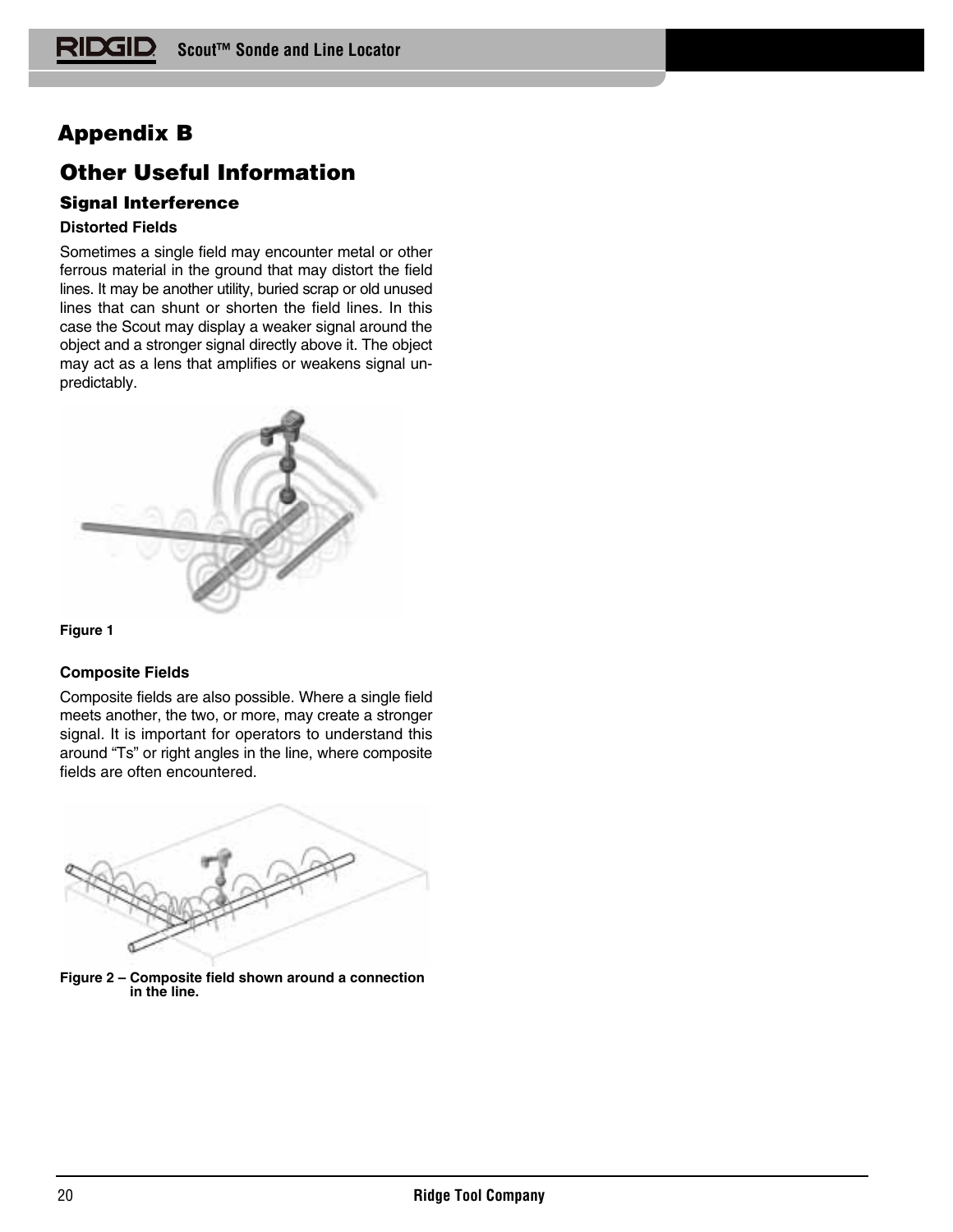# **Scout™**

**Localisateur de sonde et de conduite** Scout<sup>"</sup>





# **Localisateur de sonde et de conduite Scout™**

Inscrivez ci-dessous le numéro de série de la plaque signalétique l'appareil pour future référence.

N° de série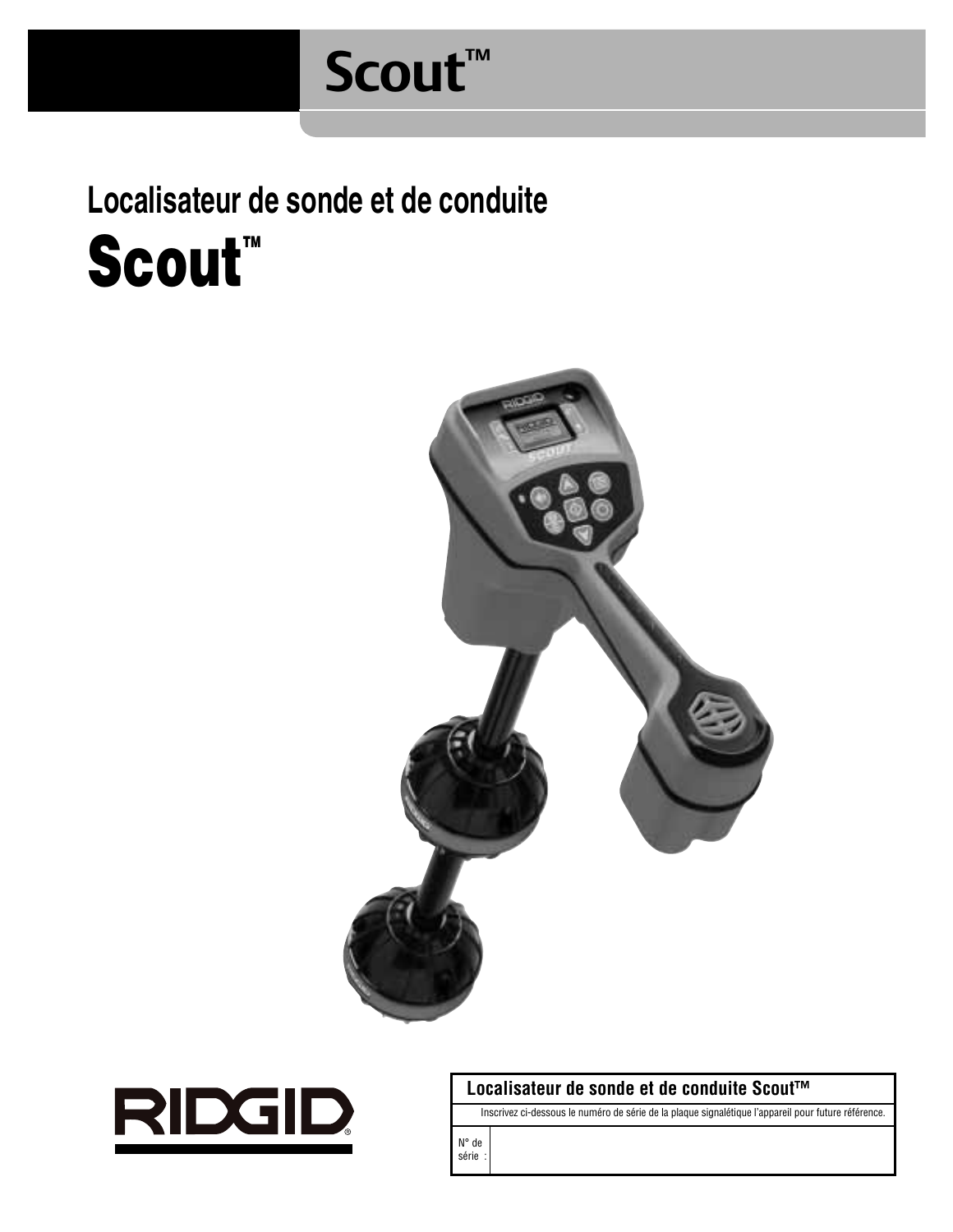# Table des matières

| Consignes générales de sécurité       |  |
|---------------------------------------|--|
|                                       |  |
|                                       |  |
|                                       |  |
|                                       |  |
|                                       |  |
| Consignes de sécurité spécifiques     |  |
|                                       |  |
| Spécifications et équipements de base |  |
|                                       |  |
|                                       |  |
|                                       |  |
| <b>Introduction au Scout</b>          |  |
|                                       |  |
| Quel est l'avantage du Scout ?        |  |
|                                       |  |
|                                       |  |
|                                       |  |
|                                       |  |
| <b>Pour commencer</b>                 |  |
|                                       |  |
|                                       |  |
|                                       |  |
|                                       |  |
|                                       |  |
|                                       |  |
| <b>Menu des outils</b>                |  |
|                                       |  |
|                                       |  |
|                                       |  |
| <b>Localisation des sondes</b>        |  |
|                                       |  |
|                                       |  |
|                                       |  |
|                                       |  |
| Traçage des lignes à l'aide du Scout  |  |
|                                       |  |
|                                       |  |
|                                       |  |
| Observations sur la précision         |  |
|                                       |  |
|                                       |  |
|                                       |  |
|                                       |  |
|                                       |  |
|                                       |  |
|                                       |  |
|                                       |  |
|                                       |  |
|                                       |  |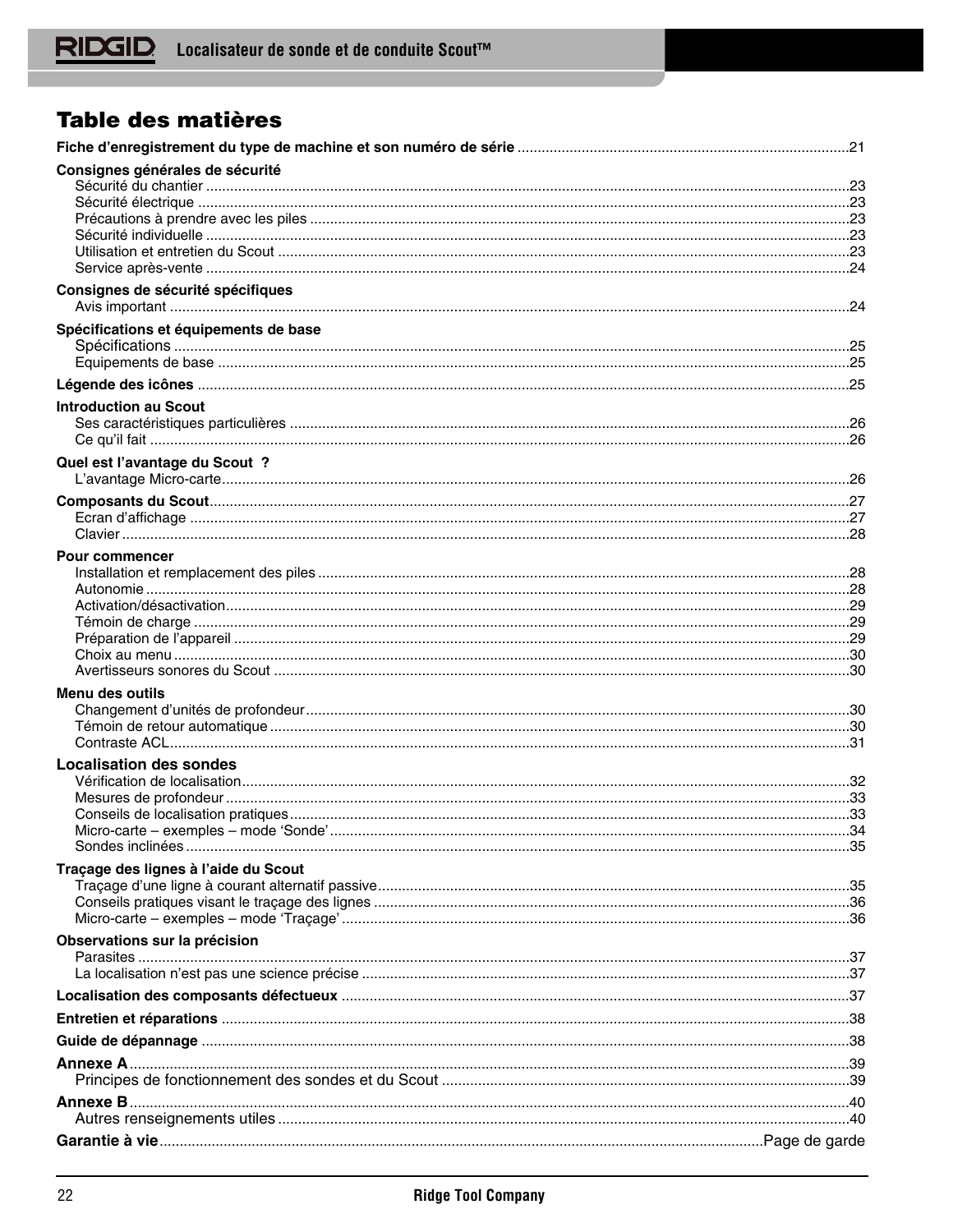# **Consignes générales de sécurité**

**MISE EN GARDE ! Familiarisez-vous avec toutes les in-**



**structions. Le non-respect des consignes ci-après augmenterait les risques de choc électrique, d'incendie et de graves blessures corporelles.**

#### **CONSERVEZ CES INSTRUCTIONS !**

# **Sécurité du chantier**

- **Maintenez le chantier propre et bien éclairé.** Les établis encombrés et les endroits sombres peuvent provoquer des accidents.
- **N'utilisez pas de dispositif ou d'appareil électrique dans un milieu explosif, tel qu'en présence de liquides, de gaz ou de poussières lourdes inflammables.** Les dispositifs et appareils électriques produisent des étincelles qui risque d'enflammer lesdites poussières et vapeurs.
- **Eloignez les curieux, les enfants et les visiteurs lors de l'utilisation de l'appareil.** Les distractions peuvent vous faire perdre le contrôle de celui-ci.

# **Sécurité électrique**

- **N'utilisez pas l'appareil sans ses carters de protection.** Toute exposition aux systèmes internes de l'appareil augmenterait les risques d'accident.
- **Eviter d'exposer l'appareil à l'eau et aux intempéries.** Ne laissez pas la pile se mouiller. Toute pénétration d'eau à l'intérieur des appareils électriques augmente les risques de choc électrique.
- **Do not probe high voltage line.Ne sondez pas de lignes haute tension.**

# **Précautions visant les piles**

- **Utilisez exclusivement les piles de dimension et de type préconisé. Ne mélangez pas de piles de différents types (ex. : ne pas utiliser de piles alcalines avec des piles rechargeables).** N'utilisez pas de piles partiellement chargées et complètement chargées ensemble (ex. : ne mélangez pas de piles neuves avec des piles anciennes).
- **Rechargez les piles à l'aide des chargeurs spécifiés par leur fabricant**. L'utilisation d'un chargeur inadapté risque de surchauffer la pile et la faire éclater.
- **Recyclez les piles de manière appropriée.** Dans la mesure où l'exposition à des températures élevées risque de faire exploser les piles, elles ne doivent pas être mises au feu. Dans certains pays, le recyclage des piles est réglementé. Le cas échéant, veuillez bien respecter la réglementation en vigueur.

# **Sécurité individuelle**

- **Soyez attentif, faites attention à ce que vous faites et faites preuve de bon sens.** N'utilisez pas cet appareil lorsque vous êtes fatigué, sous l'influence de drogues, de l'alcool ou de médicaments. Un instant d'inattention lors de l'utilisation de l'appareil risque de provoquer de graves blessures corporelles.
- **Il est nécessaire de porter des gants pour raisons sanitaires et pour assurer votre sécurité.** Les égouts sont insalubres et renferment des bactéries et virus dangereux.
- **Ne vous mettez pas en porte-à-faux. Maintenez votre équilibre à tout moment.** Un bon équilibre vous permet de mieux contrôler l'appareil en cas d'imprévu.
- **Utilisez les équipements de sécurité.** Portez systématiquement une protection oculaire. Un masque à poussière, des chaussures antidérapantes, un casque et une protection auditive peuvent s'avérer nécessaires selon le chantier.
- **Utilisez les accessoires appropriés.** Ne posez pas cet appareil sur un support fixe ou roulant instable. L'appareil risque de se renverser et occasionner de sérieuses blessures à autrui et de s'endommager.
- **Evitez toute pénétration d'objets étrangers et de liquides.** Ne jamais verser de liquide quelconque sur l'appareil. Toute pénétration de liquides risque non seulement d'augmenter les risques de choc électrique, mais aussi d'endommager l'appareil.
- **Evitez la circulation. Faites très attention aux véhicules qui passent lors de l'utilisation de l'appareil sur ou à proximité des voies routières. Portez des vêtements voyants ou des gilets réflecteurs.** De telles précautions peuvent éviter de graves blessures.

# **Utilisation et entretien du Scout**

- **Respectez les consignes d'utilisation du matériel.** N'utilisez pas le Scout sans formation appropriée et sans s'être familiarisez avec son mode d'emploi.
- **Ne jamais immerger l'antenne ou la mallette dans l'eau. Stockez l'appareil dans un endroit sec.** De telles mesures réduiront les risques de choc électrique et de détérioration de l'appareil.
- **Rangez les appareils non utilisés hors de la porté des enfants et des non initiés.** Ce type d'appareil peut s'avérer dangereux entre les mains de personnes non initiées.
- **Entretenez soigneusement l'appareil.** Les appareils bien entretenus sont moins susceptibles de provoquer des accidents.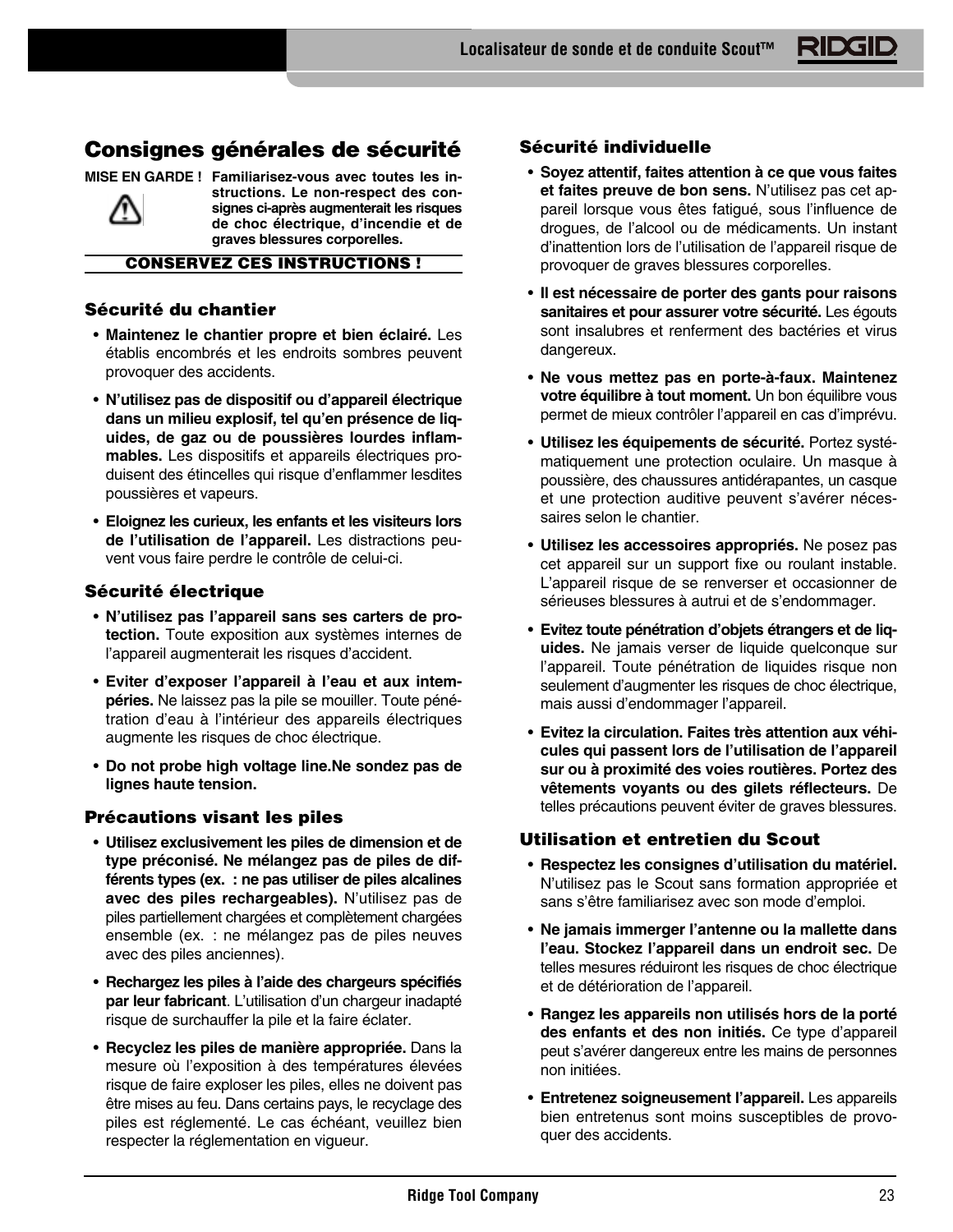- **Examinez le Scout pour signes de bris et d'autres anomalies qui risquent de nuire à son bon fonctionnement.** Le cas échéant, l'appareil devra être réparé avant son utilisation. Les appareils mal entretenus sont à l'origine de nombreux accidents.
- **Utilisez exclusivement les accessoires spécifiquement prévus pour le Scout par le fabricant.** Les accessoires adaptés à un type d'appareil peuvent être dangereux lorsqu'ils sont utilisés avec un autre type d'appareil.
- **Assurez la propreté des poignées en éliminant toutes traces d'huile et de graisse.** Cela vous permettra de mieux contrôler l'appareil.
- **Protégez l'appareil contre une chaleur excessive.** L'appareil doit être éloigné de toutes sources de chaleur, tels que radiateurs, bouches de chauffage, cuisinières et autres articles (y compris les amplificateurs) susceptibles de générer de la chaleur.

# **Service après-vente**

- **La réparation du matériel de diagnostic doit être systématiquement confiée à un réparateur qualifié.** Les réparations ou révisions effectuées par du personnel non qualifié augmenteraient les risques d'accident.
- **Lors de la réparation de l'appareil, n'utilisez que des pièces de rechange identiques aux pièces d'origine.** Respectez les consignes de la section 'Entretien' de ce manuel. L'utilisation de pièces non autorisées et le manque de respect des consignes d'entretien augmenterait les risques de choc électrique et d'accident.
- **Respectez les consignes visant le remplacement des accessoires.** Les appareils mal entretenus provoquent les accidents.
- **Nettoyez l'appareil de manière appropriée.** Retirez la pile avant son nettoyage. N'utilisez pas de produits de nettoyage liquides ou sous forme d'aérosol. Nettoyez l'appareil à l'aide d'un chiffon humide. Ne submergez pas l'appareil dans l'eau.
- **Lors du nettoyage, n'utilisez pas de raclettes ou de produits abrasifs, car ceux-ci risquent d'égratigner l'écran d'affichage de manière irréparable.** NE JA-MAIS UTILISER DE SOLVANTS pour nettoyer une partie quelconque du système. Les substances telles que l'acétone et autres produits agressifs risquent de provoquer la fissuration du bâti.
- **Effectuez un contrôle de sécurité de l'appareil.** En fin de toute révision ou réparation, demandez au ré-

parateur d'effectuer un contrôle de sécurité afin d'assurer le bon fonctionnement de l'appareil.

- **Dégâts nécessitant l'intervention d'un réparateur.** Retirez les piles et confiez l'appareil à un réparateur qualifié dans les cas suivants :
	- Infiltration de liquides ou d'objets divers ;
	- Mauvais fonctionnement de l'appareil, malgré le suivi des consignes d'utilisation ;
	- Chutes ou chocs quelconques ;
	- Performances anormales notables.

Veuillez adresser toutes questions éventuelles visant la révision ou la réparation de l'appareil aux coordonnées suivantes :

> Ridge Tool Company Technical Service Department 400 Clark Street Elyria, Ohio 44035-6001 Tél. : (800) 519-3456 E-mail: TechServices@ridgid.com Site Internet : www.ridgid.com or www.seesnake.com

Lors de toute correspondance, veuillez indiquer toutes les informations affichées sur la fiche signalétique de l'appareil (numéro de modèle, de série, etc.).

# **Consignes de sécurité particulières**

#### **MISE EN GARDE !**

**Lisez ce mode d'emploi soigneusement avant d'utiliser le localisateur de sondes et de lignes Scout. Tout manque de compréhension ou de respect de son contenu augmenterait les risques de choc électrique, d'incendie et/ou de grave blessure corporelle.**

En cas d'incertitudes, consultez les services techniques de la Ridge Tool Company en composant le (800) 519- 3456.

# **Avis important**

Le Scout est un appareil de diagnostic qui détecte les champs électromagnétiques émis par des objets souterrains. Il est sensé aider l'utilisateur à localiser ces objets en reconnaissant les caractéristiques des lignes de champ et en les affichant à l'écran. Dans la mesure où il y a risque de déformation et de distorsion des lignes de champ électromagnétiques, il importe de vérifier la position précise des objets souterrains avant de creuser.

**Plusieurs réseaux enterrés peuvent se trouver dans le même secteur. Respectez les consignes locales et**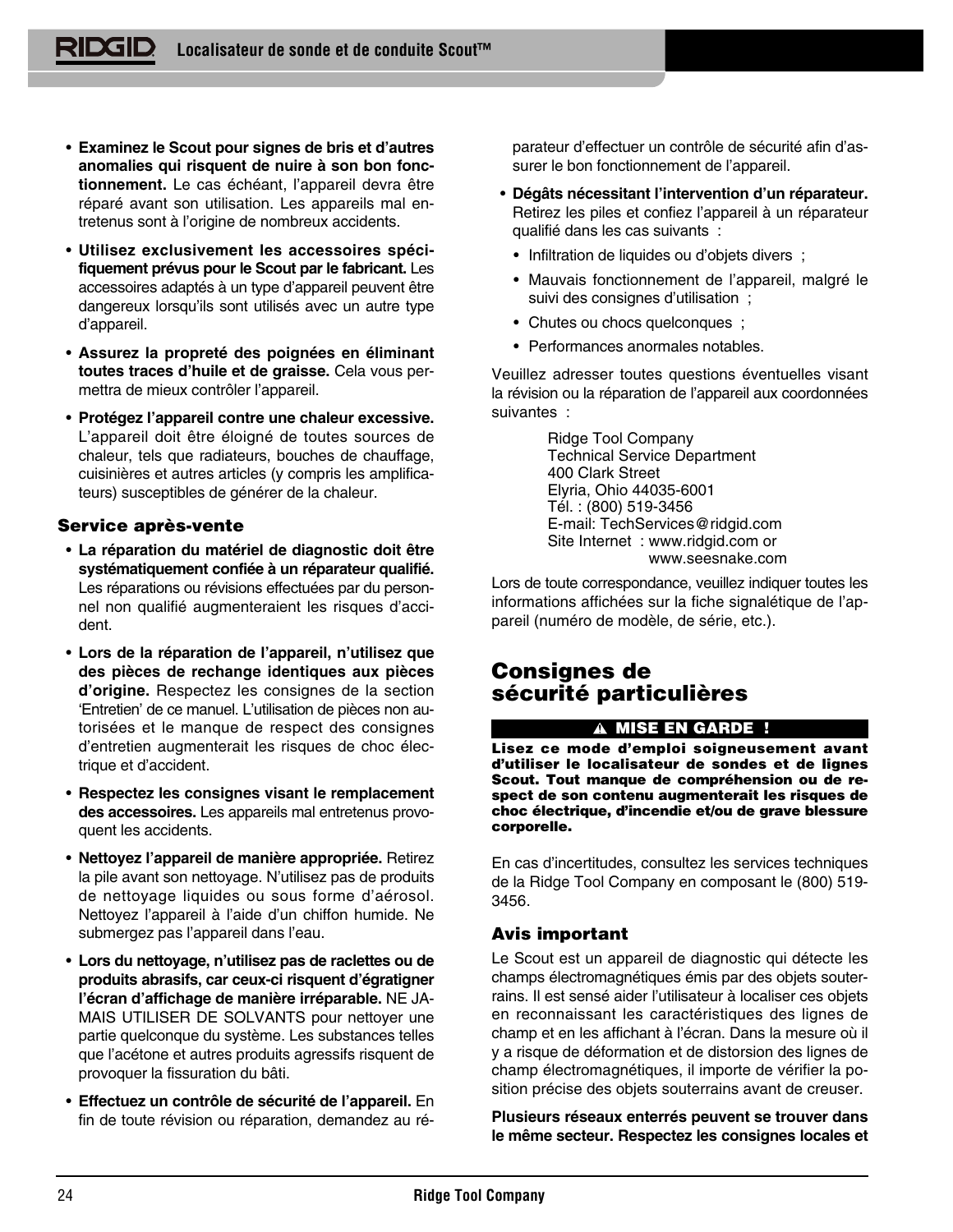**les procédures d'appel unique permettant d'avertir les services concernés.**

**L'exposition des conduites souterraines est le seul moyen de vérifier leur présence, leur position et leur profondeur.**

**La Ridge Tool Co., ses filiales et ses fournisseurs ne sauraient être tenus responsable en cas de blessure quelconque ou de dommages directs ou indirects, voire de pertes consécutives, résultant de l'utilisation du Scout.**

# **Spécifications et équipements de base**

# **Spécifications**

Poids avec piles ............3 livres

Poids sans piles ............2,3 livres

Dimensions:

| Longueur 11,2" |  |
|----------------|--|
| Largeur4,3"    |  |
| Hauteur22"     |  |

| 1,5V (ANSI/NEDA 14A, IEC     |
|------------------------------|
| LR14), NiMH de 1,2V ou piles |
| NiCad rechargeables          |

Puissance nominale ......6V / 300mA

Milieu opérationnel

Température..................-20°C à +50°C (-4°F à +122°F) Humidité relative..........de 5% à 95%

# **Légende des icônes**

# **Icônes d'affichage Icônes du clavier**

- € **Fréquence de sonde**
- $\oplus$ **Fréquence de traçage actif (CA)**
- $\sim$ **Fréquence de traçage passif (CA)**
- $\blacklozenge$ **Niveau sonore**
- $\mathbf{r}$ **Niveau des piles**
- $\top$ **Profondeur**
- $\Delta^\circ$ **Indicateur d'angle horizontal**
- **®اس Intensité de signal**
- ਾਕ **Menu des outils**
- 0 **Contraste ACL**
- ø **Eclairage de fond ACL**

Température de

stockage.........................-20°C à +60°C (-4°F à +140°F)

Fréquences de base

Sonde............................512Hz, 640Hz, 874Hz, 33kHz

Traçage actif (lignes).....128Hz, 8kHz, 33kHz,

Tracé passif (lignes)......60Hz, 50Hz

Réglages implicites

Réglages implicites du localisateur :

- Unités de profondeur = pieds et pouces
- Volume = 1 (un niveau au-dessus de sourdine)
- Eclairage de fond = automatique

# **Matériel de base**

- Localisateur Scout
- Marqueurs et supports de mât
- Mode d'emploi
- 4 piles alcalines type 'C'
- Vidéo de formation

# **Accessoires**

- Marqueurs de sonde et de pôle supplémentaires
- Transmetteur NaviTrack
- Pince inductive
- Sonde à pile
- Sonde à flotteur

#### NOTA :

- 60Hz = 540Hz, 9ième harmonique et 50Hz = 450Hz, 9ième harmonique
- La fonction d'intensité de signal n'est pas linéaire ; 2000 est dix fois plus élevé que 1000, et 3000 est dix fois plus élevé que 2000.

- A **Navigation du menu**
- $\Diamond$ **Recalage sonore/Sélection au menu**
- Ý **Navigation menu/Profondeur forcée (appuyer 3 s.)**
- $\circ$ **Touche marche/arrêt**
- $\blacksquare$ **Touche menu**
- ●無 **Touche de fréquence sonde/traçage**
- (⊕) **Touche de réglage du son**

**Alerte sécurité, se reporter à la documentation pour les messages de sécurité**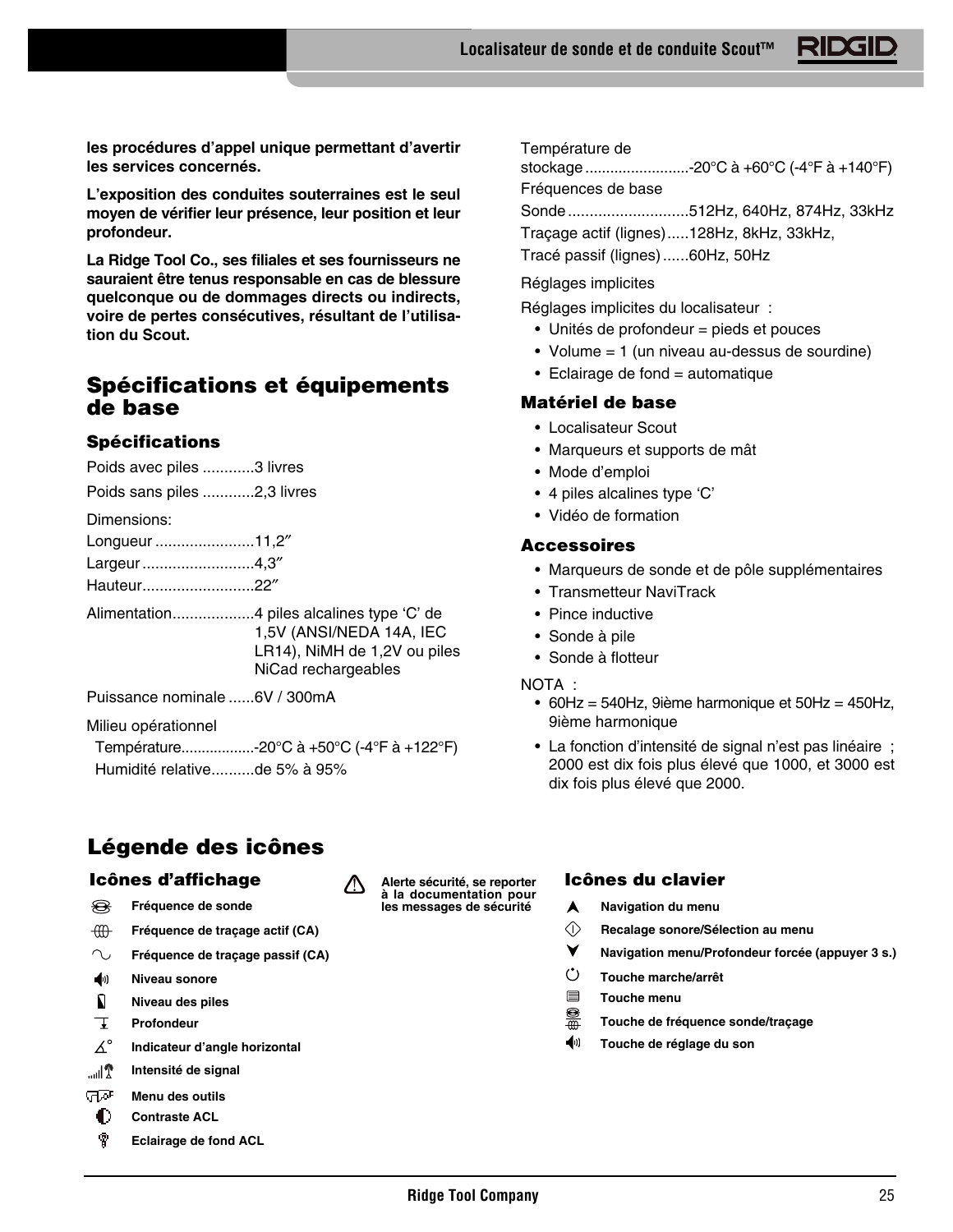# **Introduction au Scout**

Le localisateur de sonde et de ligne Scout utilise des antennes multidirectionnelles et un système d'exploitation avancé afin de faciliter la localisation précise des sondes et des tracés de lignes souterraines.

# **Ses caractéristiques particulières**

La technologie de point dont dispose le Scout offre de nombreux avantages qui n'avait auparavant jamais été rassemblés dans un seul localisateur :

- Système à antenne multidirectionnelle
- Visualisation Micro-carte
- Identification des caractéristiques de signaux individuels

# **Ce qu'il fait**

Le Scout sert à détecter les champs électromagnétiques émis par les lignes souterraines (conducteurs électriques tels que les câbles et les conduites métalliques) ou par des **sondes** (transmetteurs) souterraines. Lorsque les champs restent simples et sans distorsion, les champs repérés sont représentatifs de l'objet enterré. Le Scout repère les champs émis par les objets conducteurs, et non l'objet souterrain lui-même.

Se reporter à l'Annexe A pour de plus amples détails concernant les champs électriques.

# **Quel est l'avantage du Scout ?**

Le Scout repère l'ensemble des signaux (champs électromagnétiques) à l'aide d'une antenne multidirectionnelle. Cette antenne multidirectionnelle offre d'importants avantages :

- 1. Le signal devient toujours plus intense lorsque l'utilisateur se rapproche de la cible.
- 2. Il élimine les nuls et les « crêtes fantômes ». Avec les localisateurs traditionnels, il est possible de voir l'intensité du signal augmenter lorsqu'on s'éloigne de la cible. Le signal d'un localisateur traditionnel va d'une crête à un nul puis à une crête moins importante. Cela risque de confondre l'opérateur, surtout s'il méprend la petite crête (dite « fausse crête » ou « crête fantôme ») pour la cible. Le Scout ne repère qu'une seule crête pour attirer l'utilisateur jusqu'à la cible.



**Figure 2 – Signal de sonde tel que le « voit » le Scout. Une seule crête et pas de nuls.**

- 3. La manière dont est tenue l'appareil n'a pas d'influence sur l'intensité du signal. L'utilisateur peut arriver d'une direction quelconque et n'a pas besoin de connaître l'orientation générale de la conduite ou du câble.
- 4. Parmi les outils supplémentaires permettent de résoudre les localisations « difficiles » se trouvent une micro-carte géographique et un indicateur d'angle pour aider à interpréter les caractéristiques du signal.

# **Quel est l'avantage de la Micro-carte ?**

Cette carte comporte des schémas graphiques représentant les caractéristiques du signal. Il s'agit d'une vue aérienne du signal souterrain sous forme d'affichage graphique. Il sert de guide lors du traçage des lignes souterraines, et peut servir à mieux préciser la position des sondes. Il peut également fournir des renseignements complémentaires pour les localisations complexes.

En déplaçant le localisateur sur le terrain, le Scout passe au-dessus du signal émis par l'objet souterrain. Cela permet à l'utilisateur de visualiser le signal à l'écran, pour ensuite le repérer au sol. Les localisateurs traditionnels ne peuvent pas tracer le signal souterrain, car leurs antennes ne sont pas capable d'enregistrer sa forme complète.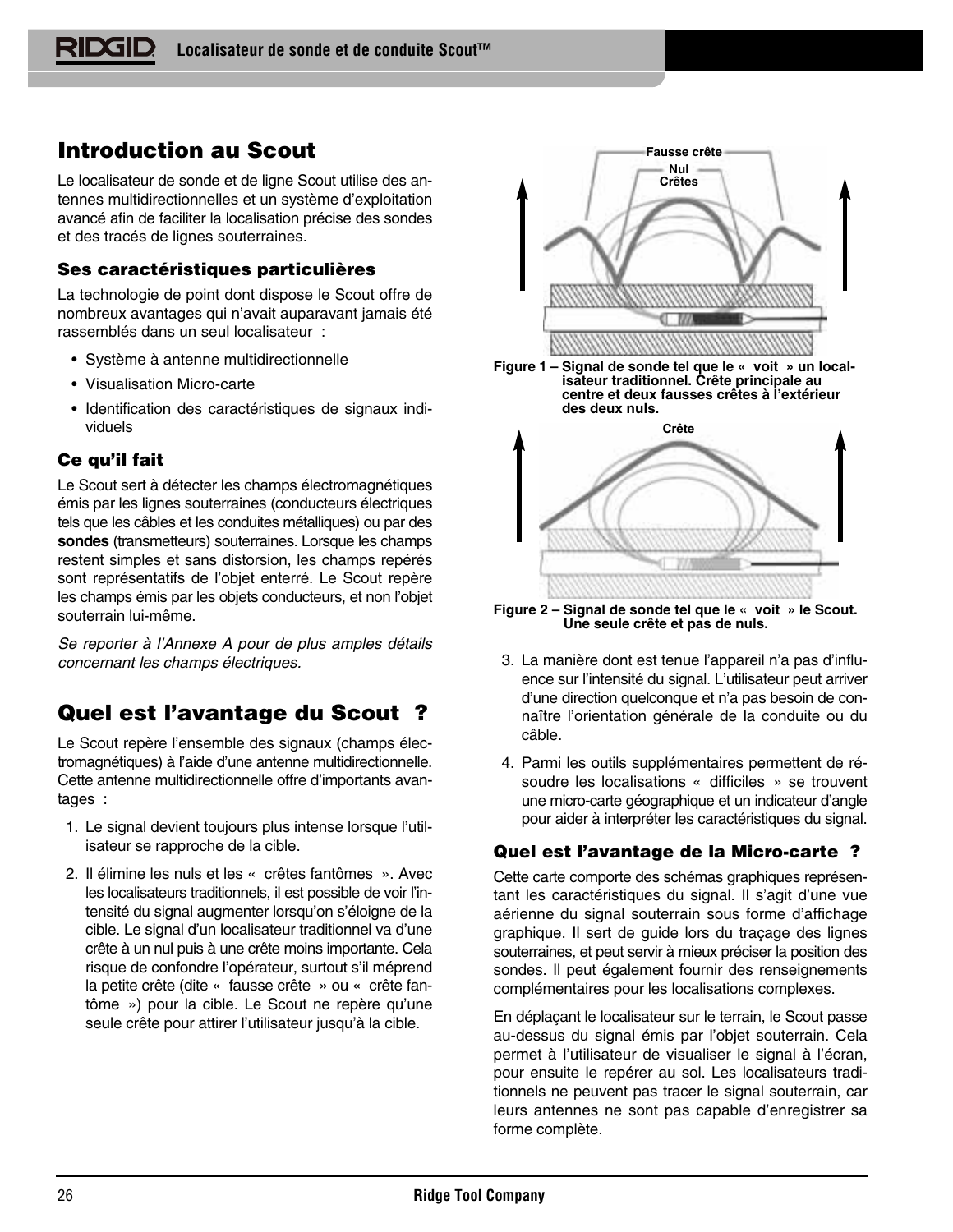

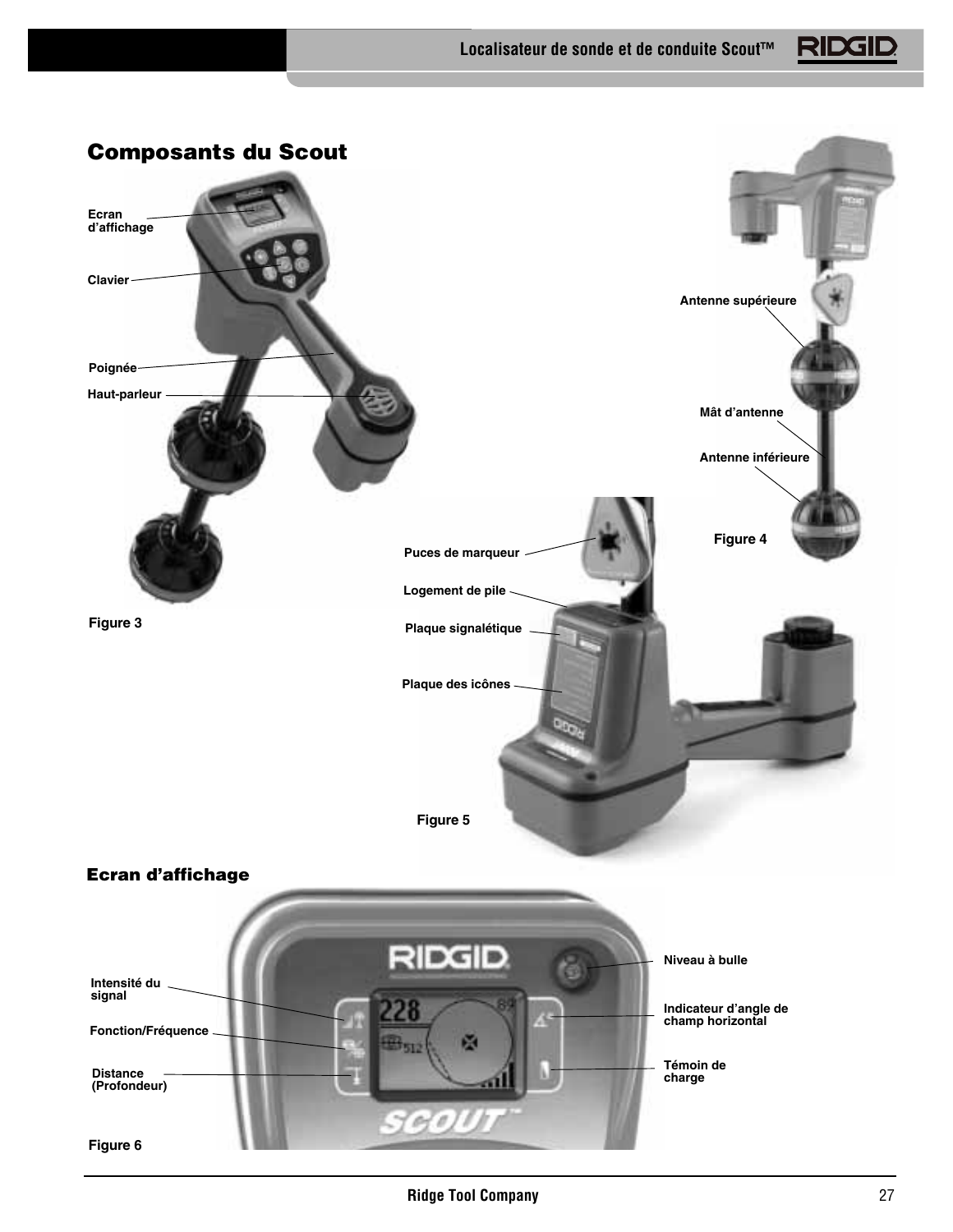

## **Figure 7**

**La touche Volume** permet d'ouvrir et de fermer le menu d'intensité sonore.

**La touche Sonde/Traçage/Fréquence** permet de changer de fonction et de fréquence.

**La touche Monter** permet de remonter le long du menu.

**La touche Sélection** permet de sélectionner l'article souligné d'un menu ouvert.

**La touche Descendre** permet de descendre le long du menu et lorsqu'elle est tenue, d'obtenir l'affichage de profondeur forcée.

**La touche Menu** permet d'ouvrir et de fermer le menu.

**La touche Marche/Arrêt** permet d'activer et de désactiver le Scout.

# **Pour commencer**

# **Installation et remplacement des piles**

Pour installer les piles du Scout, tournez l'appareil à l'envers afin d'accéder au logement de piles. Tournez le bouton du couvercle du logement à gauche. Tirez sur le bouton pour enlever le couvercle. Introduisez les piles selon les indications de l'étiquette intérieure en vous assurant qu'elles descendent jusqu'au fond du logement.

Réinstallez le couvercle, puis tournez le bouton à droite tout en appuyant légèrement pour fermer. Le couvercle du logement de piles peut être installé dans les deux sens.



**Figure 8**

Lorsque le Scout est mise en marche, la vérification de charge prend quelques secondes. Jusqu'alors, le témoin de charge indiquera 'Empty' (vide).

**MISE EN GARDE** Ne laissez pas de débris tomber dans le logement de la pile. Les débris qui s'introduise dans le logement de la pile risque de courter la pile et de la décharger rapidement, entraînant un risque de fuite d'électrolyte et d'incendie.

# **Autonomie**

Avec des piles alcalines, l'autonomie du Scout peut aller de 12 à 24 heures, dépendant de plusieurs facteurs tels que le niveau sonore et la fréquence d'activation de du système d'éclairage en contre-jour. Parmi les autres facteurs régissant l'autonomie de l'appareil se trouvent les caractéristiques chimiques de la pile (de nombreuses piles à haute performance modernes, telles que les piles Duracell® ULTRA peuvent effectivement assurer une autonomie de 10 à 20% supérieure aux piles alcalines traditionnelles sous conditions d'utilisation extrêmes). L'utilisation de l'appareil par temps froid réduira également la longévité des piles.

Le Scout s'éteint automatiquement au bout d'une heure d'inactivité afin de conserver les piles. Le cas échéant, il s'agit simplement de remettre l'appareil en marche pour continuer.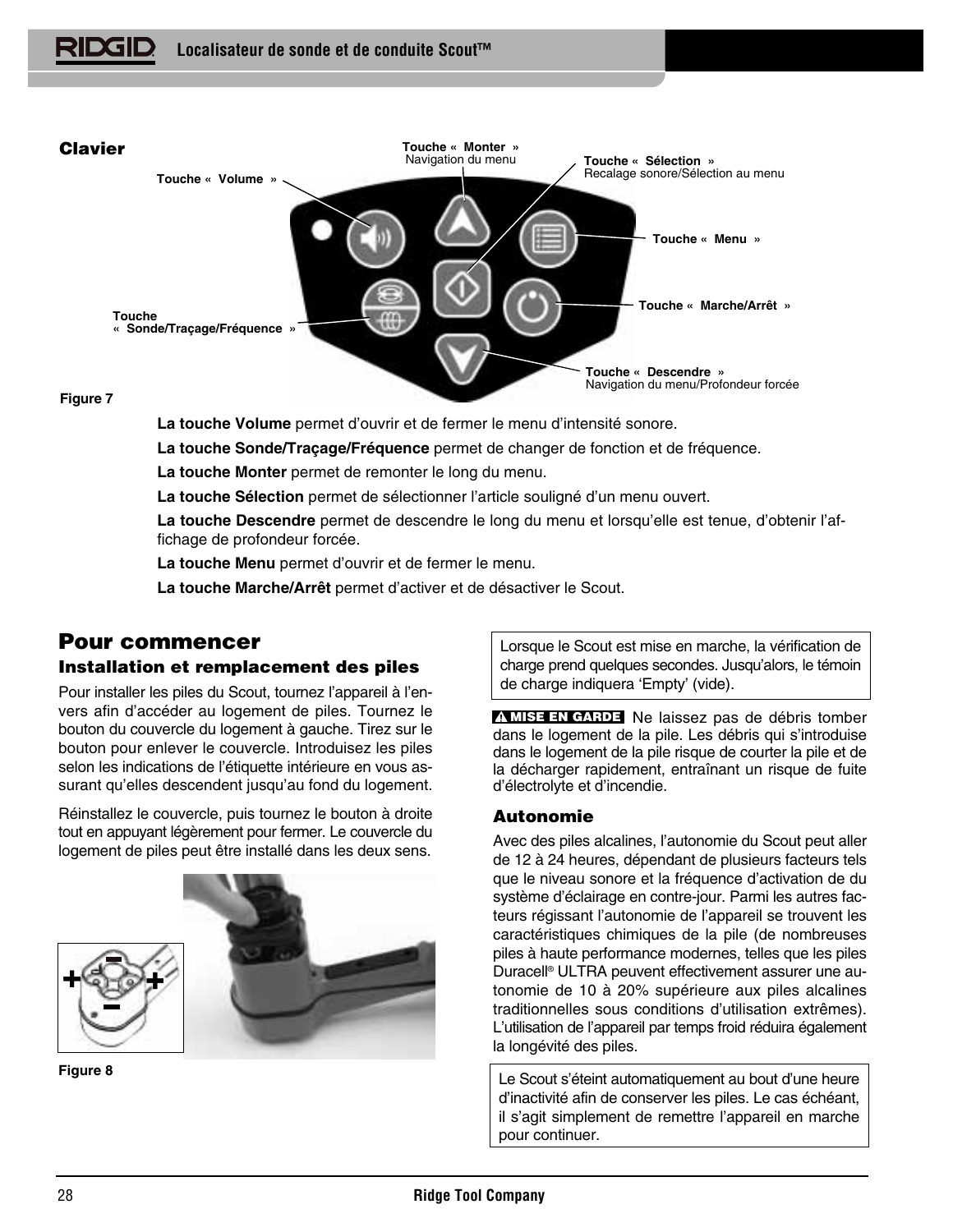# **Activation et désactivation de l'appareil**

Mettez l'appareil en marche en appuyant sur la touche Marche/Arrêt  $\binom{4}{3}$  du clavier. Le logo RIDGID® s'affichera à l'écran, avec la version du logiciel indiqué en bas à droite.



## **Figure 9**

Eteignez l'appareil en appuyant momentanément sur la touche Marche/Arrêt (C) du clavier.

# **Témoin de charge**

Lorsque la pile se décharge, l'icône de pile clignotera à l'écran, accompagné d'un bourdonnement sonore. Cette icône apparaît au même endroit sur tous les écrans d'affichage. Il sert à vous avertir que les piles doivent être remplacées et que sous peu, l'appareil va cesser de fonctionner.





Juste avant son arrêt complet, l'appareil se mettra dans une séquence d'arrêt qui ne pourra pas être interrompue.

Dans certains cas, la tension des piles rechargeables risque de chuter tellement vite que le système d'arrêt automatique n'aura pas le temps de s'activer. C'est alors que l'appareil s'arrêtera, puis se remettra en marche. Il s'agira alors simplement de remplacer les

# **Préparation de l'appareil**

Une fois que le Scout est en marche, l'étape suivante consiste à régler les fréquences nécessaires en fonction du matériel à localiser. Chacune de celles-ci peut être activée en la sélectionnant au menu.

1. Appuyez sur la touche « Menu ».



# **Figure 11**

2. Utilisez les flèches de navigation « Monter » et « Descendre » pour souligner une fréquence qui correspond à celle de la sonde ou du transmetteur de ligne, puis appuyez sur la touche « Sélection » (voir ci-après) pour cocher la case correspondante. Reportez-vous aux choix du menu pour référence. Appuyez à nouveau sur la touche « Menu » pour revenir à l'affichage principal.



#### **Figure 12**

piles et de remettre l'appareil en marche.<br> **ASSUREZ-VOUS QUE LA FRÉQUENCE EN GARDE** Assurez-vous que la fréquence sélectionnée correspond à l'utilisation prévue. Le fréquence 33 peuvent servir aussi bien au suivi des sondes qu'au traçage des lignes. L'utilisation d'une fréquence de sonde pour le traçage d'une ligne (ou l'inverse) risque de produire des affichages de profondeur erronés.

> 3. Appuyez ensuite sur la touche « Sonde/Traçage/- Fréquence » pour parcourir les fréquences et les modes activés. Les icônes affichés à l'écran indiqueront le mode opératoire en cours.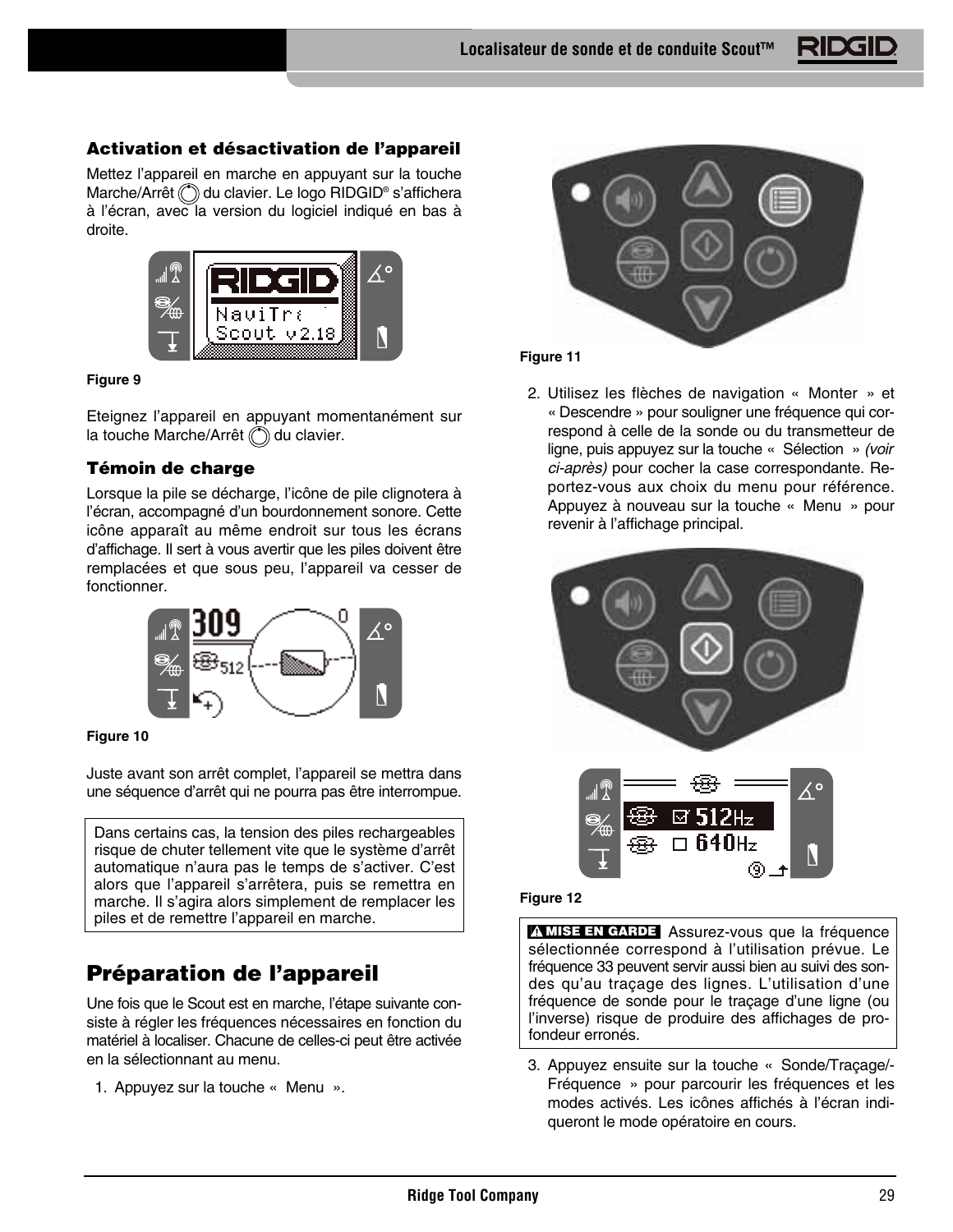

# **Figure 13**

4. Pour modifier la profondeur, l'éclairage de fond ou le contraste ACL, soulignez la fonction correspondante à partir de la section « outils » du menu, puis utilisez la touche « Sélection » pour arrêter votre choix.



#### **Figure 14**

# **Choix au menu**



# **Avertisseurs sonores du Scout**

Le son émis correspond à l'intensité du signal. Le son du Scout devient progressivement plus aigu lorsque le signal émis devient plus fort, et progressivement moins aigu lorsqu'il s'affaiblit.

Le ton ne monte que lorsque le signal devient plus fort, et baisse lorsqu'il diminue, jusqu'à atteindre le fond de sa gamme sonore. Si l'intensité du signal continue à décroître, le ton descendra à un ton hululé jusqu'à ce que l'intensité du signal remonte à nouveau.

Réglez le son en appuyant sur la touche « Volume ».



# **Figure 15**

Le volume sonore augmentera à chaque fois que vous appuyez sur la touche « Volume », tandis que les flèches permettront de l'augmenter ou de le diminuer à grès. Appuyez sur la touche « Sélection » pour quitter cet affichage.



# **Figure 16**

NOTA ! Le fait d'appuyer sur la touche sélectionnée en cours d'opération normale ramènera le volume au niveau intermédiaire.

# **Menu des outils**

# **Changement des unités de profondeur**

Le Scout peut afficher les mesures de profondeur en pieds ou en mètres. Pour changer d'unités de mesure, il s'agit simplement de souligner l'icône de profondeur au menu « Outils » et d'appuyer sur la touche de sélection pour aller de pieds en mètres et inversement.



**Figure 17**

# **Eclairage de fond automatique**

Un détecteur incorporé au coin supérieur gauche du clavier sert à détecter le manque d'éclairage ambiant. L'éclairage de fond peut être activé manuellement en occultant ce détecteur avec votre pouce.

L'éclairage de fond ACL automatique est calibré en usine pour ne s'allumer que lorsqu'il fait presque noir. Ceci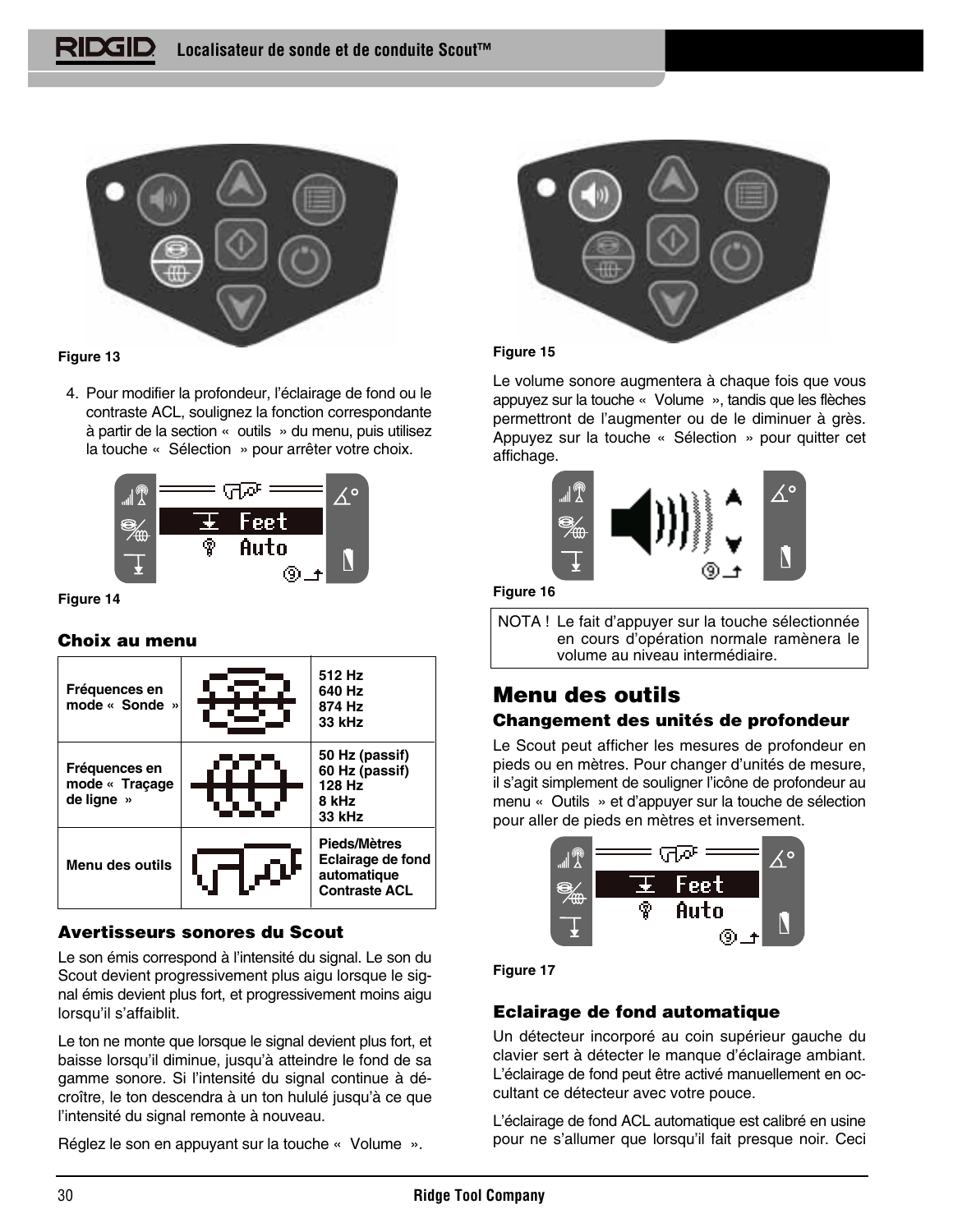permet de conserver les piles. Lorsque les piles arrivent en fin de charge, l'éclairage de fond paraîtra moins intense. Lorsque les piles deviennent quasiment épuisées, l'éclairage de fond deviendra très faible afin de conserver les piles.

Pour éteindre l'éclairage de fond complètement, soulignez l'icône d'ampoule dans la section « outils» du menu, puis appuyez sur la touche « Sélection » pour aller de « Auto » à « OFF ».



**Figure 18**

# **Contraste ACL**

Une fois souligné et sélectionné, ceci permet de régler le contraste de l'écran ACL.



**Figure 19**

Servez-vous des flèches pour rendre l'affichage plus clair ou plus sombre.



**Figure 20**

# **Localisation des sondes**

Le Scout peut servir à repérer le signal d'une sonde (transmetteur) dans une conduite de façon à repérer sa position au niveau du sol. Les sondes peuvent être introduites à un point problématique de la canalisation à l'aide d'un poussoir de caméra ou d'un câble. Elles peuvent être également chassées le long de la conduite.

**Ce qui suit suppose que la sonde est dans une conduite horizontale, que le sol est relativement de niveau, et que le Scout est tenu avec son mât d'antenne à la verticale.**

AVIS IMPORTANT! L'intensité du signal est le facteur clé qui permet de déterminer la position de la sonde. Afin d'assurer une localisation précise, il est ESSENTIEL d'optimaliser l'intensité du signal avant de délimiter une zone d'excavation.

# **Lors de la localisation d'une sonde, préparez le chantier de la manière suivante :**

- **Avant** d'introduire la sonde dans la canalisation, mettez le Scout en marche pour vous assurer que la sonde transmet et que le Scout reçoit son signal.
- Une fois que la sonde est en position et capable de transmettre, activez-la et alignez la fréquence du Scout sur la sienne. Vérifiez que l'icône « Sonde »  $\bigotimes$  est affiché.

**MISE EN GARDE** Assurez-vous que la fréquence sélectionnée correspond à celle de l'utilisation envisagée. Les fréquences de 512 et 33 peuvent servir aussi bien au suivi des sondes qu'au traçages des lignes. L'utilisation d'une fréquence de sonde pour le traçage d'une ligne (ou l'inverse) risque de produire des affichages de profondeur erronés.

• Allez jusqu'à l'endroit où est sensé se trouver la sonde. Si vous ne connaissez pas l'orientation de la conduite, poussez la sonde sur une distance d'environ 15 pieds à partir du point d'accès pour l'établir.

# **Ensuite, utilisez une des méthodes suivantes pour localiser la sonde :**

# **1ière méthode : optimalisation de l'intensité du signal**

- 1. Tenez le Scout avec son mât éloigné de vous. Balayez le mât en direction supposée de la sonde, tout en contrôlant l'intensité du signal et du son. Le signal atteindra son apogée lorsque le mât est au plus proche de la sonde.
- 2. Ramenez le Scout à sa position opérationnelle normale (mât à la verticale), puis marchez dans la direction de la sonde. Lorsque vous approchez, l'intensité du signal augmentera et le ton de l'appareil deviendra progressivement plus aigu. Servez-vous à la fois de l'intensité du signal et du niveau sonore pour optimaliser le signal.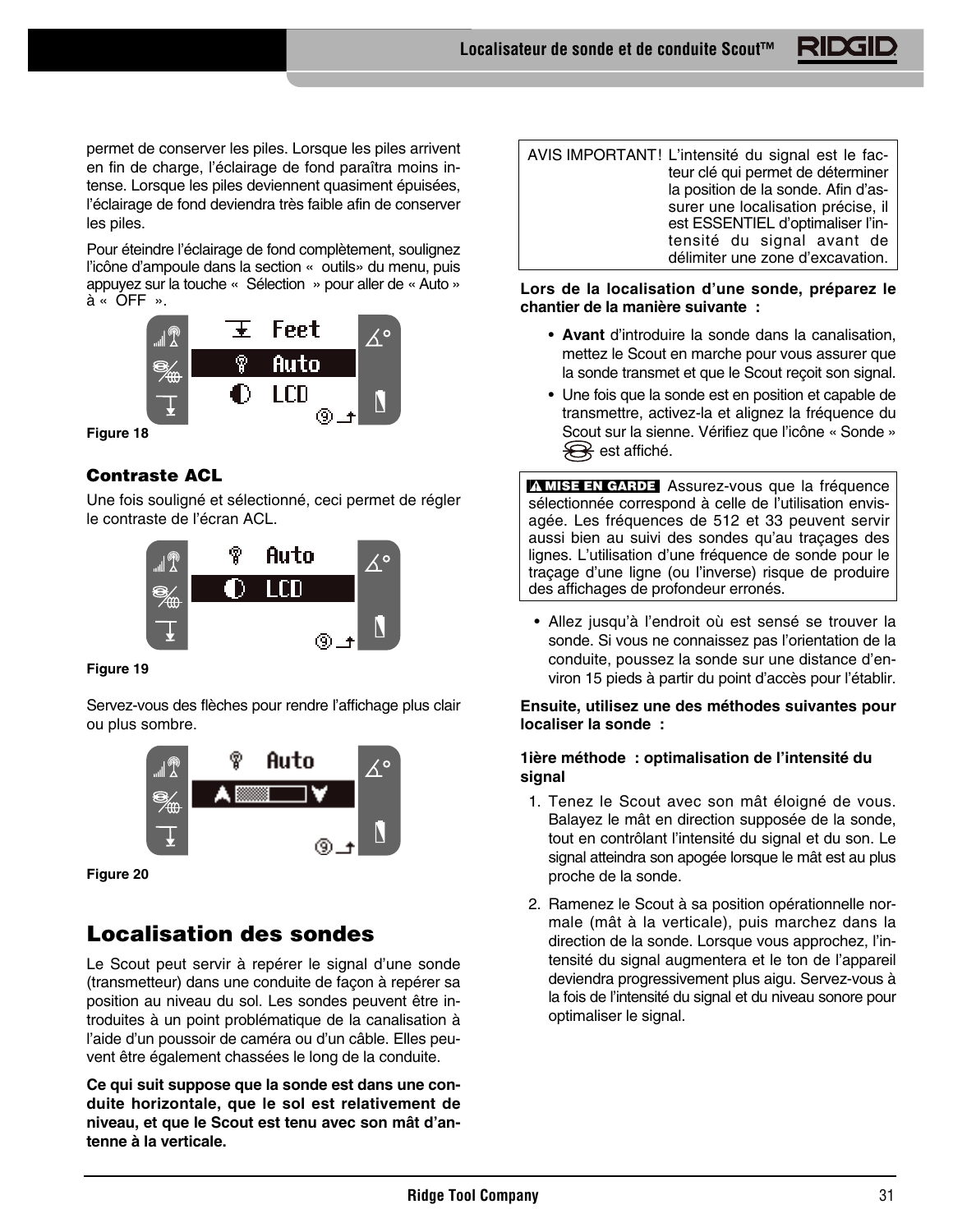

#### **Figure 21**

3. Lorsque vous avez localisé le signal optimal, amenez le Scout près du sol, à proximité de la crête, puis déplacez-le en toutes directions. Eloignez le Scoute du signal optimal afin de vous assurer que le signal diminue en toutes directions.





# **2ième méthode – Suivre l'équateur, puis optimaliser**

- 1. C'est la méthode préférée lorsqu'il s'agit de terrains dégagés et sans obstacles, et où la sonde est sensée être horizontale. Marchez en direction du signal optimal (comme indiqué à la première méthode) en balayant le mât.
- 2. Lorsque le Scout affiche une ligne équatoriale continue, centrez-la sur l'écran, puis suivez-la vers le signal croissant. Lorsque vous atteignez le signal optimal, positionnez le Scout près du sol à l'aplomb de la crête, puis déplacez-le dans toutes les directions. Eloignez le Scout du signal optimal afin de vérifier que le signal s'affaiblit de tous côtés.



**Figure 23**

# **Vérification des localisations**

1. Arrivé au point de signal optimal, et avec le mât à la verticale, déplacez le Scout perpendiculairement par rapport à la ligne d'équateur affichée à l'écran. Dès que l'icône de pôle apparaît, déplacez le Scout jusqu'à ce que l'icône de pôle arrive au centre des fils de mire lorsque la boule de l'antenne inférieure au sol. Placez un des marqueurs triangulaires rouges au sol à cet endroit.



**Figure 24 – Affichage du Scout lorsqu'il est sur le pôle.**

- 2. Ramenez le Scout de l'autre côté de l'équateur, vers l'autre pôle. Centrez les fils de mire sur l'icône de l'autre pôle, puis marquez sa position comme avant.
- 3. Revenez au **point d'intensité de signal optimale**. Marquez ce point au sol à l'aide de l'hexagone de marquage jaune. Eloignez lentement la boule de l'antenne inférieure du marqueur jaune en toutes directions, tout observant l'affichage d'intensité de signal. L'intensité de signal optimale doit normalement se trouver à l'aplomb de la sonde.
- 4. Assurez-vous que les trois marqueurs sont alignés et que le marqueur hexagonal jaune se trouve sensiblement à mi-chemin entre les marqueurs de pôle.

Si le marqueur jaune est excentré, reportez-vous au chapitre « Sondes inclinées »

**AVIS IMPORTANT! Le fait d'être sur l'équateur n'implique PAS que vous êtes à l'aplomb de la sonde ! N'oubliez pas que l'intensité du signal est le facteur déterminant dans la localisation d'une sonde. Il faut se trouver non seulement au point d'intensité de signal optimal, mais AUSSI à l'aplomb de l'équateur (pointillés)**

**Pour un maximum de précision, servez-vous du niveau à bulle. Le mât doit IMPERATIVEMENT se trouver à la verticale lors du marquage des pôles et de l'équateur, faute de quoi leurs positions respectives seront moins précises.**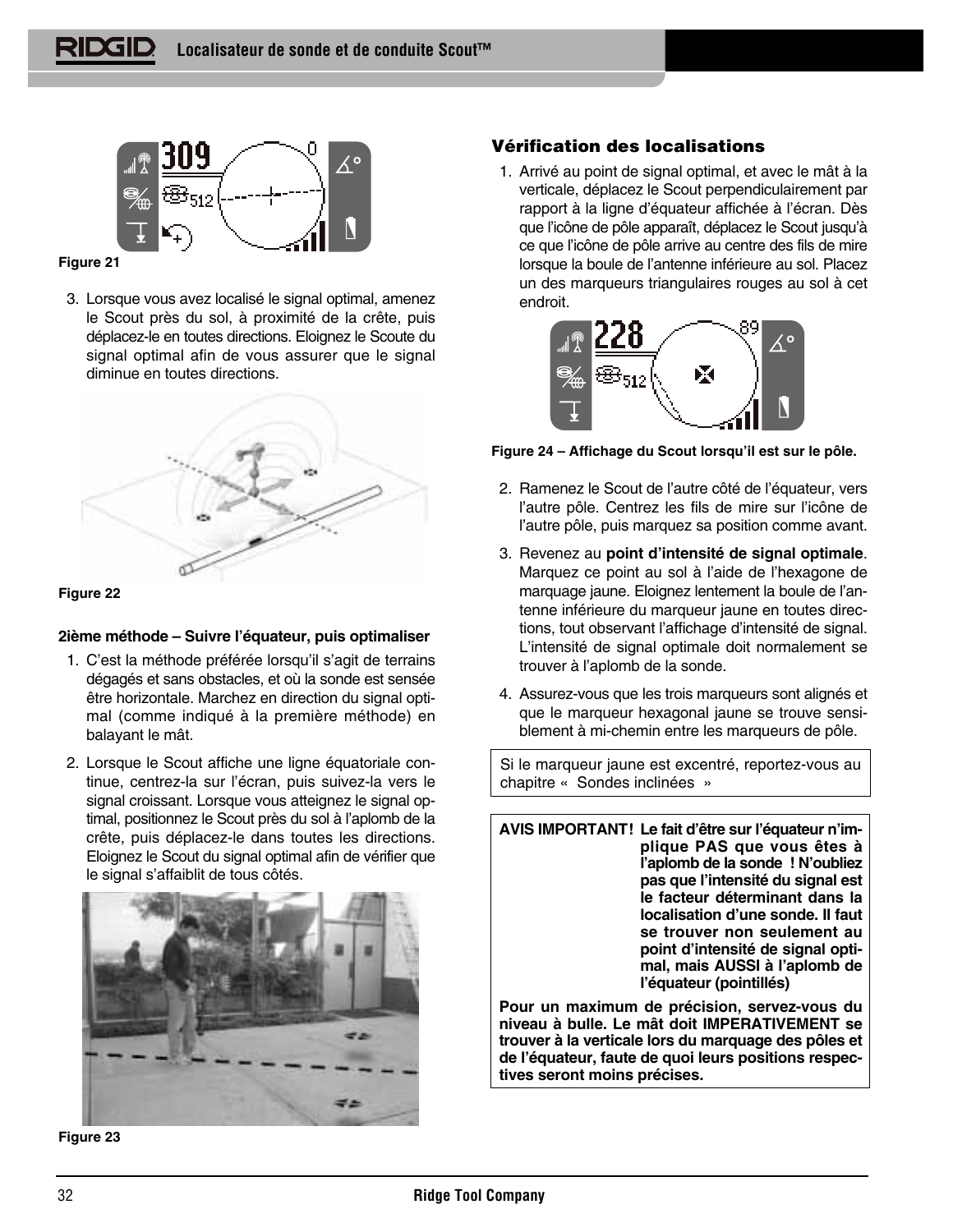**Localisateur de sonde et de conduite Scout™**

# **Mesures de profondeur**

Le Scout mesure les profondeurs en comparant l'intensité du signal reçu par l'antenne inférieure à celle du signal reçu par l'antenne supérieure.

La profondeur est mesurée lorsque l'antenne inférieure touche le sol à l'aplomb de la source du signal.

1. Pour mesurer la profondeur, posez le localisateur au sol, à l'aplomb de la sonde ou de la ligne. Vérifiez que l'indicateur d'angle (dévers) indique un maximum de 5 degrés. Ensuite, tournez l'appareil lentement jusqu'à ce qu'il se trouve dans la direction indiquée par la flèche du coin inférieur gauche de l'écran, et ce, jusqu'à ce que l'affichage de profondeur apparaisse.



#### **Figure 25**

Lors des mesures de profondeur, le niveau à bulle sert à assurer la verticalité de l'antenne.

Afin d'assurer un maximum d'intensité de signal et d'obtenir une meilleure précision de profondeur, le Scout doit être tourné afin d'aligner l'antenne supérieure avec le signal.

- 2. La profondeur sera affichée au coin inférieur gauche de l'écran.
- 3. **Profondeur poussée** si l'indicateur d'angle indique une inclinaison supérieure à 5 degrés, le Scout n'affichera pas de profondeur. Appuyez sur la flèche basse sans la relâcher. Cela forcera l'affichage de profondeur si celle-ci peut être mesurée. (Se reporter à la section suivante sur les sondes inclinées.)

**MISE EN GARDE** L'utilisation de la fonction « profondeur poussée » risque de produire des affichages de profondeur erronés.

Lors de la vérification d'une profondeur, il faut systématiquement **prendre** une mesure, puis tourner le Scout sur 180 degrés (un demi-cercle) avant de prendre une seconde mesure de profondeur. Vérifiez que la boule inférieure se trouve dans la même position au sol, et que le mât est à la verticale. **S'il y a plus de 10% d'écart entre les lectures de profondeur, il y a risque de distorsion, et donc cause de questionner les résultats obtenus.**



# **Conseils pratiques visant la localisation des sondes**

- Servez-vous du son aussi souvent que possible afin de vous aider à guider le Scout vers l'intensité de signal optimale.
- Si vous franchissez l'équateur sans obtenir de signal maximum, suivez l'équateur jusqu'à ce que vous obteniez l'intensité de signal optimale. Le simple fait de localiser l'équateur de la sonde (représenté par un pointillé sur l'écran), n'indique PAS que la sonde a été repérée. Il reste encore à repérer le signal d'intensité optimale le long de cette ligne. Normalement, le fait de suivre l'équateur amènera l'opérateur à proximité de la sonde. En cas de forte inclinaison de la sonde, l'équateur ne se trouvera PAS directement à l'aplomb de la sonde, et la distance entre la sonde et chacun des pôles ne sera pas égale. Lorsque la sonde est inclinée, il faut optimaliser le signal.
- Confirmez systématiquement le point où se trouve le signal le plus fort. Vérifiez l'ensemble des indications cartographiques. L'écran cartographique sous-entend les conditions suivantes :
	- 1. Le sol est de niveau
	- 2. La sonde est de niveau
	- 3. Le localisateur Scout se trouve au-dessus du niveau du sol
	- 4. Le localisateur Scout est tenu sensiblement à la verticale, avec son mât d'antenne pointé directement vers le sol.

En l'absence des conditions requises, utilisez l'écran de recherche et faites très attention à l'augmentation d'intensité du signal. De manière générale, lorsque les conditions ci-dessus ont été respectées, et que le NaviTrack se trouve à environ deux 'profondeurs' de la source du signal, l'écran cartographique sera à la fois utile et précis. Tenez-en compte lors de l'utilisation de l'écran cartographique en présence d'une cible ou d'un signal de source très faible. La zone de recherche utile en mode cartographique peut s'avérer très limitée lorsque la sonde se trouve à très faible profondeur.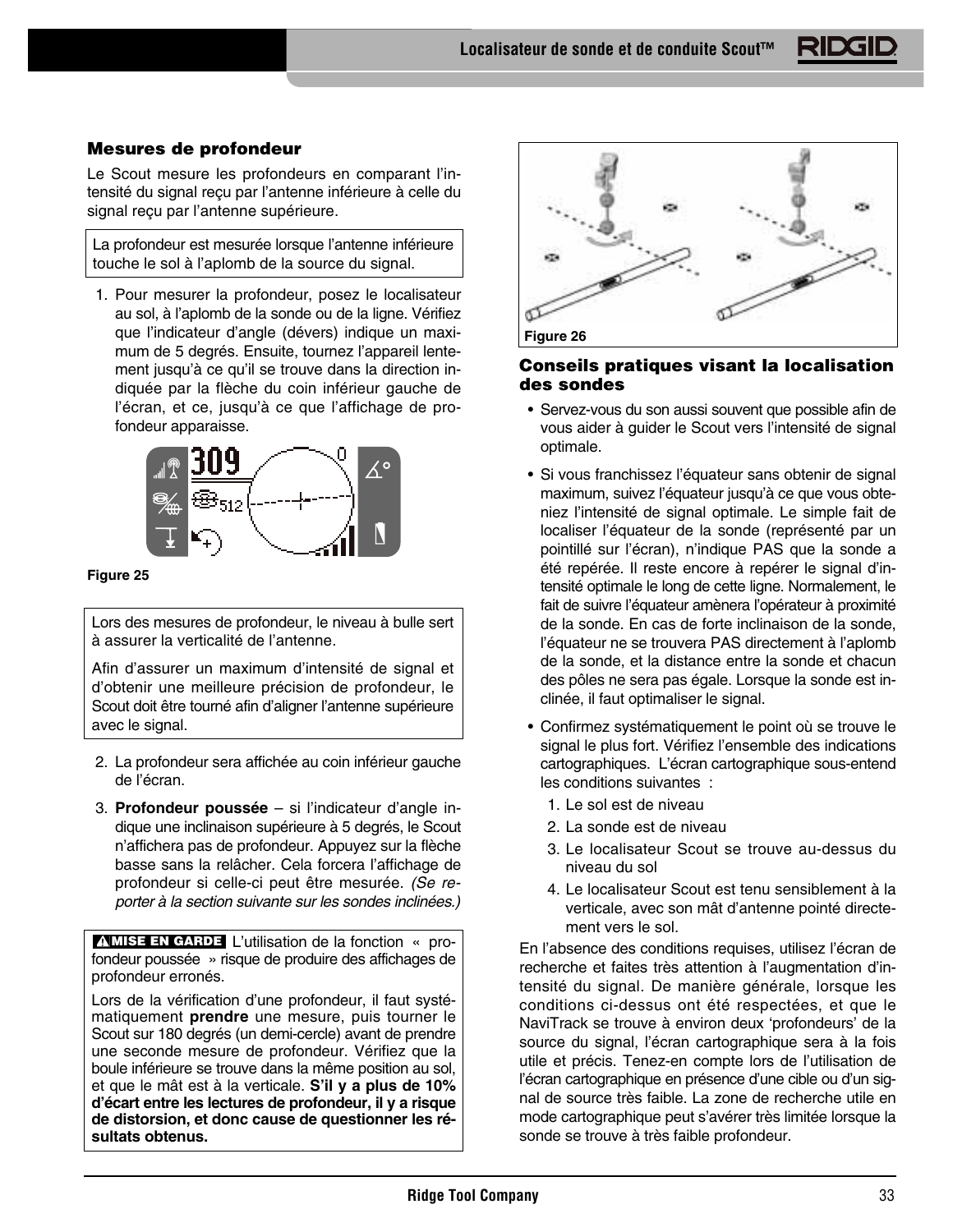# **Micro-carte – exemples – Mode sonde**

**Scout sur l'équateur**



# **Scout quittant l'équateur et approchant le pôle**

![](_page_35_Picture_5.jpeg)

# **Figure 28**

# **Scout sur le pôle**

![](_page_35_Picture_8.jpeg)

#### **Figure 29**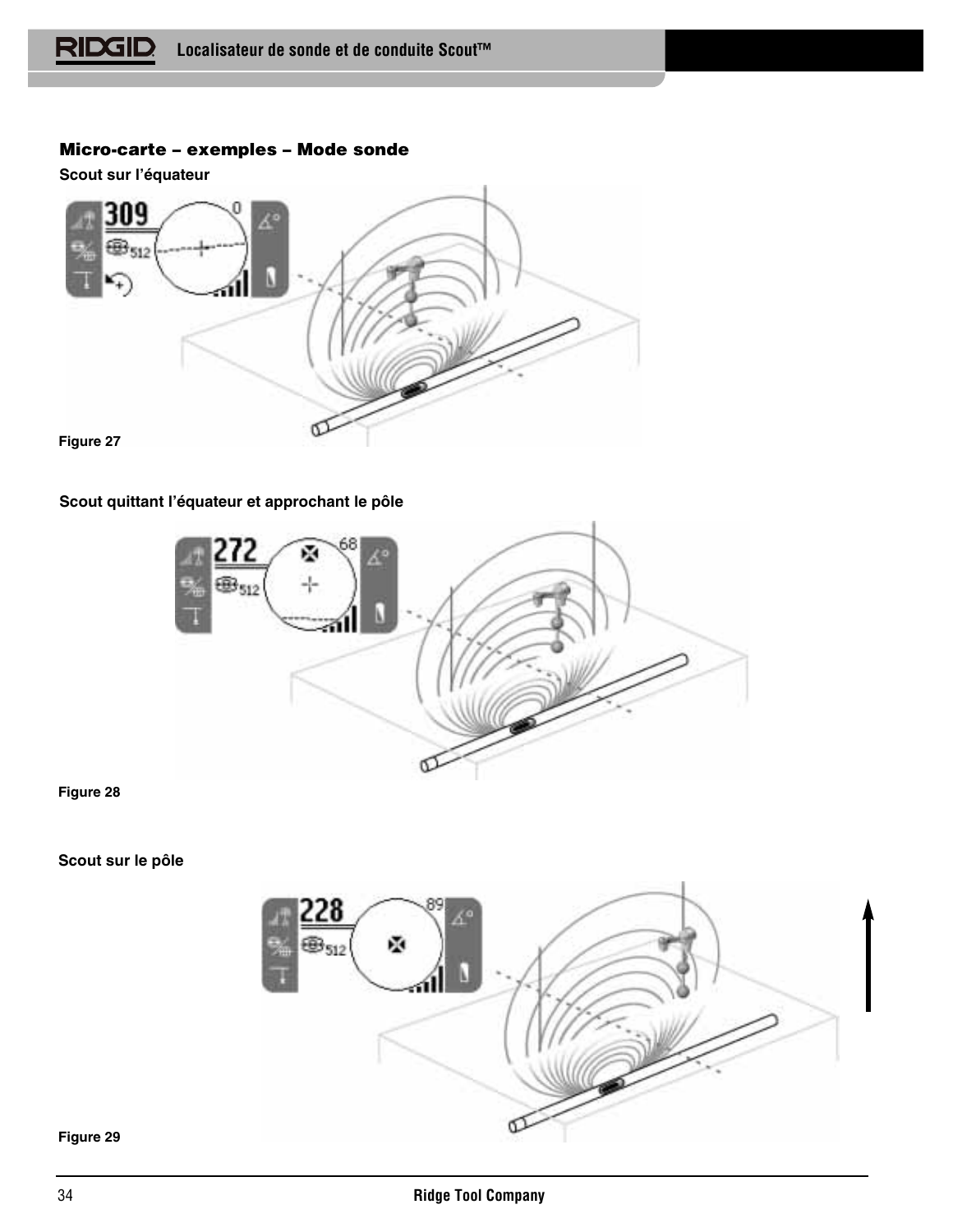# **Sondes inclinées**

Lorsqu'une sonde est inclinée, un de ses pôles se rapprochera de la sonde, et l'autre s'en éloignera, ce qui fait que le point de localisation de la sonde ne se trouve plus à mi-chemin entre ses deux pôles. Le signal émis par le pôle le plus proche est donc nettement plus intense que celui du pôle éloigné. Dans le cas extrême d'une sonde tournée à la verticale, l'un des pôles se trouve directement à l'aplomb de l'autre, ce dernière montrant ainsi la même intensité de signal optimale que le premier. L'autre pôle ne parait pas. Donc, même si elle se trouve à la verticale, ce qui est envisageable si elle devait tomber à travers une rupture dans la canalisation ou dans une fosse souterraine, la sonde peut toujours être localisée.

Lorsque la sonde se trouve à la verticale, ce qui apparaît à l'écran est un pôle d'intensité de signal optimale.

![](_page_36_Picture_4.jpeg)

#### **Figure 30**

Les antennes multidirectionnelles permettent de mesurer la profondeur même si la sonde est inclinée. Le cas échéant, la fonction de profondeur forcée doit être activée pour mesurer la profondeur. (Se reporter à la section « Mesure des profondeurs »)

# **Traçage des lignes à l'aide du Scout**

Le Scout peut également servir au traçage des conduites ou lignes souterraines afin de les repérer au sol. Cela permet de les localiser afin de les éviter en cours d'excavation, ou de les exposer en cas de réparation ou remplacement. Le Scout est capable de localiser des lignes utilisant une variété de fréquences, et il peut être utilisé passivement pour la localisation par balayage des conducteurs grande distance sous tension.

Les lignes souterraines sont mises sous tension par un transmetteur. Le signal que celui-ci émet reçu par un récepteur tel que le Scout.

1. Raccordez le transmetteur de ligne à la ligne selon les consignes du fabricant.

Le terme « transmetteur » est le nom générique donné à tout appareil capable de produire un signal localisable. Il sert à décrire une sonde, aussi bien que le dispositif servant à mettre un câble ou une conduite sous tension.

2. Réglez le Scout à la fréquence utilisée par le transmetteur. Assurez-vous que l'icône de tracage  $f(f)$ apparaît. Appuyez sur la touche de menu principal pour revenir à l'écran de localisation.

![](_page_36_Picture_13.jpeg)

# **Figure 31**

- 3. Avant de commencer le traçage, il est conseillé de vérifier l'intensité du signal pour voir s'il s'affaiblit lorsque le Scout est éloigné. Dirigez le mât vers les conducteur ou, en mode inductif, sur le transmetteur lui-même. Il devrait arriver en crête, puis tomber de part et d'autre.
- 4. Lors du traçage, l'orientation de la conduite ou du câble sera représentée à l'écran par deux lignes continues. Lorsque ces lignes se trouvent au centre, c'est signe que le Scout est en train de tracer la ligne souterraine. Si les lignes se déplacent à droite ou gauche, il sera nécessaire de déplacer le Scout afin de les ramener au centre. Un signal sans distorsions émis par la ligne sera plus fort à l'aplomb de cette ligne.

![](_page_36_Figure_17.jpeg)

#### **Figure 32**

NOTA ! Lors de l'utilisation d'une fréquence de traçage de ligne, deux lignes apparaissent à l'écran. Lors de l'utilisation d'une fréquence de sonde, l'équateur est représenté par une seule ligne.

**AVERTISSEMENT** II faut rester à l'affût des interférences qui risquent de nuire à la précision des lectures. Les profondeurs affichées doivent être considérées approximatives, et donc vérifiées par sondage physique avant de creuser.

# **Traçage passif des lignes CA**

En mode passif, le Scout repère les champs de courant alternatif (CA). Habituellement, les câbles électriques enterrés n'émettent de signaux traçables que lorsqu'ils sont sous tension. Par exemple, il est difficile de tracer les lampadaires en mode passif lorsque ceux-ci sont éteints.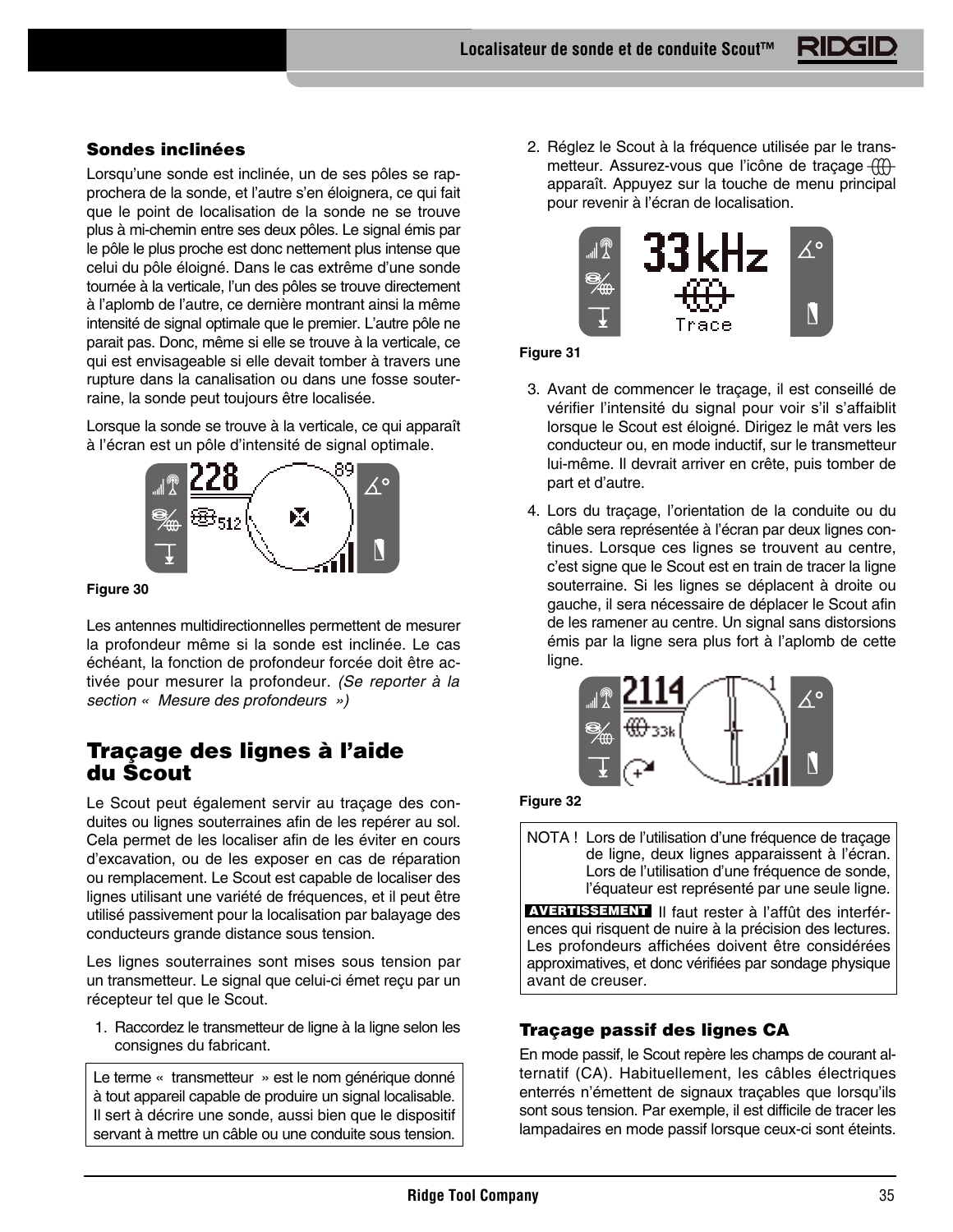- 1. Sélectionnez une fréquence de traçage CA passif à l'aide de l'icône de traçage passif.  $\sim$
- 2. Le Scout dispose de deux (2) fréquences de traçage CA passif standardisées. Il s'agit de 50Hz et de 60Hz.

![](_page_37_Picture_3.jpeg)

**Figure 33**

# **Conseils pratiques pour le traçage des lignes**

- **Lorsque les lignes ne sont pas centrées sur la carte, mais que l'intensité du signal est au maximum, il y a distorsion !**
	- a) Essayez d'utiliser une fréquence plus basse.
	- b) Eloignez le piquet de terre de la ligne à tracer.
	- c) Vérifiez que la ligne n'est pas reliée à un autre service.
- Si les lignes refusent de se centrer ou qu'elles se déplacent à travers l'écran sans raison apparente, il est possible que le Scout ne reçoive pas un signal clair.
	- a) Vérifiez que le transmetteur fonctionne correctement et qu'il est bien mis à la terre.
	- b) Testez le circuit en dirigeant l'antenne inférieure vers l'un des câbles du transmetteur.
	- c) Assurez-vous que le Scout et le transmetteur fonctionnent à la même fréquence.
	- d) Essayez d'autres fréquences, en commençant par la plus basse, jusqu'à ce que la ligne puisse être repérée de manière fiable.
- Lors du traçage, le signal doit être au maximum, et la

profondeur au minimum, à l'endroit où les lignes se trouvent centrées sur l'écran. Sinon, il peut y avoir un virage dans la ligne ou la présence d'autres signaux couplés.

- Quoique les fréquences plus élevées aient tendance à déborder plus loin, elles peuvent s'avérer nécessaires pour ponter des coupures dans les câbles de traçage ou des raccords isolés.
- Lors de l'utilisation d'un transmetteur en mode inductif, commencer la localisation à une distance de 40 ou 50 pieds afin d'éviter les risques de « couplage direct ». Ceci arrive lorsque le Scout repère le signal directement à partir du transmetteur au lieu de la ligne à tracer.

![](_page_37_Figure_19.jpeg)

#### **Figure 34**

Lors du traçage, la Micro-carte sous-entend les conditions suivantes :

- a) Le terrain est de niveau
- b) La ligne est de niveau
- c) Le localisateur Scout est au-dessus du niveau du terrain naturel
- d) Le mât d'antenne du Scout est tenue sensiblement à la verticale

![](_page_37_Figure_26.jpeg)

## **Figure 35**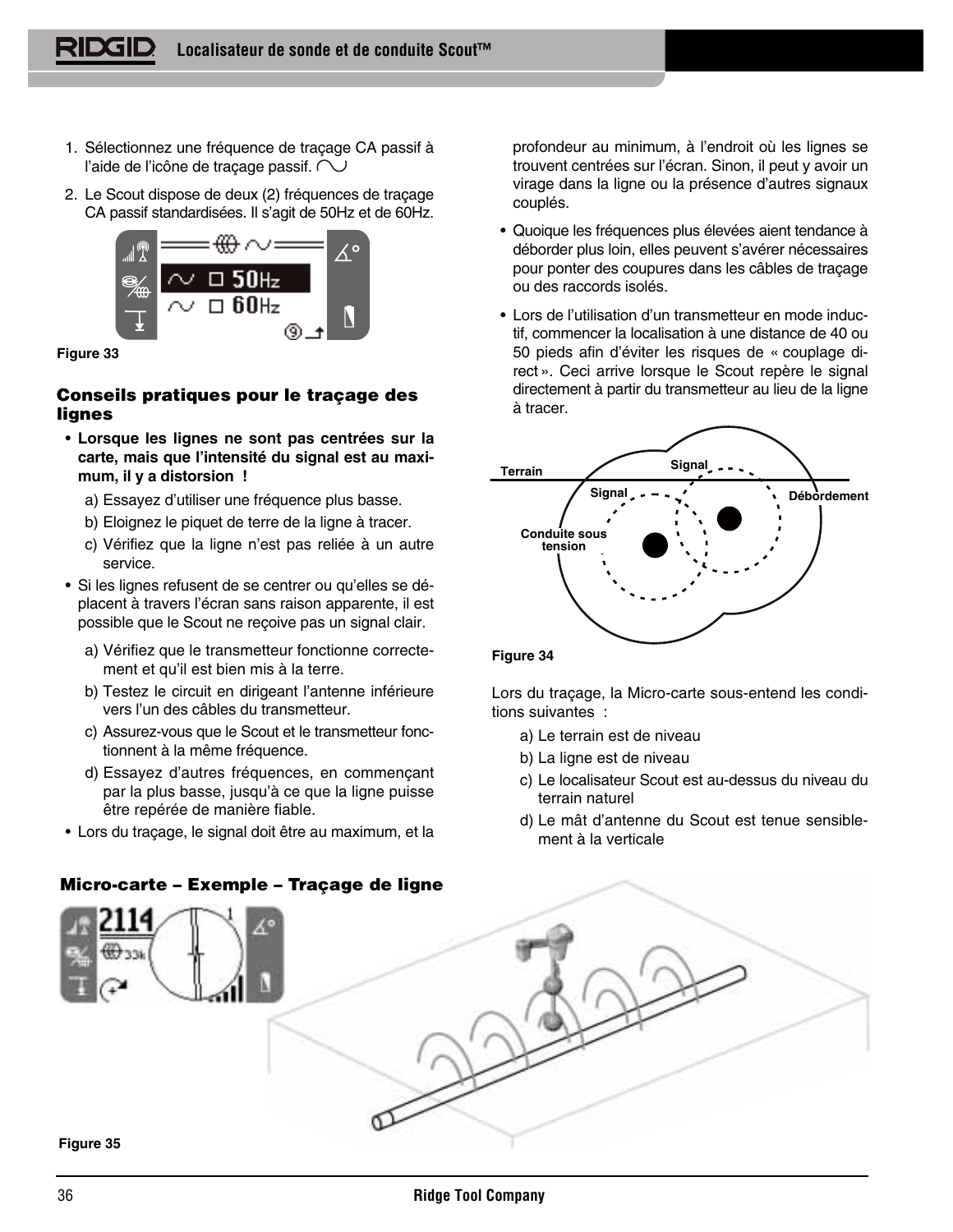• A défaut, il sera nécessaire de maintenir l'intensité du signal au maximum. De manière générale, si le Scout se trouve à moins de deux « profondeurs » de la ligne, la carte sera utile et précise. Tenez-en compte lors de l'utilisation de la Micro-carte si la cible ou la ligne se trouve à très faible profondeur. La zone de recherche utile de la Micro-carte risque d'être minime en présence d'une ligne très peu profonde.

# **Observations sur la précision**

# **Parasites**

La présence de signaux d'interférence (parasites) ne fait que rendre le travail de localisation d'autant plus intéressant. Les parasites peuvent soit utiliser la même fréquence ou une fréquence autre dite « hors bande ». Les parasites les plus importants sont souvent produits par le matériel de transmission électrique. Les transformateurs, les moteurs électriques importants, les générateurs et les lignes haute tension sont souvent à l'origine parasites très importants. Si possible, il est préférable d'éviter les zones particulièrement parasitées.

Si l'affichage d'angle n'est pas stable, et/ou s'il y a des variations d'intensité de signal, il est probable qu'il y a soit absence d'un signal de cible (sonde ou ligne sous tension), soit un niveau de parasitage élevé.

# **La localisation n'est pas une science précise**

La localisation n'est pas une science précise. Elle nécessite le bon jugement de l'opérateur, ainsi que sa recherche de toutes informations disponibles, au-delà de celles fournies par l'instrument. Certes, le Scout fournira un maximum d'informations, mais il appartient à l'utilisateur d'interpréter ces informations correctement. Aucun fabricant de localisateur ne suggérera que l'opérateur doit compter exclusivement sur les indications de leur instrument.

Les conditions menant à douter de la précision de localisation :

• **En présence d'autres lignes ou réseaux.** Un « débordement » risque de provoquer la distorsion des champs et d'illuminer des lignes accidentellement. Utilisez de préférence les basses fréquences, et éliminez toutes connexions entre les deux lignes.

![](_page_38_Figure_10.jpeg)

• **Lors de l'utilisation du transmetteur en mode inductif.** Ceci donne un signal faible à la ligne. Utilisez, tant que possible, une connexion directe.

- **En présence de Tés ou de dérivations dans la ligne.** Ceux-ci peuvent provoquer la distorsion du signal.
- **En présence d'un signal de faible intensité.** La précision d'une localisation nécessite un signal de forte intensité.
- **Lorsque la nature du terrain varie.** Des conditions hygrométriques extrêmes, trop sèches ou trop saturées, peuvent influencer les relevés. Par exemple, un terrain saturé d'eau salée, tel qu'en bord de mer, aura tendance à sévèrement bloquer le signal, rendant ainsi les localisations très difficiles.

# **Localisation des composants défectueux**

Pour les conseils de dépannage, veuillez vous reporter à la section Guide de dépannage en fin de manuel. Si nécessaire, contactez les services techniques de Ridge Tool en composant le 800-519-3456. Nous établirons un processus de dépannage en vue de remettre votre Scout en marche.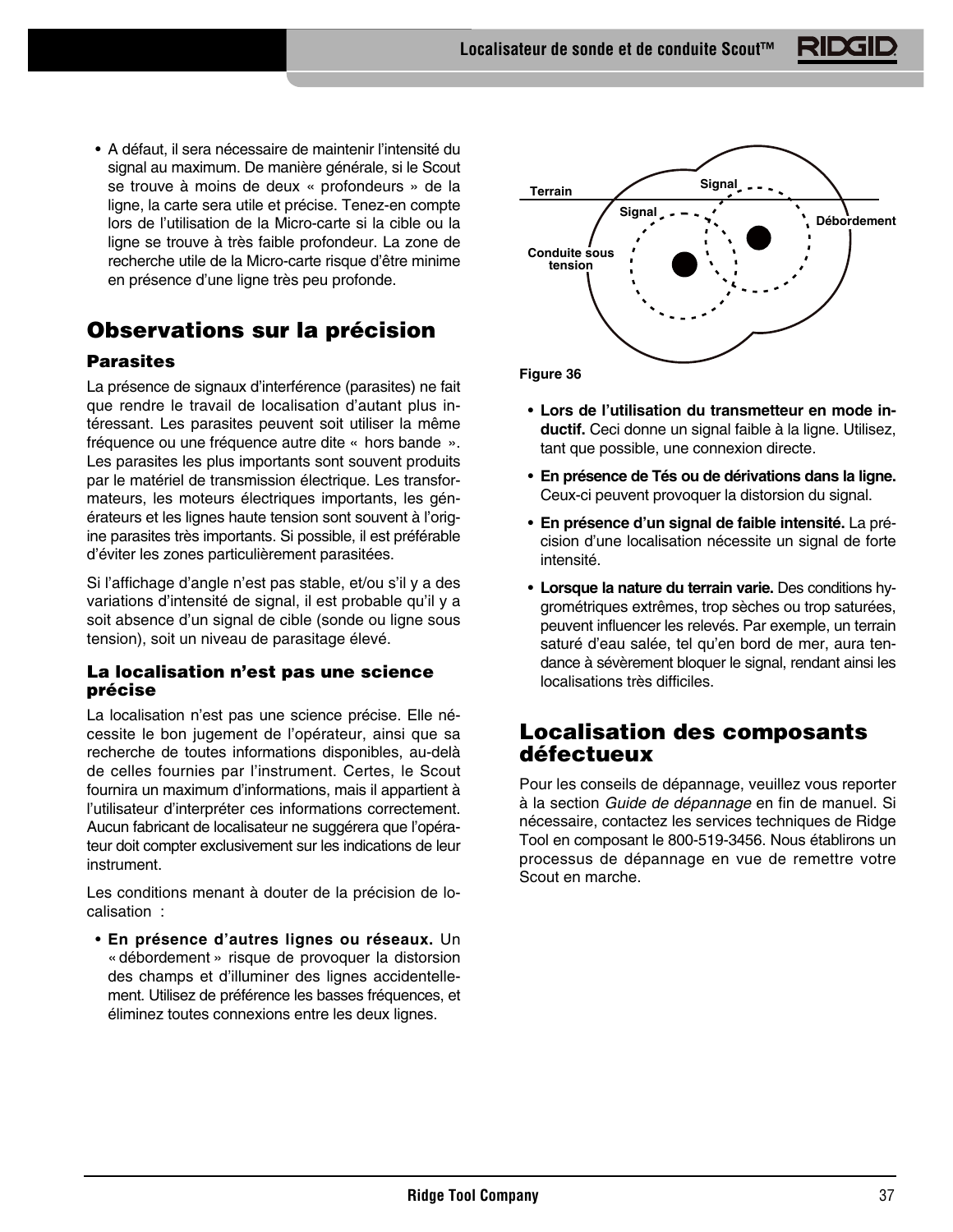# **Entretien et réparations**

Cet appareil doit être confié à un réparateur RIDGID agréé ou renvoyé à l'usine. Toutes réparations assurées par les services Ridge sont garanties contre tous vices de matériel et de main d'œuvre.

En cas de questions concernant la révision ou la réparation de cette machine, veuillez nous appeler ou nous écrire aux coordonnées suivantes :

Ridge Tool Company Technical Service Department 400 Clark Street Elyria, Ohio 44035-6001 Tél. : (800) 519-3456 E-mail: TechServices@ridgid.com

Pour obtenir les coordonnées du réparateur agréé le plus proche, appelez la Ridge Tool Company au (800) 519-3456 ou consultez son site Internet : http://www.rigid.com

#### **ANOMALIE CAUSE PROBABLE Le Scout se bloque en** Eteignez l'appareil, puis rallumez-le. Si l'appareil ne s'éteint pas, retirez les piles. **cours d'utilisation. Lors des traçages,**  Ceci indique que le Scout ne reçoit pas le signal, ou qu'il existe des parasites. **les signes « sautent »** Assurez-vous que le transmetteur et correctement branché et mis à la terre. Dirigez le Scout vers un des **partout sur l'écran** câbles pour vous assurer que le circuit est complet. **Micro-carte.** Essayez une fréquence plus élevée. Essayez de localiser et de neutraliser toute source de parasites éventuelle. **Lors de la localisation** Assurez-vous que les piles de la sonde fonctionnent. **des sondes, les lignes « sautent » partout**  Vérifiez le signal en mettant l'antenne inférieure près de la sonde. Nota – Les sondes ont du mal à émet**sur l'écran.** tre des signaux à travers les conduites en fonte ou fonte ductile. **La distance entre la** La sonde risque d'être inclinée ou en présence d'une transition fonte/plastique. **sonde et les deux pôles n'est pas égale. L'appareil a un com-**Les piles risquent d'être déchargées. Remplacez-les avec de nouvelles piles et remettez l'appareil en **portement erratique et** marche. **ne veut pas s'éteindre. L'écran est totalement** Essayez d'éteindre l'appareil, puis de le rallumer. **noir ou totalement blanc** Réglez le contraste de l'écran ACL. **lorsqu'on l'allume. Il n'y a pas de son.** Réglez le niveau sonore à partir du menu sonore. **Le Scout ne reçoit pas** Vérifiez les réglages de mode et de fréquence. **de signal.** Vérifiez l'orientation des piles. **La profondeur affichée semble manquer de** Check that the batteries are charged.Vérifiez la charge des piles. **précision.** Vérifiez les contacts des piles. L'appareil risque d'avoir grillé un fusible (intervention en usine obligatoire). **Le Scout ne s'allume** Vérifiez le mode de localisation. Par exemple : Pour la localisation d'une ligne  $\frac{1}{(11)}$  à 512Hz, assurezvous que l'appareil ne se trouve pas en mode Sonde  $\mathfrak{B}$ . Vérifiez l'intensité du parasitage local. **pas.**

# **Tableau 1 – Dépannage**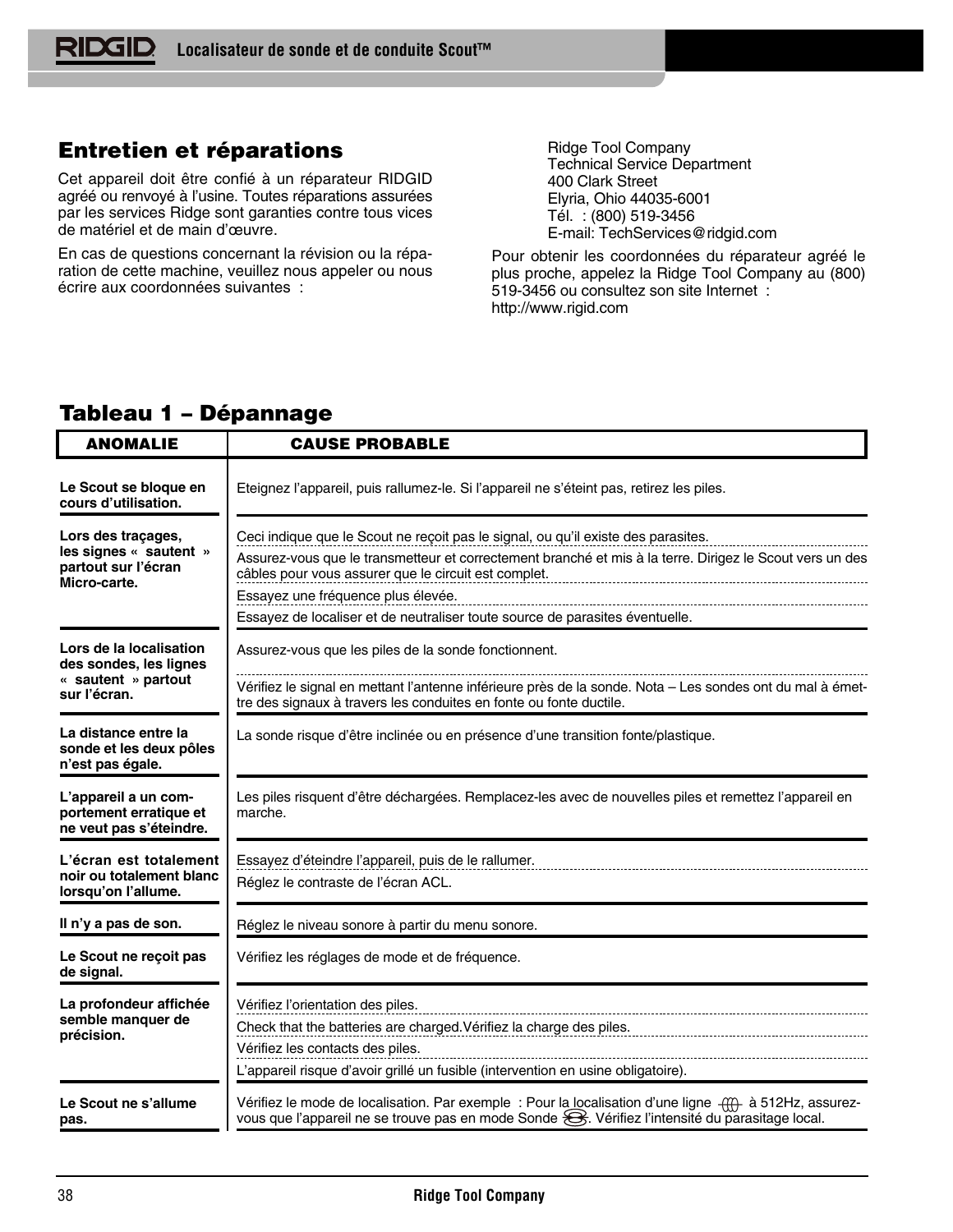# **Annexe « A »**

# **Principes de fonctionnement des sondes et du Scout**

Les objets enterrés peuvent émettre deux types de champ électrique : le premier est émis par de longs conducteurs, tels que câbles électriques sous tension, câbles de caméras de sondage ou tuyaux. Ce type d'objet produit un champ long et cylindrique, d'où le terme « traçage de lignes ».

![](_page_40_Figure_4.jpeg)

**Figure 1 – Champ émis par une ligne sous tension.**

(Le traçage CA passif est simplement un cas spécial où la ligne est « mise sous tension » à l'aide d'électricité externe.)

Le second type consiste en l'utilisation de sondes (aussi appelées transmetteurs, balises ou sondes actives) qui émettent un champ de forme différente que la programmation du Scout permet de mesurer et afficher. La forme plus complexe des champs de sonde s'appelle un champ dipôle, et ressemble aux champs émis par un barreau aimanté et par la planète Terre.

![](_page_40_Picture_8.jpeg)

**Figure 2 – Champ dipôle émis par une sonde.**

En effet, si la Terre était couchée sur son côté, son champ magnétique ressemblerait beaucoup à celui d'une sonde.

![](_page_40_Picture_11.jpeg)

**Figure 3**

En tant que localisateur, le Scout est capable de mesurer la forme (l'angle) des lignes de champ émises par une sonde et d'en identifier les caractéristiques particulières. Les trois caractéristiques importantes consistent en deux pôles et un équateur. L'angle du signal au niveau des pôles est de 90 degrés (vertical). Au niveau de l'équateur, il est de 0 (horizontal). Les pôles représentent des points distincts dans l'espace, tandis que l'équateur entoure complètement la sonde. Puisque ces caractéristiques particulières sont constantes, elles peuvent servir à localiser la sonde de manière précise.

![](_page_40_Picture_14.jpeg)

![](_page_40_Figure_15.jpeg)

Normalement, les pôles apparaissent là où les localisateurs traditionnels verraient des « **nuls** », les points neutres qui ont lieu lorsque le signal passe verticalement à travers leurs antennes. La différence est que le Scout est capable de « voir » ces pôles « nuls » et de vous montrer où ils se trouvent, même lorsque vous n'êtes pas directement à l'aplomb de ceux-ci, **et quel que soit l'orientation des antennes du Scout par rapport à l'alignement du signal.** C'est une des raisons qui rendent la localisation avec le Scout tellement plus facile qu'avec les localisateurs traditionnels.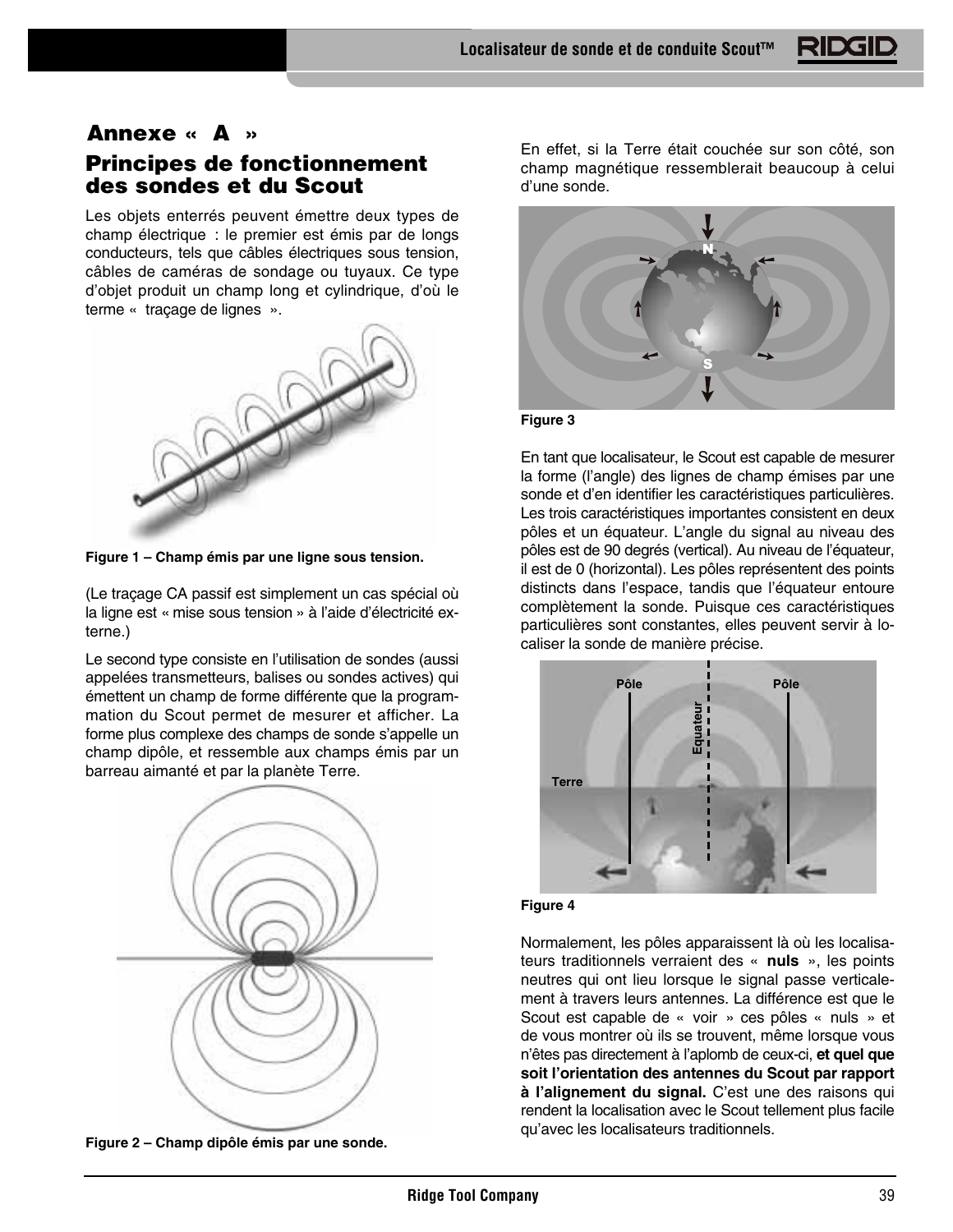A la verticale, la sonde se trouve là où l'équateur passe directement entre les deux pôles.

Les champs électromagnétiques ont trois (3) propriétés importantes ; la fréquence, l'intensité et l'angle (direction). Contrairement aux localisateurs traditionnels, qui ne peuvent mesurer l'intensité que dans la direction des antennes individuelles, le Scout mesure à la fois l'intensité du signal et l'angle du champ en trois dimensions (3D). Cette capacité particulière rend possible l'affichage cartographique. L'opérateur chevronné saura se servir de ces informations supplémentaires pour accélérer le processus de localisation, et pour aider à déchiffrer les situations de localisation complexes. Parallèlement, l'utilisateur occasionnel ou novice pourra facilement effectuer des localisations en utilisant simplement l'intensité du signal.

**La première règle de la localisation avec le Scout est d'utiliser un grand chiffre !** – La clé de la méthode de localisation principale est d'optimaliser l'intensité du signal.

![](_page_41_Figure_4.jpeg)

![](_page_41_Figure_5.jpeg)

Qu'il s'agisse du traçage d'une ligne ou de la localisation d'une sonde, le signal le plus intense se trouvera à l'aplomb de la cible. La profondeur est affichée à l'aplomb de cette cible

# **Annexe B**

# **Autres renseignements utiles**

# **Parasites**

# **Distorsion des champs**

Il arrive parfois qu'un champ unique rencontre un objet ferreux enterré qui risque de déformer les lignes du champ. Il pourrait s'agir d'un autre réseau, de déchets enterrés ou d'anciens réseaux abandonnés qui peuvent shunter ou raccourcir les lignes de champ. Le cas échéant, le Scout risque d'afficher un signal plus faible à proximité de l'objet, et un signal plus fort dès qu'il se trouve à l'aplomb de celui-ci. L'objet risque de servir de lentille capable d'amplifier ou de diminuer l'intensité du signal de manière aléatoire.

![](_page_41_Picture_12.jpeg)

**Figure 1**

# **Champs composites**

Il peut également se produire des champs composites lorsqu'un champ rencontre un ou plusieurs autres champs pour créer un signal plus intense. Il importe surtout de tenir compte de ce phénomène à proximité des « T » ou des coudes à l'équerre dans la ligne, car c'est là que l'on rencontre souvent des champs composites.

![](_page_41_Figure_16.jpeg)

![](_page_41_Figure_17.jpeg)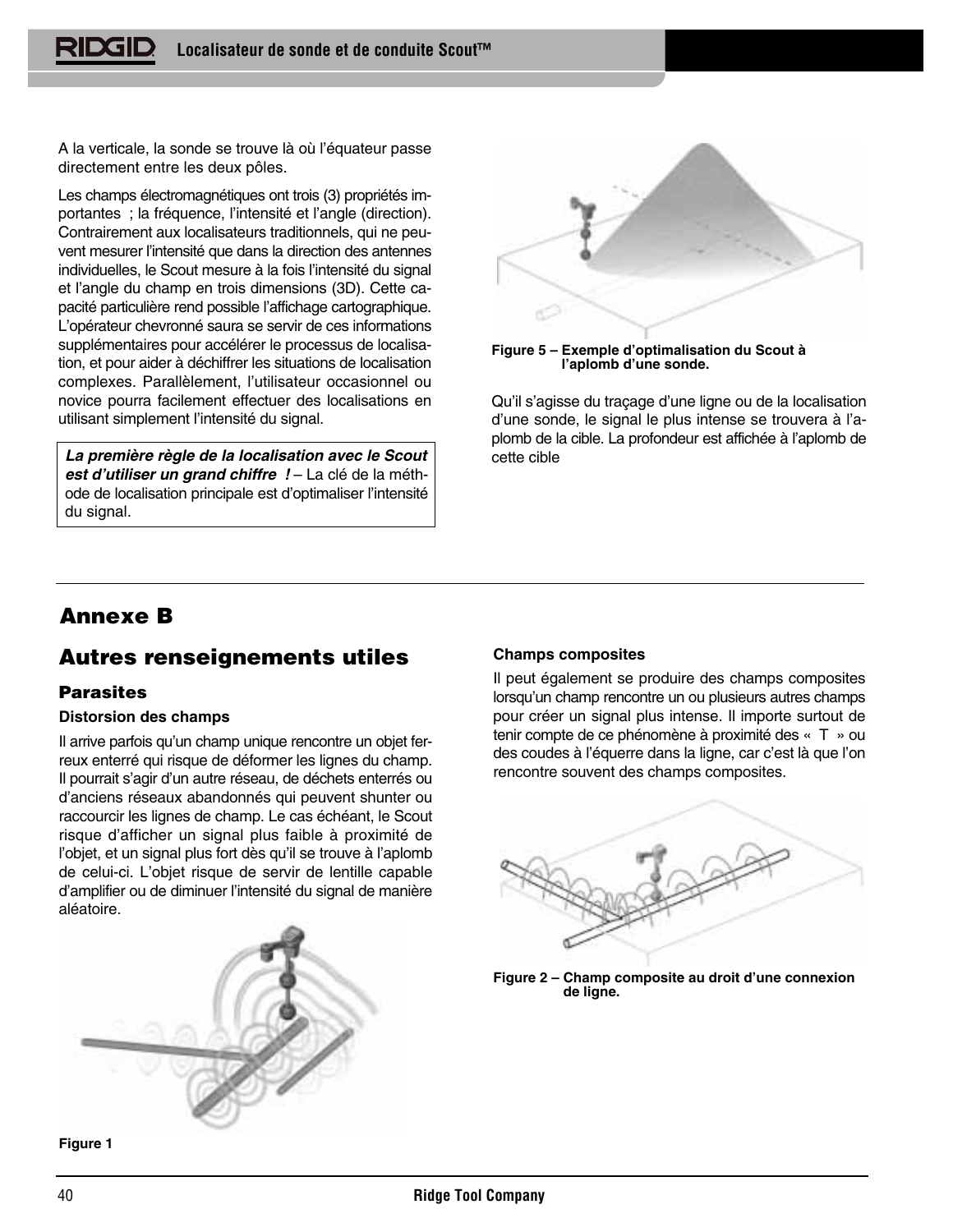# **Scout™**

![](_page_42_Picture_1.jpeg)

# **Localizador de sondas y de conductos**

![](_page_42_Picture_3.jpeg)

![](_page_42_Picture_4.jpeg)

**Scout™, localizador de sondas y de conductos**

Anote aquí el número de serie del aparato y consérvelo.

No. de Serie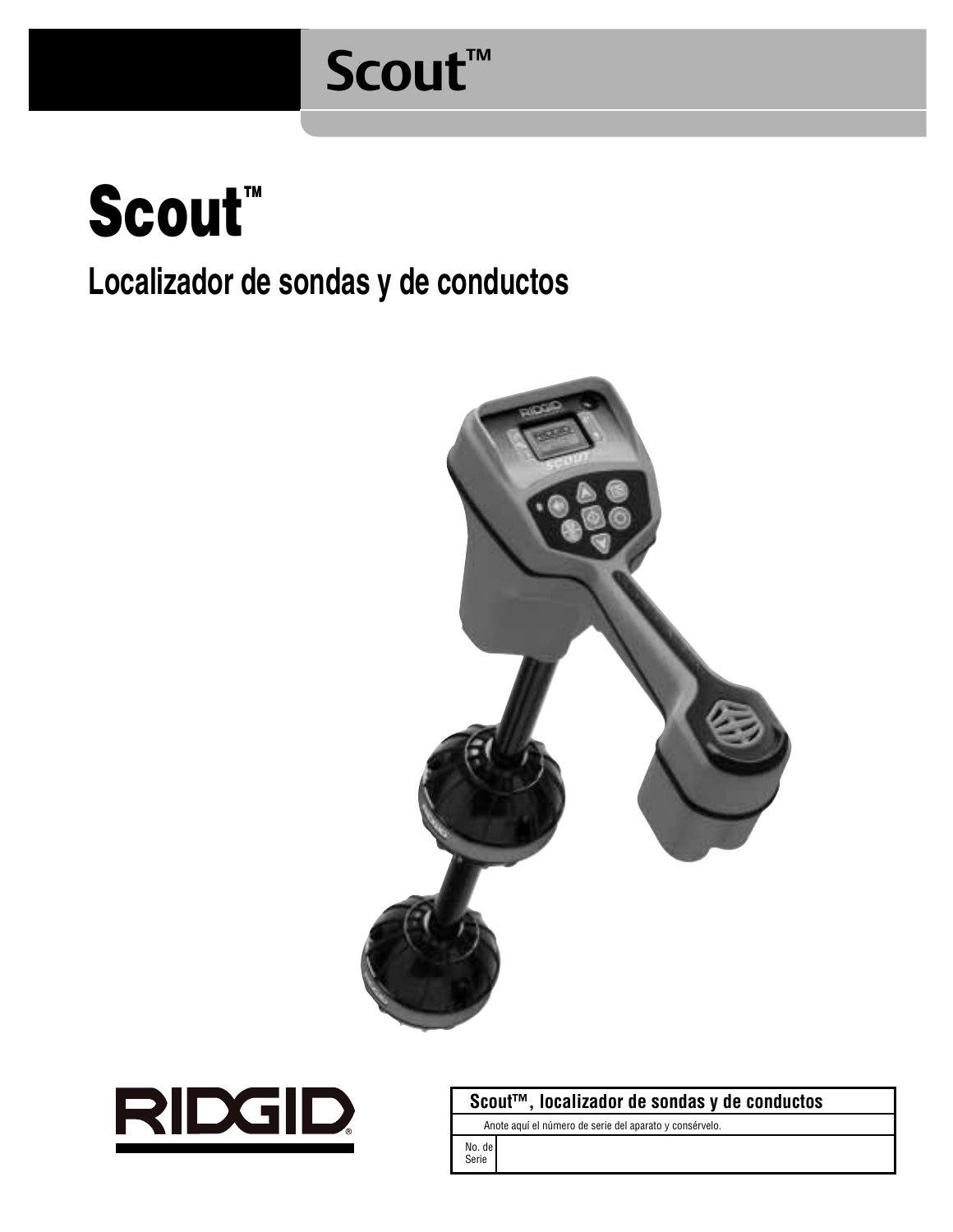# Índice

| Información general de seguridad    |  |
|-------------------------------------|--|
|                                     |  |
|                                     |  |
|                                     |  |
|                                     |  |
|                                     |  |
| Información específica de seguridad |  |
|                                     |  |
| Especificaciones y equipo estándar  |  |
|                                     |  |
|                                     |  |
|                                     |  |
| Presentación del Scout              |  |
|                                     |  |
|                                     |  |
| ¿Qué ventajas ofrece el Scout?      |  |
|                                     |  |
|                                     |  |
|                                     |  |
| <b>Preparativos</b>                 |  |
|                                     |  |
|                                     |  |
|                                     |  |
|                                     |  |
|                                     |  |
|                                     |  |
| Menú de Herramientas                |  |
|                                     |  |
|                                     |  |
|                                     |  |
| Localización de una sonda           |  |
|                                     |  |
|                                     |  |
|                                     |  |
|                                     |  |
|                                     |  |
| Rastreo de un conducto con el Scout |  |
|                                     |  |
|                                     |  |
| Observaciones sobre la exactitud    |  |
|                                     |  |
|                                     |  |
|                                     |  |
|                                     |  |
|                                     |  |
|                                     |  |
|                                     |  |
|                                     |  |
|                                     |  |
|                                     |  |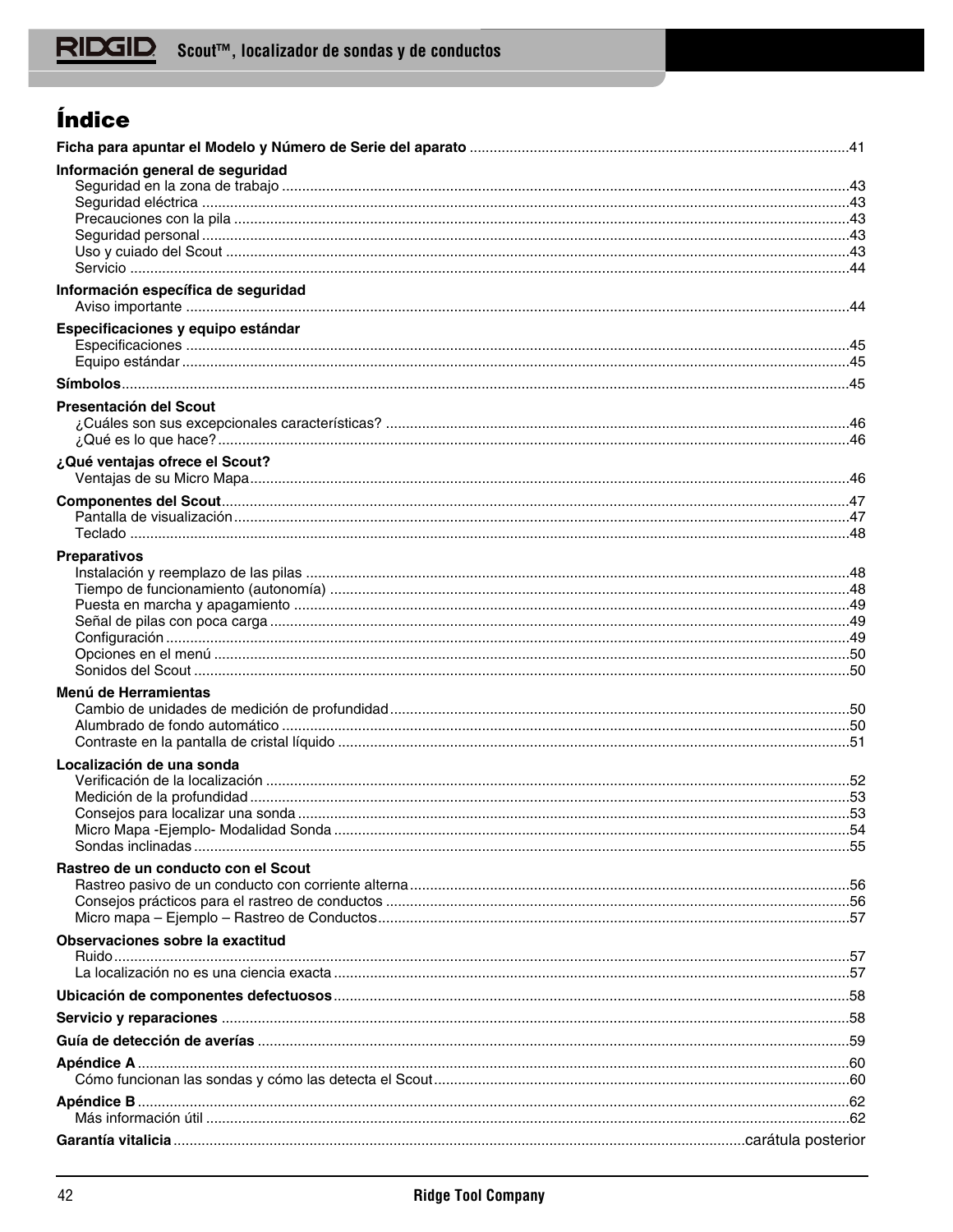# **Información general de seguridad**

**¡ADVERTENCIA! Lea y comprenda todas las instrucciones.**

![](_page_44_Picture_3.jpeg)

**Pueden ocurrir golpes eléctricos, incendios y/o lesiones personales graves si no se siguen todas las instrucciones detalladas a continuación.**

**¡GUARDE ESTAS INSTRUCCIONES!**

# **Seguridad en la zona de trabajo**

- **Mantenga su área de trabajo limpia y bien alumbrada.** Las mesas de trabajo desordenadas y las zonas oscuras pueden ocasionar accidentes.
- **No haga funcionar aparatos eléctricos o herramientas motorizadas en atmósferas explosivas, como por ejemplo en la presencia de líquidos inflamables, gases o polvo denso.** Los aparatos eléctricos o las herramientas motorizadas generan chispas que pueden inflamar el polvo o los gases.
- **Al hacer funcionar este aparato, mantenga apartados a espectadores, niños y visitantes.** Las distracciones pueden hacerle perder el control del aparato.

# **Seguridad eléctrica**

- **No haga funcionar este aparato si se le ha sacado algún componente eléctrico.** Las partes del aparato que queden expuestas aumentan el riesgo de causar lesiones.
- **No exponga el aparato a la lluvia o a la humedad.** Mantenga las pilas secas. Cuando agua penetra en un aparato a motor, aumenta el riesgo de que se produzca un choque eléctrico.
- **No sondee cables eléctricos de alta tensión.**

# **Precauciones con las pilas**

- **Emplee únicamente pilas del tipo y tamaño especificados. No mezcle distintos tipos de pilas, por ejemplo, no use a un mismo tiempo pilas alcalinas con recargables.** Tampoco emplee pilas parcialmente descargadas en conjunto con otras totalmente cargadas; o pilas nuevas con usadas.
- **Recargue las pilas únicamente con el cargador especificado por el fabricante de las pilas.** El uso de otro cargador puede recalentar o reventar las pilas.
- **Elimine las pilas como es debido.** No las bote al fuego porque, a altas temperaturas, las pilas explotan. Algunos países han dictado normas para la eliminación de pilas y baterías. Le rogamos cumpla con todas las leyes locales vigentes.

# **Seguridad personal**

- **Manténgase alerta, preste atención a lo que está haciendo y use sentido común cuando trabaje con este aparato.** No use esta herramienta cuando esté cansado o se encuentre bajo la influencia de drogas, alcohol o medicamentos. Sólo un breve descuido mientras hace funcionar un aparato puede resultar en lesiones personales graves.
- **Siempre debe usar guantes por razones sanitarias y de seguridad.** Los desagües son insalubres y pueden tener bacterias y virus dañinos para su salud.
- **No trate de alcanzar algo extendiendo su cuerpo. Mantenga sus pies firmes en tierra y un buen equilibrio en todo momento.** Al mantener el equilibrio y los pies firmes, podrá controlar el aparato en situaciones inesperadas.
- **Use equipo de seguridad.** Siempre lleve protección para los ojos. Cuando las condiciones lo requieran, debe usar mascarilla para el polvo, calzado de seguridad antideslizante, casco duro y/o protección para los oídos.
- **Emplee los accesorios adecuados.** No coloque este aparato sobre un carro o superficie inestable. El aparato puede caer y herir gravemente a un niño o adulto, o el aparato puede dañarse.
- **Evite que al aparato le entren líquidos u objetos extraños.** No derrame líquidos de ningún tipo sobre el aparato. Aumenta el riesgo de que ocurran choques eléctricos o que se dañe el producto si le entra un líquido.
- **Apártese del tráfico vehicular. Preste mucha atención al movimiento vehicular cuando emplee este aparato en las inmediaciones de carreteras o caminos. Vista ropa de colores llamativos o un chaleco reflectante.** Estas precauciones pueden evitar accidentes de gravedad.

# **Uso y cuidado del Scout**

- **Sólo use este equipo de la manera indicada.** No maneje este Scout si no ha completado el entrenamiento necesario o no ha leído este manual del operario.
- **No sumerja en agua las antenas o la caja del aparato.** Almacénelo en un lugar seco. Así no se daña el equipo y se evitan los choques eléctricos.
- **Almacene los aparatos que no estén en uso fuera del alcance de los niños y de otras personas sin entrenamiento.** Las herramientas son peligrosas en las manos de usuarios no capacitados.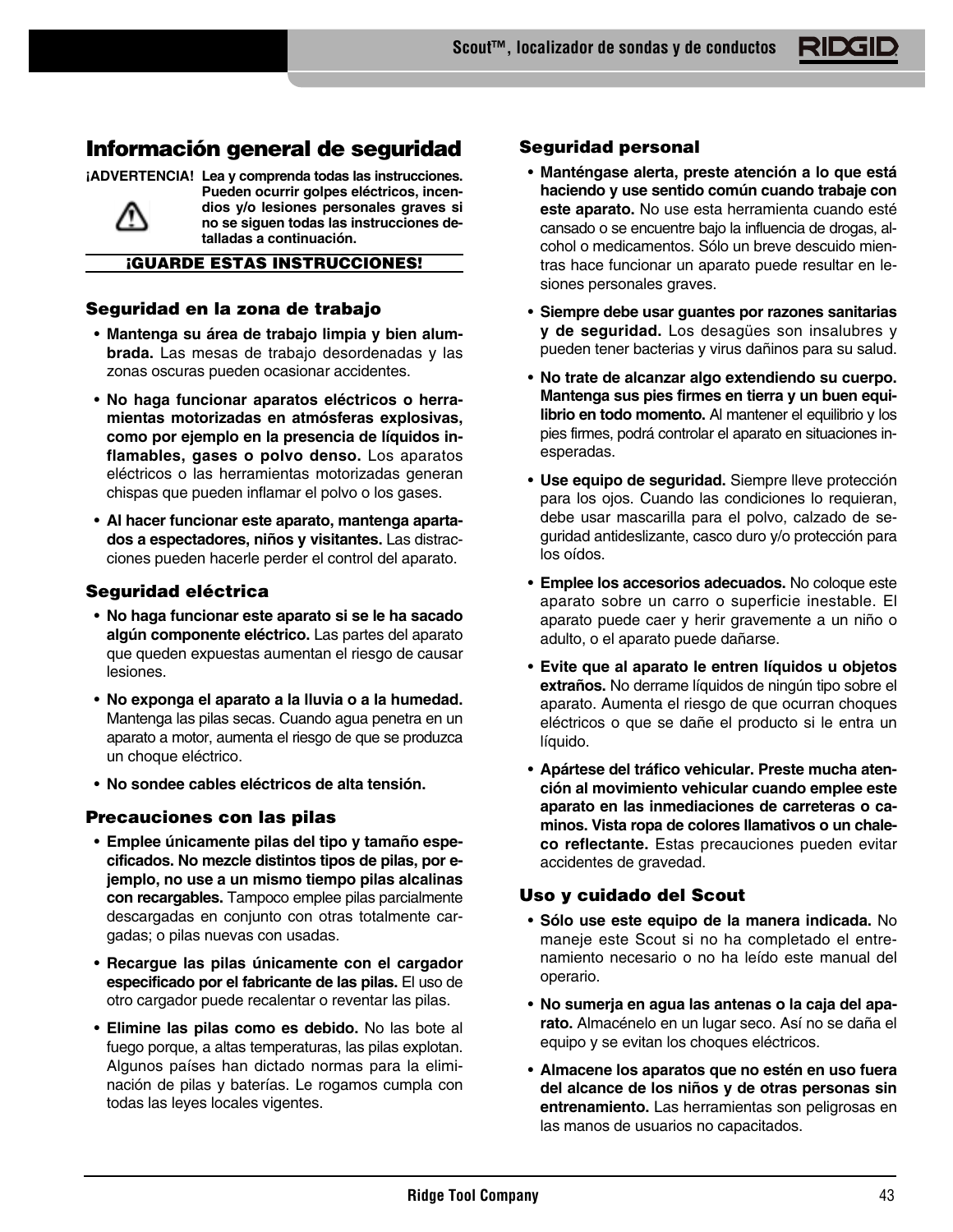- **Hágale cuidadoso mantenimiento a su aparato.** Los instrumentos de diagnóstico bien mantenidos provocan menos accidentes.
- **Verifique que las piezas del aparato no estén quebradas o si existe cualquiera otra condición que pueda afectar el buen funcionamiento del Scout.** En caso de estar dañado, antes de usar el instrumento, hágalo componer. Numerosos accidentes son causados por aparatos que no han recibido un mantenimiento adecuado.
- **Solamente use los accesorios recomendados por el fabricante para su Scout.** Los accesorios que son adecuados para un aparato pueden ser peligrosos si se usan con otro.
- **Mantenga los mangos limpios y secos, libres de aceite y grasa.** Esto permite tener mejor control sobre el aparato.
- **Proteja el aparato del calor excesivo.** El aparato nunca debe situarse cerca de fuentes de calor como radiadores, rejillas de calefacción, cocinas, estufas u otros productos (incluso amplificadores) que generan calor.

# **Servicio**

- **El servicio al aparato sólo debe ser efectuado por personal de reparación calificado.** El servicio o mantenimiento practicado por personal de reparaciones no calificado puede resultar en lesiones.
- **Cuando se le efectúa servicio a un aparato deben usarse únicamente repuestos o piezas de recambio idénticas.** Siga las instrucciones en la sección de Mantenimiento de este manual. El uso de piezas no autorizadas o el no seguir las instrucciones para el mantenimiento, pueden crear el riesgo de que se produzcan choques eléctricos o lesiones.
- **Siga las instrucciones para cambiarle accesorios a su aparato.** Se producen accidentes cuando el mantenimiento de una herramienta es deficiente.
- **Limpie el aparato como es debido.** Extráigale las pilas antes de limpiarlo. No use líquidos ni aerosoles de limpieza. Emplee un paño húmedo con una pequeña cantidad de detergente suave para limpiarlo. No lo sumerja en agua.
- **Al limpiarlo, no use elementos que puedan rasparlo o rayarlo o materiales de limpieza abrasivos porque puedan rayar el visualizador (display) irremediablemente.** Nunca emplee disolventes para limpiar pieza alguna del aparato. La acetona u otra sustancia química fuerte pueden agrietar la caja externa de este instrumento.
- **Efectúele una revisión de seguridad al aparato.** Después de hacérsele mantenimiento o alguna reparación a este aparato, pídale al técnico de reparaciones que le efectúe un chequeo de seguridad para asegurar que el aparato quedó en buenas condiciones de funcionamiento.
- **Daños al aparato que exigen reparaciones.** Extráigale las pilas y llévelo donde un técnico calificado si observa cualquiera de estas condiciones:
	- se ha derramado líquido sobre el aparato o le han entrado objetos foráneos;
	- el aparato no funciona normalmente aunque se sigan las instrucciones de funcionamiento;
	- el aparato se ha caído o dañado de alguna manera;
	- el aparato exhibe un rendimiento anormal.

Si tiene cualquier pregunta acerca del servicio o reparación de este aparato, llame o escriba a:

> Ridge Tool Company Departamento de Servicio Técnico 400 Clark Street Elyria, Ohio 44035-6001 Tel: (800) 519-3456 E-mail: TechServices@ridgid.com En la Web: www.ridgid.com o www.seesnake.com

Al escribirnos, por favor proporcione toda la información que aparece en la placa de características del aparato, incluyendo el número del modelo y el número de serie.

# **Información especifica de seguridad**

## **ADVERTENCIA**

**Lea cuidadosamente este manual del operario antes de usar el localizador de sondas y de conductos Scout™. Si no se comprenden y siguen las instrucciones de este manual, pueden ocurrir choques eléctricos, incendios y/o lesiones personales de gravedad.**

Si tiene cualquier pregunta, llame al Departamento de Servicio Técnico de Ridge Tool Company al (800) 519- 3456.

# **Aviso importante**

El Scout es un aparato de diagnóstico que detecta campos electromagnéticos emitidos por objetos que se encuentran bajo tierra. Su función es ayudar al usuario a localizar estos objetos mediante el reconocimiento de las características de las líneas del campo y la exhibición de éstas en la pantalla. Debido a que las líneas de los campos electromagnéticos pueden sufrir distor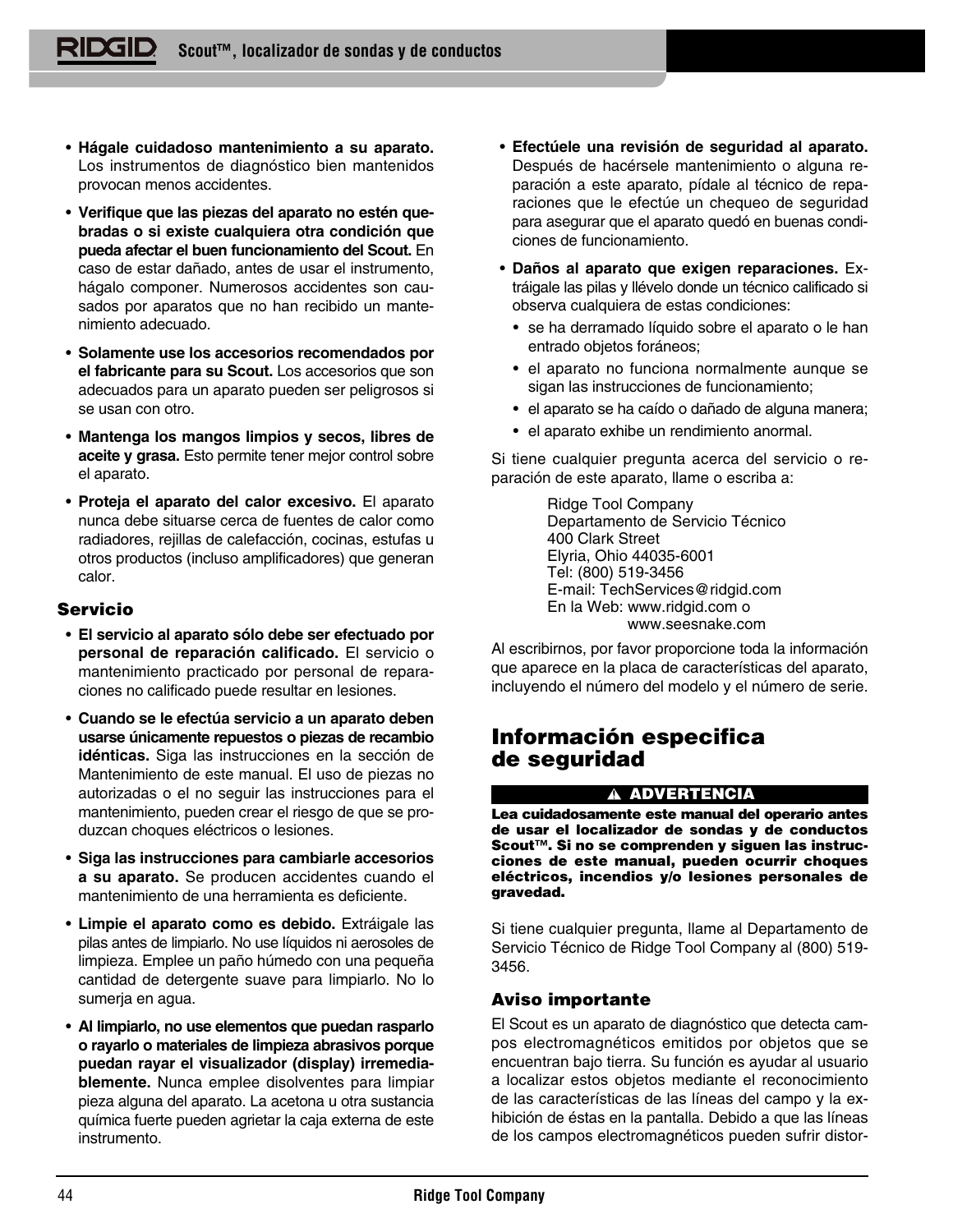siones o interferencias, es importante verificar la ubicación de los objetos enterrados antes de comenzar a cavar.

**En una misma zona bajo tierra pueden coexistir conductos de varias empresas de suministro público. Respete las ordenanzas locales y llame a las empresas de servicio público para hacer las averiguaciones pertinentes.**

**La única manera de verificar a ciencia cierta la existencia, ubicación y profundidad de algún conducto de suministro es exponiéndolo o dejarlo al descubierto.**

**Ridge Tool Company, sus empresas afiliadas y sus proveedores no se responsabilizan de ninguna lesión y de ningún daño directo, indirecto, secundario o resultante, sufridos a raíz del uso del Scout.**

# **Especificaciones y equipo estándar Especificaciones**

Peso con pilas...............3 lbs.

Peso sin pilas ................2,3 lbs.

Dimensiones:

| Longitud11,2 pulgs. |  |
|---------------------|--|
| Ancho 4,3 pulgs.    |  |

Altura.............................22 pulgs.

Fuente de

alimentación ..................4 pilas tamaño "C": ANSI/- NEDA alcalinas 14A, IEC LR14 de 1,5V; NiMH de 1,2V; o NiCad recargables de 1,2V

Potencia ........................6V, 300mA

Condiciones ambientales de funcionamiento

Temperatura................-20ºC a 50ºC (-4ºF a 122ºF)

Humedad relativa ........5 hasta 95%

# **Símbolos EN EL VISUALIZADOR EN EL TECLADO**

- ଛ **Frecuencia de Sonda**
- $\dfrac{d}{dx}$ **Frecuencia para Rastreo Activo**
- **Frecuencia para Rastreo Pasivo**  $\sim$ **(corriente alterna)**
- ◀∪ **Nivel del sonido**
- $\mathbf{u}$ **Nivel de las pilas**
- Ţ **Profundidad**
- $\Delta^\circ$ **Indicador del ángulo horizontal**
- ®ا**ا**… **Intensidad de la señal**
- ਾਕਾ **Menú de herramientas**

**la pantalla**

- $\bullet$ **Contraste de la pantalla de cristal líquido (PCL)** Ŷ **Alumbrado de fondo en**
- ⚠ **Símbolo de advertencia: consulte los mensajes de seguridad en el manual.**

Temperatura de

almacenaje.....................-20ºC a 60ºC (-4ºF a 140ºF)

Frecuencias estándar

Sonda............................512Hz, 640Hz, 874Hz, 33kHz

Rastreo de Conductos

Activos...........................128Hz, 8kHz, 33kHz

Rastreo de Conductos

Pasivos..........................60Hz, 50Hz

Regulaciones predeterminadas

Las regulaciones predeterminadas del localizador son:

- Unidades de medición de profundidad= pies y pulgadas
- Volumen= 1 (una posición por sobre Mudo)
- Alumbrado de fondo= Automático

# **Equipo estándar**

- Localizador Scout
- Fichas marcadoras y soporte del mástil
- Manual del Operario
- 4 pilas alcalinas tamaño C
- Video de capacitación

# **Equipo opcional**

- Fichas adicionales marcadoras de polo y de sonda
- Transmisor NaviTrack
- Pinza inductiva
- Sonda a pila
- Sonda flotante

NOTA:

- 60Hz = 540 Hz, novena armónica y 50hz = 450 Hz, novena armónica
- La intensidad de la señal es alineal (de variación no proporcional). 2000 es 10 veces más alta que 1000, y 3000 es 10 veces más alta que 2000.

- **Navegación por el Menú** A
- **Re-ajuste del tono del audio / Selección de**  $\Diamond$
- **artículos en el Menú** ۷ **Menú de navegación/ Profundidad forzada**
- **(presionar 3 segs.)**
- $\ddot{\circ}$ **Tecla de Encendido/ Apagado (ON/OFF)**
- 目 **Tecla de Menú**
- ●無 **Modalidad de Frecuencia para Sonda o Rastreo**
- ◀リ **Tecla de regulación del volumen**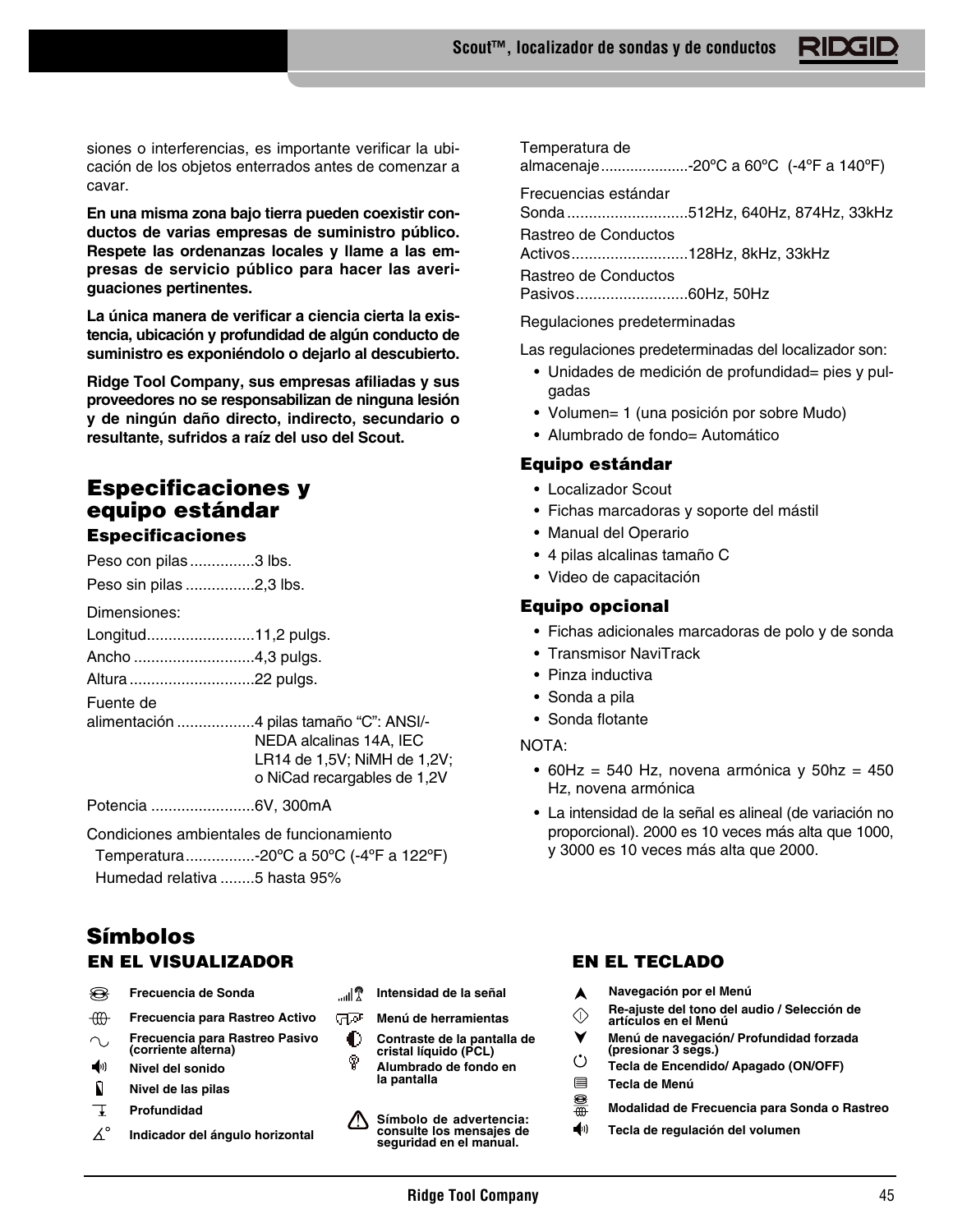# **Presentación del Scout**

El localizador de sondas y de conductos Scout™ emplea antenas multidireccionales y un procesamiento de datos avanzado para localizar sondas y rastrear conductos de empresas de servicio público con facilidad, rapidez y exactitud.

# **¿Cuáles son sus excepcionales características?**

Scout emplea tecnología punta que le otorga excepcionales ventajas sobre los localizadores tradicionales:

- Sistema de antenas multidireccionales
- Visualización de Micro Mapas
- Identifica claramente las diversas características de una señal

# **¿Qué es lo que hace?**

El Scout se emplea sobre la superficie, para detectar campos electromagnéticos emitidos por conductos bajo tierra u ocultos (conductores eléctricos como tuberías y cables metálicos) o por **sondas** (balizas transmisoras activadas). Cuando los campos son simples y no están siendo distorsionados, los campos detectados son representativos del objeto que se encuentra enterrado. El Scout localiza objetos conductores que emiten un campo; no detecta los objetos subterráneos en forma directa.

Vea el Apéndice A para mayor información sobre campos eléctricos.

# **¿Qué ventajas ofrece el Scout?**

El Scout visualiza toda la señal (campos electromagnéticos) con antena multidireccional. La antena multidireccional ofrece claras ventajas:

- 1. La señal siempre se va intensificando a medida que el operario se acerca al blanco.
- 2. Elimina los Nulos y las "Crestas fantasmas". Con los localizadores tradicionales es posible que la intensidad de la señal vaya en aumento a medida que el localizador se aleja del objetivo. La señal de un localizador tradicional tiene una cresta, después un nulo y luego una cresta más pequeña. Esto puede confundir al operario, en especial si interpreta la cresta más pequeña como el objetivo. Esta cresta pequeña se conoce como "fantasma" o "falsa". El Scout muestra sólo una cresta para dirigir al usuario hacia el objetivo.

![](_page_47_Figure_15.jpeg)

**Figura 1 – Señal de sonda interpretada por un localizador convencional: cresta principal al centro, y dos crestas falsas afuera de cada uno de los nulos.**

![](_page_47_Figure_17.jpeg)

**Figura 2 – Señal de sonda "vista" por el Scout: una cresta solamente, sin nulos.**

- 3. La forma como se sostenga la unidad no afecta la intensidad de la señal. El usuario puede acercarse desde cualquiera dirección y no necesita saber cómo se ha tendido la tubería o el cable.
- 4. El Scout ofrece instrumentos adicionales para identificar y resolver localizaciones complicadas: un micromapa gráfico y un indicador de ángulo para ayudar a interpretar las características de la señal.

# **Ventaja de su micromapa**

El mapa entrega gráficos que muestran las características de la señal. Es una vista aérea de la señal subterránea, que aparece gráficamente en la pantalla. Se usa como guía para localizar conductos enterrados y para precisar la trayectoria de una sonda. También se emplea para obtener mayor información durante localizaciones complejas.

Cuando se desplaza el localizador sobre la superficie, el Scout pasa por encima de la señal emitida por los objetos enterrados. Esto permite al operario visualizar en la pantalla representaciones de la señal para ir marcándolas sobre la tierra. Los localizadores tradicionales no pueden trazar un mapa de la señal subterránea porque sus antenas no son capaces de captar la totalidad de su forma.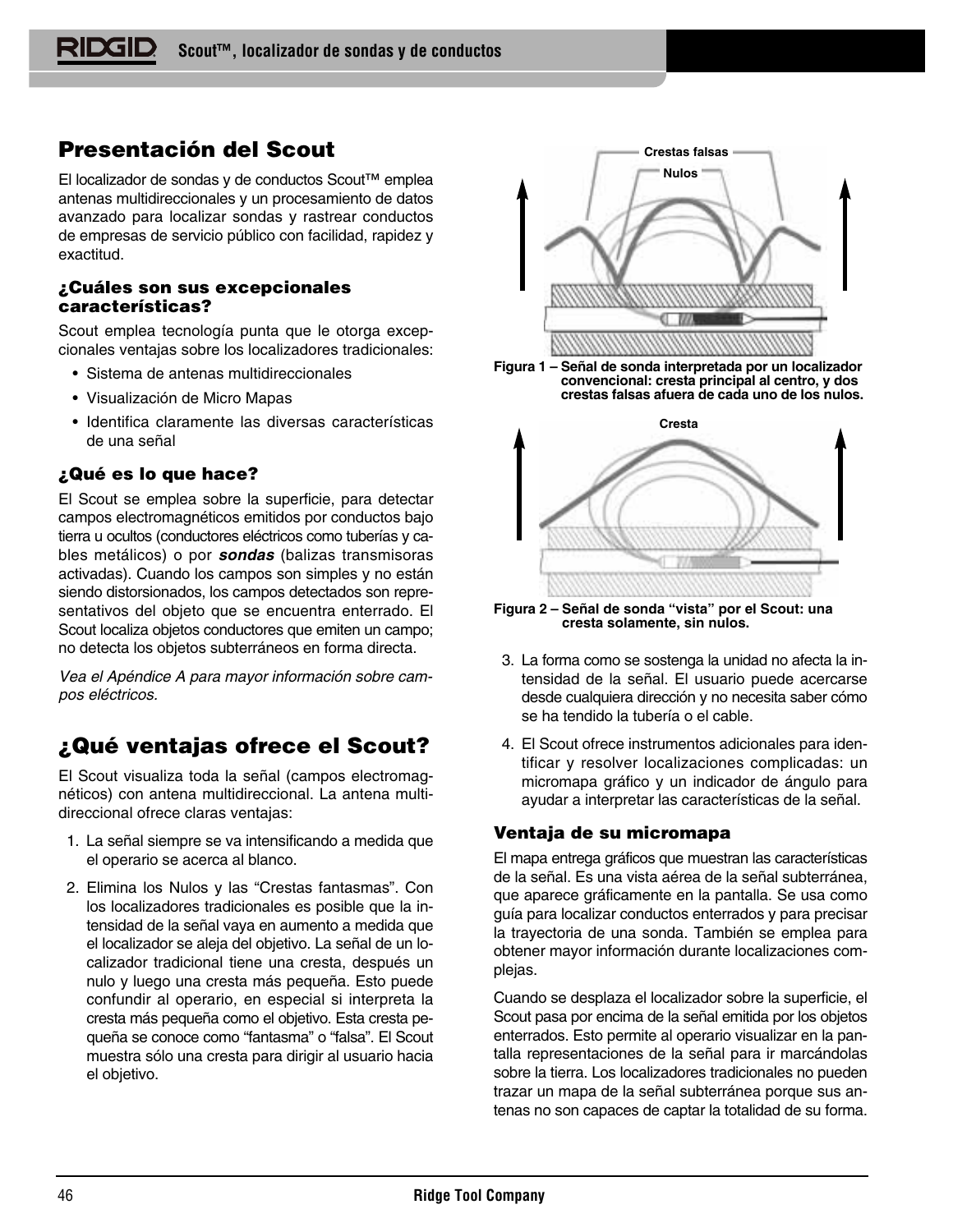![](_page_48_Picture_1.jpeg)

![](_page_48_Picture_2.jpeg)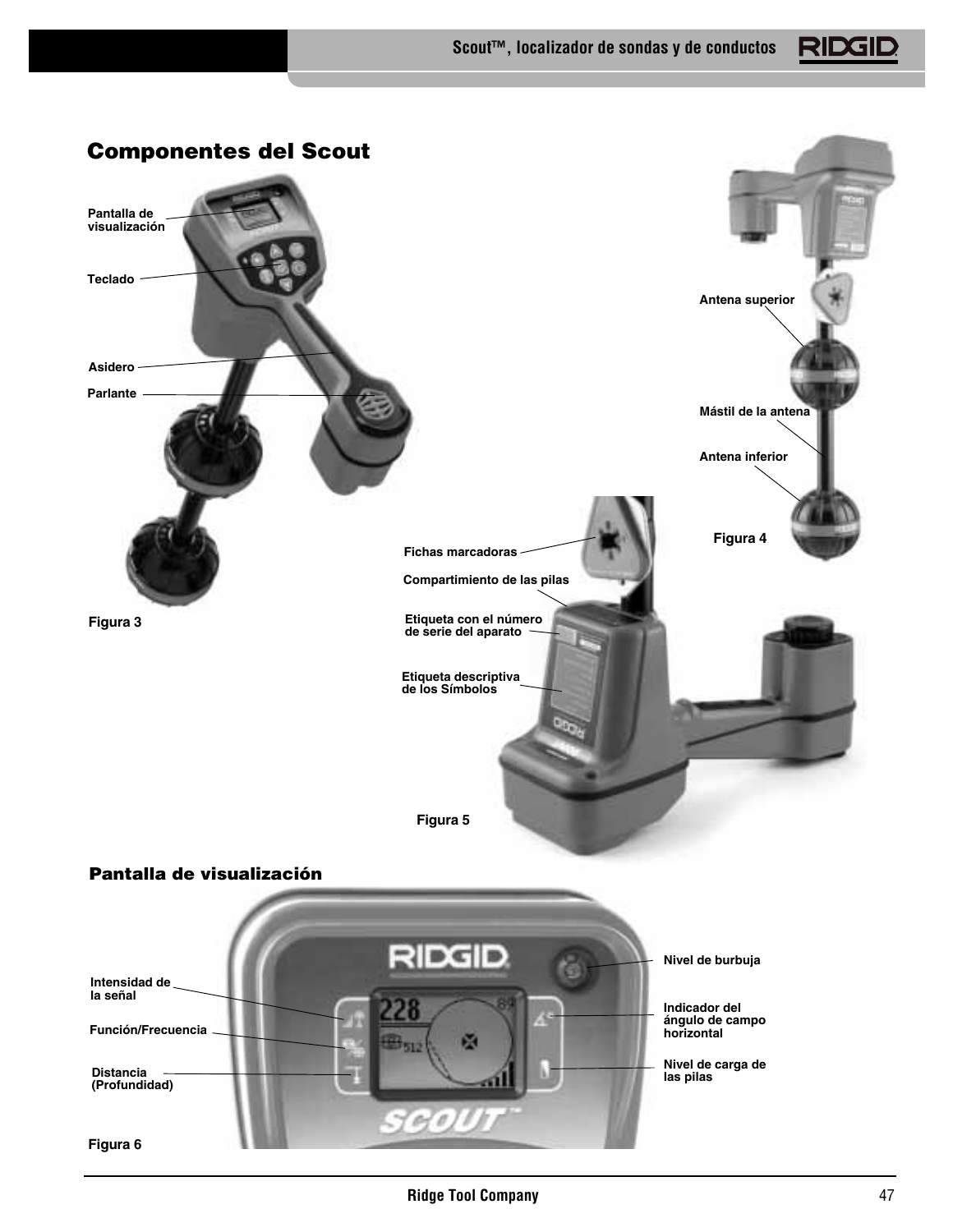![](_page_49_Picture_1.jpeg)

**Tecla del control del volumen** — abre y cierra el menú del Nivel de Sonido.

**Tecla de Modalidades de Frecuencia de sonda y rastreo** — cambia entre las frecuencias y funciones activas.

**Tecla de búsqueda ascendente** — recorre hacia arriba las diversas opciones en el menú.

**Tecla de Selección** — selecciona la opción realzada cuando se abre un menú.

**Tecla de búsqueda descendente** — recorre hacia abajo las diversas opciones en el menú; manténgala oprimida para forzar la medición de la profundidad.

**Tecla del Menú** — abre y cierra el menú.

**Tecla de encendido y apagado (ON/OFF)** — prende y apaga el Scout.

# **Preparativos**

# **Instalación y reemplazo de las pilas**

Para cambiar las pilas del Scout, voltee la unidad para acceder al compartimiento de las pilas. Gire la perilla en la tapa del compartimiento de pilas hacia la izquierda. Tire de la perilla rectamente hacia arriba para extraer la tapa. Inserte las pilas del mismo modo como se indica en la calcomanía en el interior y asegure que queden haciendo contacto.

Vuelva a colocar la tapa sobre el compartimiento y gire la perilla hacia la derecha mientras presiona levemente hacia abajo para cerrarla. La tapa del compartimiento de las pilas puede colocarse en cualquiera dirección.

![](_page_49_Picture_13.jpeg)

**Figura 8**

Cuando se enciende el Scout, sólo se necesitan segundos para verificar el estado de las pilas. Hasta entonces el nivel de carga de las pilas figura "vacío".

**ADVERTENCIA** No permita que al compartimiento de las pilas le entren desechos o mugre. Los desechos pueden provocar un cortocircuito en los contactos de las pilas y éstas podrían descargarse rápidamente. Una pila descargada puede ocasionar una fuga de electrolitos o un incendio.

# **Tiempo de funcionamiento**

Cuando el Scout lleva pilas alcalinas, por lo general trabaja entre 12 y 24 horas, dependiendo de factores tales como el volumen del sonido y el tiempo durante el cual el alumbrado de fondo ha permanecido encendido. Hay otros factores que también inciden en la duración operacional, entre ellos la composición química de las pilas (muchas de las nuevas pilas de alto rendimiento -high performance-, como las Duracell® ULTRA, cuando se las somete a trabajo pesado, duran entre un 10 y un 20 por ciento más que las pilas alcalinas tradicionales). El funcionamiento del aparato a temperaturas bajas también acorta la duración de las pilas.

Con el fin de ahorrar la energía de las pilas, el Scout se apaga automáticamente si en el lapso de una hora no se le ha oprimido ninguna tecla. Simplemente vuelva a encenderlo.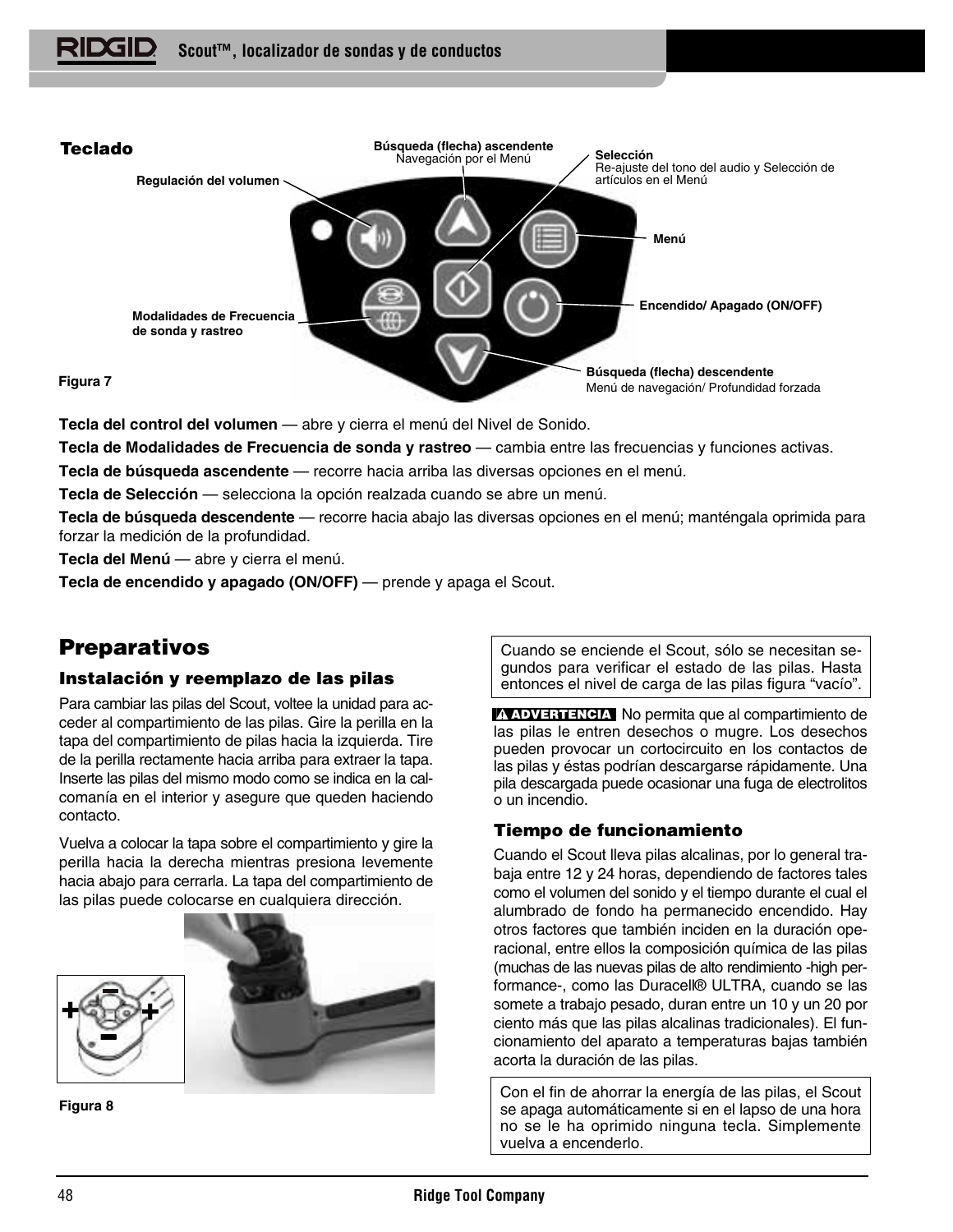# **Puesta en marcha y apagamiento**

Encienda el Scout oprimiendo la tecla de Encendido/ Apagado (Power)  $\binom{4}{3}$  en el teclado. El visualizador mostrará el logotipo de RIDGID® y, en la esquina inferior derecha, aparecerá el número de la versión del software en uso.

![](_page_50_Picture_3.jpeg)

#### **Figura 9**

Apague (OFF) la unidad oprimiendo y soltando la tecla Power  $\circled{c}$  en el teclado.

# **Señal de pilas con poca carga**

Cuando a las pilas les queda poca carga, aparecerá un símbolo de pila en la zona de mapa en la pantalla. El símbolo advierte que las pilas deben recambiarse y que la unidad se apagará dentro de poco.

![](_page_50_Figure_8.jpeg)

**Figura 10**

Poco antes de que se apague el Scout por completo, comenzará una secuencia de apagamiento que no puede interrumpirse.

En algunos casos es posible que el voltaje de las pilas recargables decaiga tan abruptamente, que el aparato se apagará. Luego volverá a encenderse. Simplemente recambie las pilas y vuelva a encender la unidad.

# **Configuración**

Una vez que el Scout se encuentre en marcha es preciso configurar en el aparato las frecuencias que correspondan a lo que se trata de localizar.

1. Oprima la tecla de Menú:

![](_page_50_Picture_15.jpeg)

# **Figura 11**

2. Mediante las teclas de búsqueda ascendente y descendente (con flechas) realce la frecuencia que corresponda a la que usa la sonda o la del transmisor; luego oprima la tecla de Selección (se muestra más abajo) para hacerle una marca o tic al casillero. Consulte las Opciones de Menú. Oprima la tecla del Menú nuevamente para regresar a la pantalla principal.

![](_page_50_Figure_18.jpeg)

#### **Figura 12**

**ADVERTENCIA** Asegúrese de que la frecuencia seleccionada corresponda a la deseada. La frecuencia 33 están disponibles TANTO para la localización de sondas como para rastrear conductos. Si se emplea erróneamente una frecuencia de sonda para rastrear un conducto y viceversa, el Scout podría entregarle una medición de profundidad incorrecta.

3. En seguida oprima la tecla de Modalidades de Frecuencia de sonda y rastreo para revisar las frecuencias y modalidades activadas. Ponga atención a los símbolos en pantalla para determinar cuál es la modalidad en que el Scout se encuentra funcionando.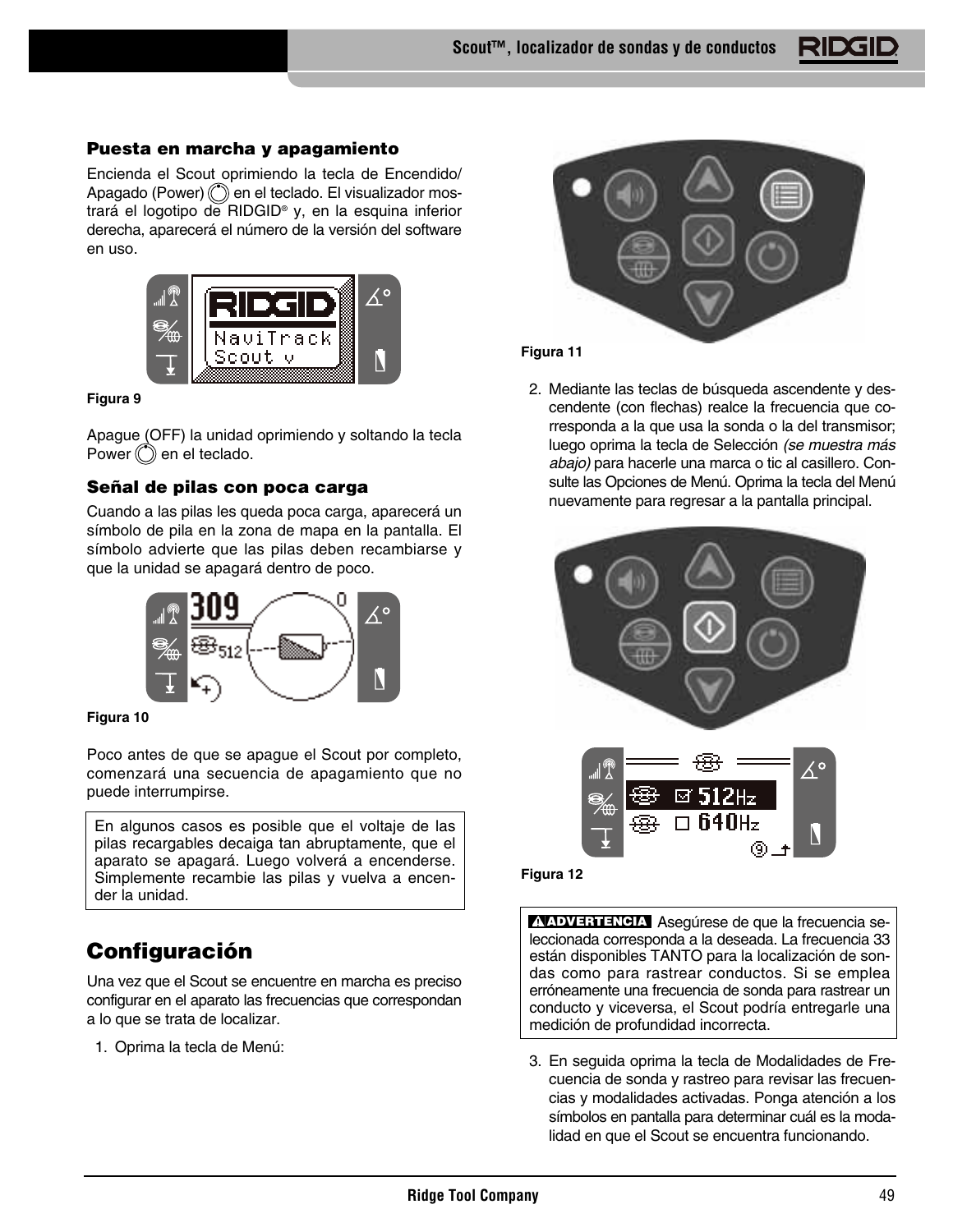![](_page_51_Picture_1.jpeg)

# **Figura 13**

4. Si es necesario ajustar la profundidad, el alumbrado de fondo o el contraste de la pantalla, realce la opción en la sección de herramientas del menú y haga las modificaciones empleando la tecla de selección.

![](_page_51_Picture_4.jpeg)

**Figura 14**

# **Opciones de menú**

![](_page_51_Figure_7.jpeg)

# **Sonidos del Scout**

El sonido va relacionado a la intensidad de la señal. El tono del sonido va incrementándose a medida que aumenta la intensidad de la señal, y disminuye a medida que la intensidad de la señal decae.

El tono sólo aumentará a medida que la intensidad de la señal adquiere fuerza. Cuando la fuerza de la señal comienza a decaer, el tono del audio disminuirá hasta llegar al más bajo en su escala sonora. Si la intensidad de la señal continúa bajando, el audio se transformará en un gorjeo hasta que la intensidad de la señal aumente nuevamente.

Ajuste el sonido oprimiendo la tecla de Sonido.

![](_page_51_Picture_12.jpeg)

# **Figura 15**

El volumen irá subiendo de nivel cada vez que usted oprima la tecla de sonido. El volumen también puede ajustarse mediante las teclas de búsqueda ascendente o descendente *(con flechas*  $\wedge$  v). Presione la tecla de Selección para salir de esta pantalla.

![](_page_51_Picture_15.jpeg)

#### **Figure 16**

¡NOTA! Durante el funcionamiento normal del aparato, usted puede presionar la tecla de Selección para fijar el tono del sonido en un nivel medio.

# **Menú de Herramientas**

# **Cambio de unidades de medición de profundidad**

El Scout puede medir profundidad en pies o en metros. Para cambiar la unidad de medición, simplemente realce el símbolo de profundidad en el Menú de Herramientas y luego oprima la tecla Selección.

![](_page_51_Figure_21.jpeg)

**Figura 17**

# **Alumbrado de fondo automático**

Un detector de luz incorporado, en la esquina superior izquierda del teclado, detecta la luz imperante para en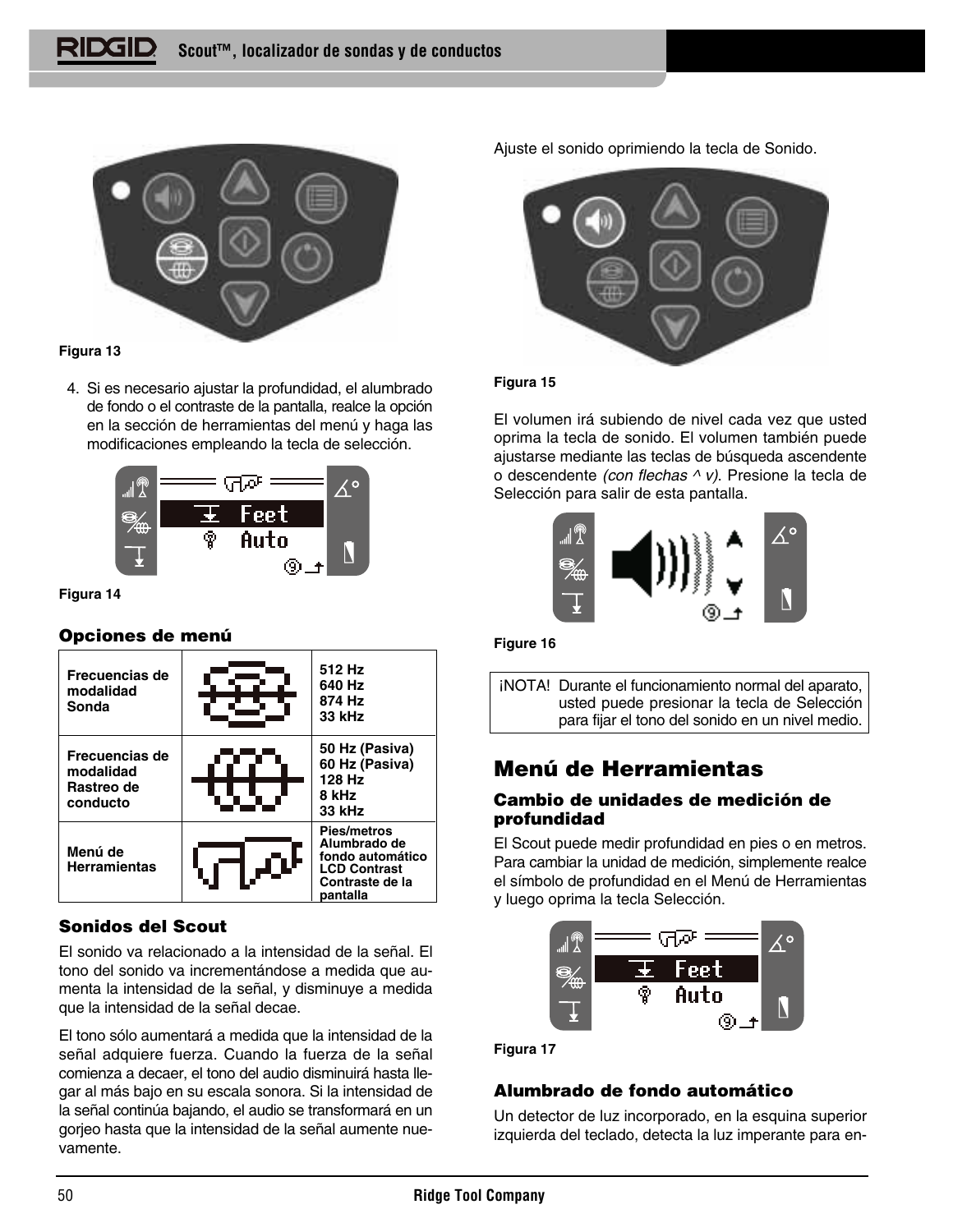cender el alumbrado de fondo de la pantalla. Usted también puede activar el alumbrado poniendo su pulgar sobre el sensor para bloquear la entrada de luz ambiente.

El alumbrado de fondo de la pantalla de cristal líquido viene regulado de fábrica para encenderse sólo cuando se está en un ambiente bastante oscuro. Esto, para ahorrar la energía de las pilas. Cuando las pilas se encuentran prontas a agotarse, el alumbrado aparecerá tenue porque estará funcionando a muy bajo nivel para conservar la poca carga que les queda a las pilas.

Si desea mantener el alumbrado de la pantalla apagado, realce el símbolo de bombilla en la sección de herramientas del menú y presione la tecla Selección para cambiar de Auto a OFF.

![](_page_52_Picture_4.jpeg)

**Figura 18**

# **Contraste de la pantalla**

Realce y seleccione el símbolo del contraste LCD (pantalla de cristal líquido) para regular el contraste de la pantalla.

![](_page_52_Picture_8.jpeg)

**Figura 19**

Emplee las flechas ascendente y descendente para aclarar u oscurecer la pantalla.

![](_page_52_Figure_11.jpeg)

**Figura 20**

# **Localización de una sonda**

El Scout puede utilizarse para localizar la señal de una sonda (transmisor) dentro de una tubería, para que la ubicación de la tubería enterrada pueda conocerse en la superficie. Pueden colocarse sondas dentro de una tubería, en los puntos donde existen problemas, empleando

una varilla o cable de empuje con una cámara de video en la punta. La sondas también pueden arrojarse por la cañería.

**Todo lo anterior supone que la sonda se encontrará dentro de una tubería tendida en forma horizontal, que el suelo se encuentra más o menos nivelado y que el Scout está siendo sostenido con el mástil de su antena en posición vertical.**

¡IMPORTANTE! La intensidad de la señal es el factor clave para determinar la ubicación de una sonda. Para asegurar una localización precisa, se DEBE maximizar la intensidad de la señal antes de marcar la zona que se deberá excavar.

# **Para efectuar una localización de una sonda:**

- **Antes** de introducir la sonda en la tubería, emplee el Scout para asegurar que la sonda funciona debidamente y que el Scout se encuentra recibiendo la señal.
- Una vez que la sonda esté en posición y transmitiendo, actívela y establezca la misma frecuencia de la sonda en el Scout. Asegure que el símbolo de sonda sea el seleccionado. $\bigotimes$

**ADVERTENCIA** Asegure que la frecuencia seleccionada sea la que corresponde. Las frecuencias 512Hz y 33kHz se encuentran disponibles tanto para el rastreo de sondas como de conductos, por lo tanto, si emplea erróneamente una frecuencia de sonda para rastrear un conducto o viceversa, el Scout podría entregarle mediciones de profundidad incorrectas.

• Diríjase al sitio donde supone que está la sonda. Si desconoce la dirección que lleva la tubería, introduzca la sonda por la tubería unos 15 pies, para empezar.

# **Siga los siguientes pasos para localizar la sonda:**

## **Método 1: Maximice la intensidad de la señal**

- 1. Sostenga el Scout y apunte su mástil en la dirección en que se cree está la sonda. Efectúe un barrido con el mástil mientras observa la intensidad de la señal y escucha el sonido. Mientras más cerca se encuentre el mástil de la sonda, mayor intensidad tendrá la señal.
- 2. Baje el Scout a la posición normal de funcionamiento (mástil verticalmente) y camine en dirección a la sonda. A medida que usted se acerque a la sonda, la intensidad de la señal aumentará y el sonido irá escalando de tono. Emplee la intensidad de la señal y el sonido para maximizar la señal.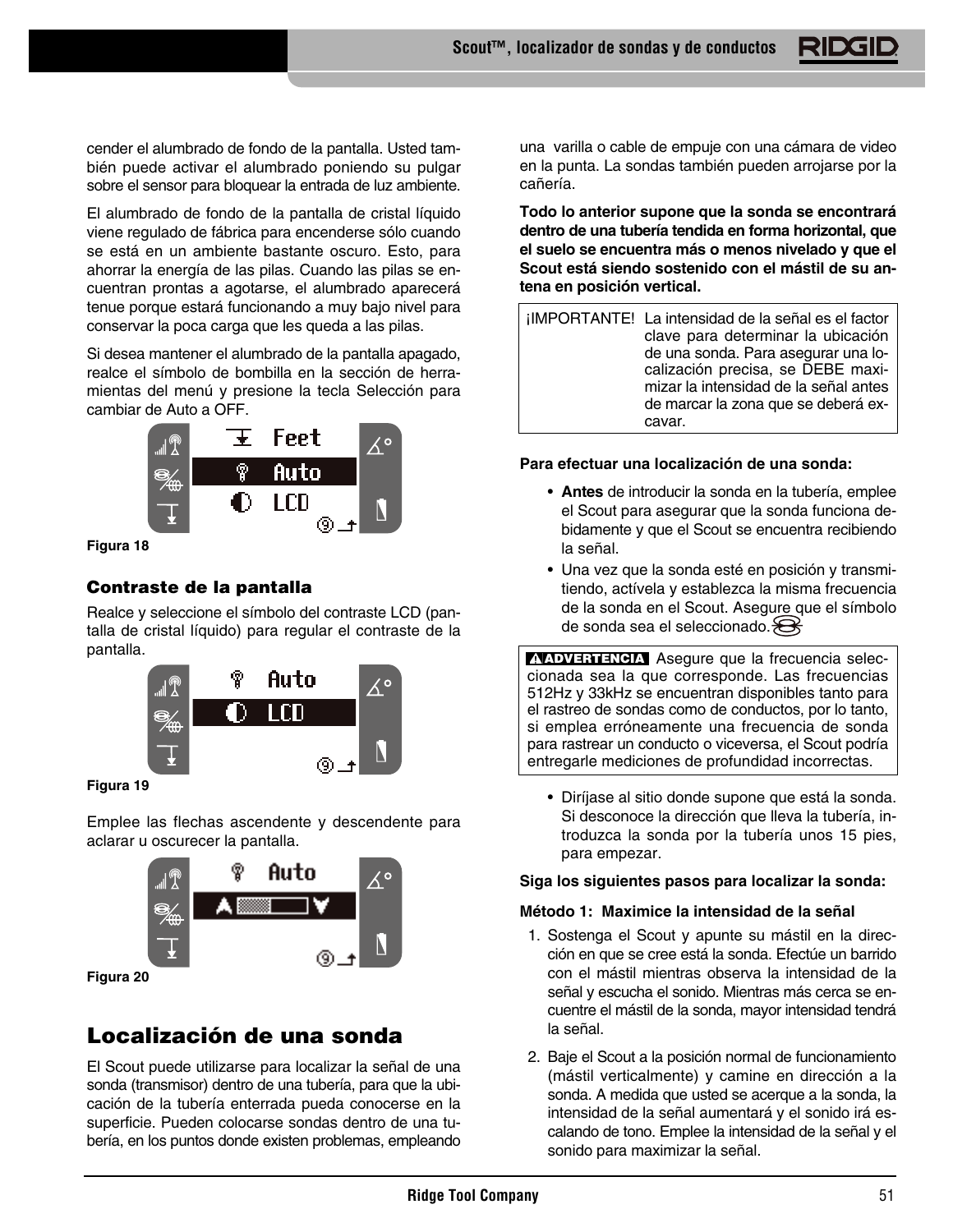![](_page_53_Figure_1.jpeg)

## **Figura 21**

3. Una vez localizada la señal máxima, ponga el Scout cerca del suelo sobre la Cresta. Mueva el Scout en todas direcciones alejándose de la máxima intensidad de señal, para asegurar que la señal decae o disminuye hacia todos los lados.

![](_page_53_Figure_4.jpeg)

## **Figura 22**

# **Método 2: Siga al Ecuador, luego maximice**

- 1. Funciona mejor en zonas abiertas y despejadas, donde se espera que la sonda vaya horizontalmente. Barra con el mástil y luego camine en dirección a la máxima intensidad de señal, al igual que en el Método 1.
- 2. Cuando el Scout muestre una línea del Ecuador constante, céntrela en la pantalla y luego sígala hacia la creciente intensidad de señal. Una vez que la máxima haya sido localizada, ponga al Scout cerca del suelo sobre la Cresta y muévalo en **todas** direcciones alejándose de la máxima intensidad de señal, para asegurar que la señal decae o disminuye hacia todos los lados.

![](_page_53_Picture_9.jpeg)

**Figura 23**

# **Verifique la localización**

1. Al punto en que haya logrado la máxima intensidad de señal y con el mástil sostenido verticalmente, mueva el Scout en forma perpendicular a la línea del Ecuador en la pantalla. Cuando aparezca el símbolo de Polo, mueva el Scout hasta que el símbolo de Polo se centre en la cruceta y la bola de la antena inferior esté tocando el suelo. Coloque uno de los marcadores triangulares rojos en este preciso lugar en el suelo.

![](_page_53_Picture_13.jpeg)

**Figura 24 – Vista cuando el Scout se encuentra sobre el Polo**

- 2. Mueva el Scout por sobre la línea del Ecuador hacia el otro Polo. Centre la cruceta en el segundo símbolo de Polo y marque esa posición como anteriormente.
- 3. Regrese al punto de la **máxima intensidad de señal**. Marque esta posición en el suelo con la ficha hexagonal amarilla. Lentamente mueva la bola de la antena inferior alejándola en todas direcciones desde el marcador amarillo mientras observa la intensidad de la señal en la pantalla. La intensidad de señal será la más alta cuando se encuentre directamente sobre la sonda.
- 4. Cerciórese de que los tres marcadores o fichas se encuentren alineados y que el marcador hexagonal amarillo esté más o menos en el medio entre los dos marcadores de Polo.

Si el marcador amarillo no está en el medio, consulte la sección sobre "sondas inclinadas".

**¡IMPORTANTE! ¡El estar sobre el Ecuador NO SIG-NIFICA que se está sobre la sonda! Recuerde que la intensidad de la señal es el factor clave en la localización de la sonda. Usted debe hallarse en el punto donde la intensidad de la señal es la máxima y, ADEMÁS, estar sobre el Ecuador (línea de guiones).**

**Para mayor precisión, emplee el nivel de burbuja. El mástil DEBE estar verticalmente cuando se marcan los Polos y el Ecuador para que las localizaciones sean exactas.**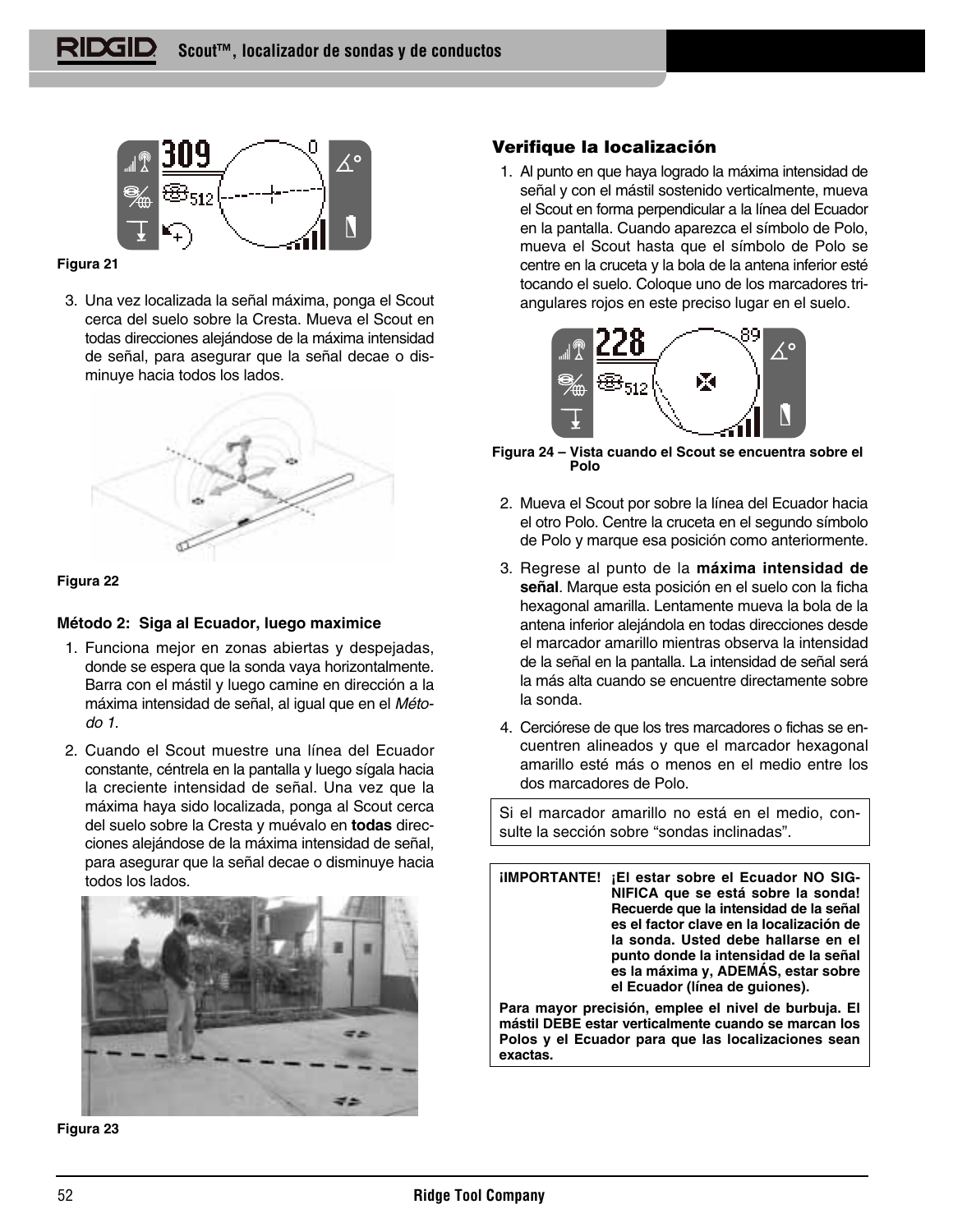**Scout™, localizador de sondas y de conductos**

# **Medición de profundidad**

El Scout mide la profundidad comparando la intensidad de la señal en la antena inferior con aquella en la antena superior.

La profundidad se mide cuando la antena inferior se encuentra tocando el suelo directamente sobre la fuente emisora de señal.

1. Para medir profundidad, coloque el localizador en el suelo, directamente sobre la sonda o conducto. Asegure que el indicador de ángulo indique 5 grados o menos. Entonces gire la unidad en la dirección de la flecha que aparece en la pantalla, **abajo a la izquierda**, hasta que aparezca la profundidad

![](_page_54_Figure_5.jpeg)

#### **Figura 25**

El nivel de burbuja incorporado resulta útil cuando se miden profundidades para asegurar que el mástil de la antena se encuentra en forma vertical.

Con el fin de maximizar la señal y lograr una lectura precisa de la profundidad, es necesario rotar el Scout para alinear la antena superior con la señal.

- 2. La profundidad se mostrará en el rincón inferior izquierdo.
- 3. **Medición forzada de profundidad:** si el indicador de ángulo indica más de 5 grados, el Scout no dará una lectura o medición de la profundidad. Presione la tecla con la flecha descendente y manténgala oprimida. Esta acción obliga al aparato a mostrar profundidad, siempre que sea posible medirla. (Vea la siguiente sección sobre sondas inclinadas.)

**ADVERTENCIA** La medición forzada puede entregar mediciones de profundidad inexactas.

Cuando revise la profundidad **siempre** tome una medida de profundidad, luego rote el Scout en 180 grados (medio círculo) y tome otra. Asegure que la bola inferior permanezca en la misma posición en el suelo y que el mástil se encuentre vertical. **Si las lecturas de la profundidad se diferencian en más de un 10 por ciento, podría existir una distorsión y las mediciones deben ponerse en duda.**

![](_page_54_Figure_13.jpeg)

**Figura 26**

## **Consejos prácticos para localizar una sonda**

- Siempre que sea posible emplee el sonido para ayudarle a guiar el Scout hasta la intensidad de señal máxima.
- Si se cruza el Ecuador y la señal no se maximiza, siga por el Ecuador hasta la señal más fuerte. El sólo hecho de encontrar el Ecuador de la sonda (la línea de guiones en la pantalla) **NO SIGNIFICA** que se ha encontrado la sonda. **También debe encontrarse, a lo largo de esta línea, el punto de máxima intensidad de señal.** Generalmente el operario llegará hasta las inmediaciones de la sonda siguiendo la línea del Ecuador. Si la sonda se encuentra muy inclinada, el Ecuador NO se extenderá directamente sobre la sonda y la distancia desde la sonda a cada uno de los Polos no será igual. Si la sonda está inclinada, maximice la señal.
- Siempre confirme el punto de máxima intensidad de señal. Verifique lo que está mostrando el mapa. El mapa supone que están presentes las siguientes condiciones:

1.El suelo está nivelado,

- 2.la sonda va nivelada, ni en subida ni en bajada,
- 3.el Scout se encuentra sobre la superficie, y
- 4.el Scout está sujeto en forma aproximadamente vertical, con el mástil de la antena apuntando recto al suelo.

Si estas condiciones no se cumplen, procure maximizar la intensidad de la señal. En general, si se cumplen las condiciones descritas y si el Scout se encuentra a unas dos "profundidades" de la fuente emisora de la señal, el mapa será útil y preciso. Usted debe tener esto último muy presente si usará el mapa y el objetivo o la fuente de la señal se encuentra a muy poca profundidad. La zona de búsqueda que resulta útil cuando se emplea sólo el mapa puede ser muy limitada si la sonda se encuentra muy cerca de la superficie.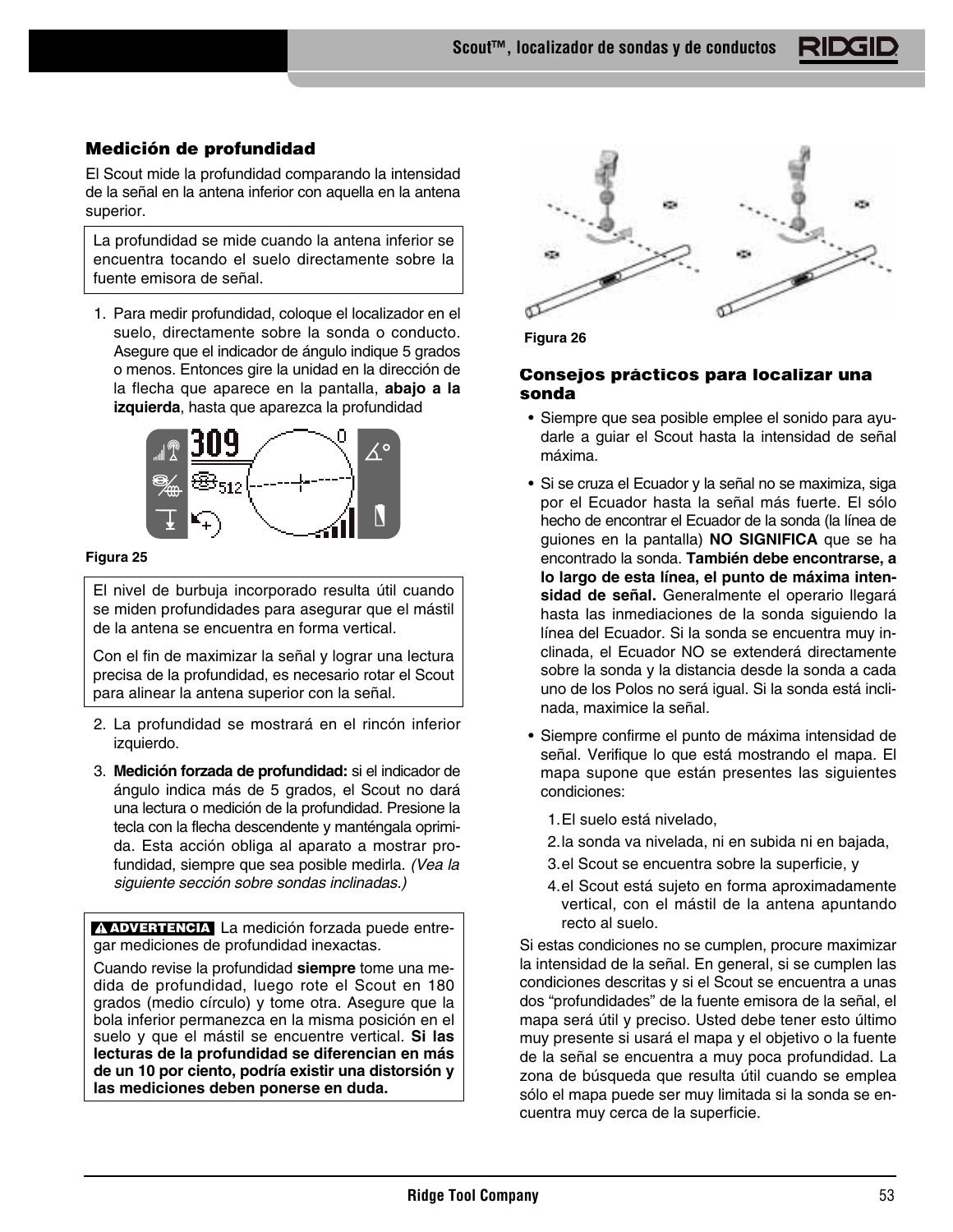# **Micro mapa – Ejemplos – Modalidad Sonda**

**Scout en el Ecuador** 

![](_page_55_Figure_3.jpeg)

# **El Scout deja atrás el Ecuador y se aproxima al Polo**

![](_page_55_Picture_5.jpeg)

**Figura 28**

# **El Scout sobre el Polo**

![](_page_55_Picture_8.jpeg)

#### **Figura 29**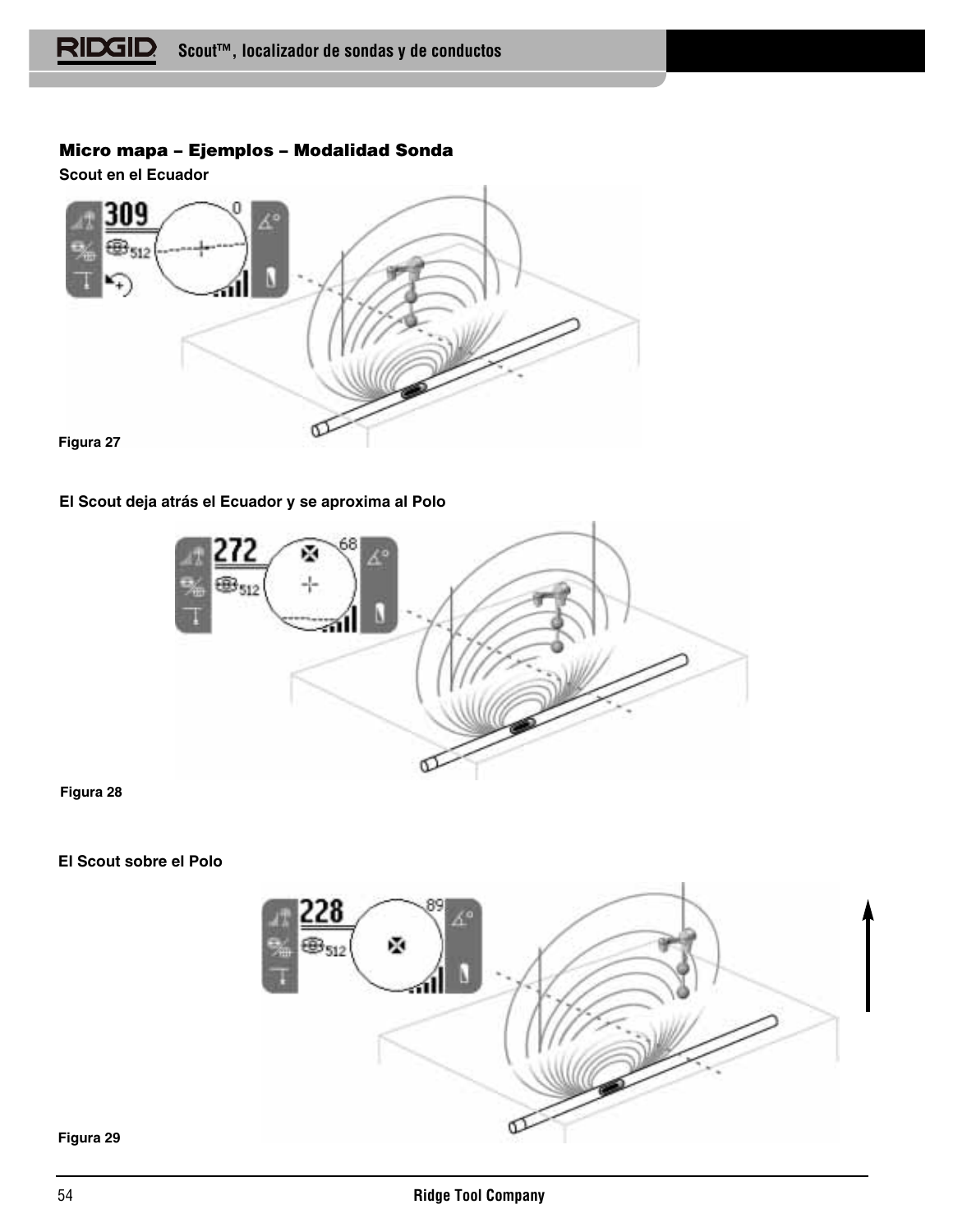# **Sondas inclinadas**

Si la sonda va inclinada, un Polo se acercará a la sonda y el otro se apartará de ella, de tal modo que la localización de la sonda no se encontrará igualmente equidistante de los dos polos. La intensidad de la señal del Polo más cercano se torna mucho más fuerte que la del Polo más lejano. En el extremo, a medida que la sonda se inclina verticalmente, uno de los Polos se moverá hacia un punto directamente encima de la sonda y este mismo Polo corresponderá al punto de máxima intensidad de señal. El otro Polo no se verá. Por lo tanto, aunque la sonda se encuentre en posición vertical, ya sea porque cayó en una rotura de una tubería o dentro de un tanque subterráneo, aún se la puede localizar.

Lo que se ve en la pantalla es un Polo de máxima intensidad de señal cuando la sonda se encuentra vertical.

![](_page_56_Picture_4.jpeg)

#### **Figura 30**

Las antenas multidireccionales permiten medir la profundidad aunque la sonda vaya inclinada. En este caso debe emplearse el mecanismo de medición forzada de profundidad para tomar una medida de profundidad (vea Medición de profundidad).

# **Rastreo de un conducto con el Scout**

El Scout también se usa en seguirle la pista a tuberías o conductos enterrados para que sus recorridos puedan marcarse en la superficie. Al conocerse la ubicación de los conductos enterrados, se evita dañarlos durante faenas de excavación, o bien, se descubren para reparar o reemplazarlos. El Scout puede localizar tuberías o conductos activados con una variedad de frecuencias o puede usárselo en forma pasiva para efectuar un peinado que localice cualquier conductor largo que lleve una señal.

Los conductos bajo tierra se activan o excitan con un transmisor. Esta señal activa se rastrea empleando un receptor como el Scout.

1. Acople el transmisor a la tubería de acuerdo a las instrucciones de su fabricante.

"Transmisor" es un término genérico con que se denomina cualquier objeto que genera una señal localizable. También se usa para describir una sonda, así como cualquier dispositivo utilizado para excitar o activar un cable o tubería.

2. Iguale la frecuencia del Scout con la que emplea el transmisor. Asegure que muestra el símbolo de rastreo de conductos  $\overrightarrow{w}$ . Oprima el botón del menú principal para volver a la pantalla de localización.

![](_page_56_Picture_13.jpeg)

#### **Figura 31**

- 3. Al comenzar el rastreo, recomendamos que primero observe la intensidad de la señal para ver si decae cuando el Scout se retira o aleja. Apunte el mástil hacia los terminales o hacia el transmisor mismo si se está empleando la modalidad inductiva. Debiera alcanzar su nivel más alto y luego caer a ambos lados.
- 4. Durante el rastreo, el recorrido de la tubería o cable se mostrará en la pantalla como dos líneas continuas. Si las líneas se mantienen en el centro, el Scout está rastreando el conducto enterrado. Si las líneas se desplazan hacia la izquierda o derecha, mueva el Scout para que las líneas regresen al centro. La señal sin distorsiones emitida por un conducto es la más fuerte cuando se está directamente sobre ella.

![](_page_56_Figure_17.jpeg)

#### **Figura 32**

¡NOTA! Cuando se emplea una frecuencia de rastreo de conductos existen dos líneas en la pantalla. Cuando se usa una frecuencia de sonda, el Ecuador es una sola línea.

Esté siempre atento a las interferencias o **CUIDADO**parásitos que puedan entregar lecturas erróneas. Las lecturas de profundidad deben considerarse cálculos aproximados y las profundidades reales deben verificarse exponiendo el conducto antes de cavar.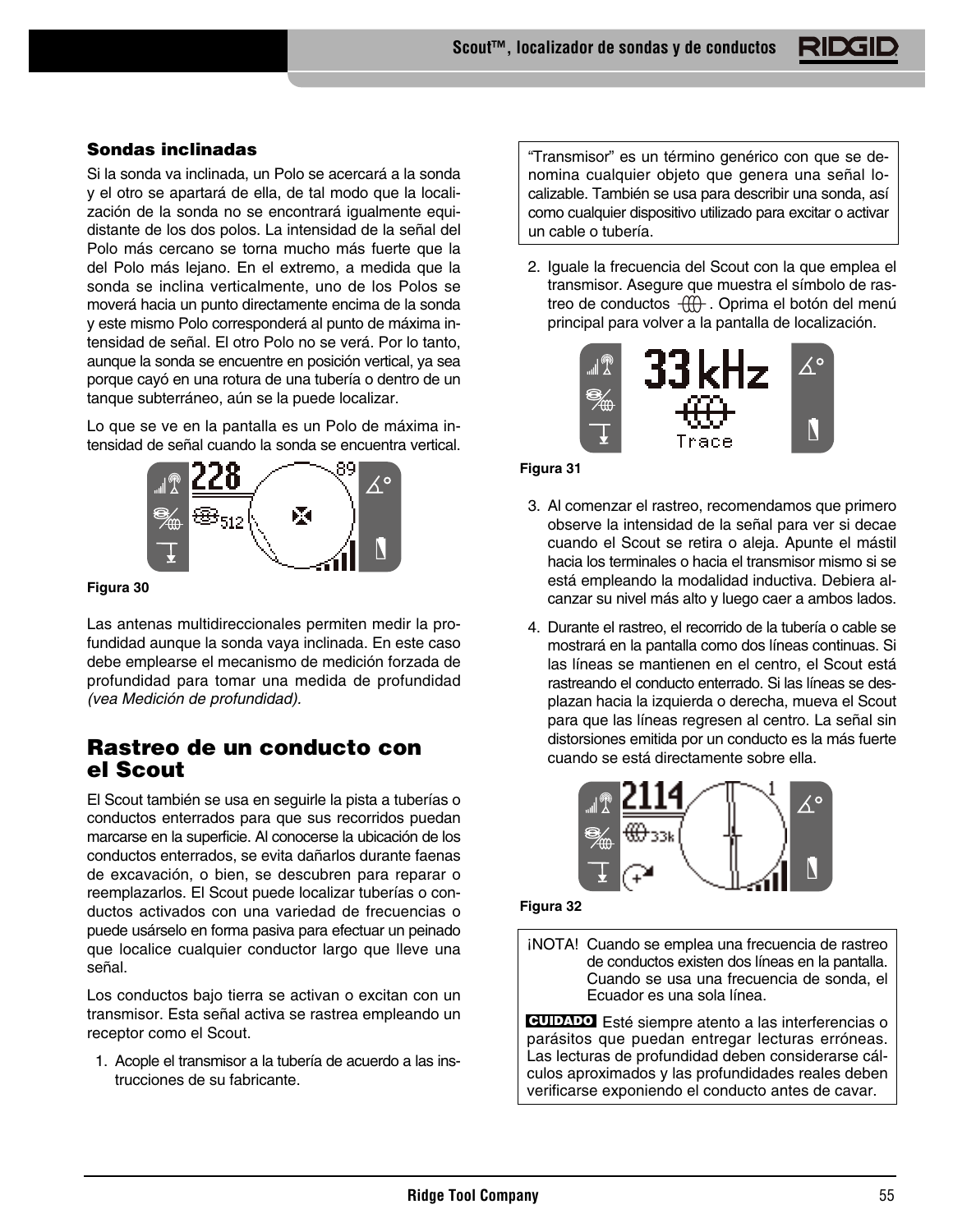# **Rastreo Pasivo de un conducto con corriente alterna**

En modalidad pasiva el Scout detecta corriente alterna (CA) o campos de corriente alterna. Comúnmente los cables de energía eléctrica enterrados no emiten señal rastreable salvo que por los alambres esté fluyendo energía eléctrica. Por ello es que es muy difícil rastrear pasivamente el alumbrado público cuando se encuentra apagado.

- 1. Seleccione una frecuencia de rastreo pasivo de CA con el símbolo de rastreo pasivo de conductos.  $\bigcirc$
- 2. El Scout está dotado de dos (2) frecuencias de rastreo pasivo: 50Hz y 60Hz.

![](_page_57_Picture_5.jpeg)

#### **Figura 33**

# **Consejos prácticos para el rastreo de conductos**

- **Cuando las líneas no están centradas en el mapa, a pesar de que la intensidad de la señal se encuentra maximizada, ¡existe una distorsión!**
	- a) Pruebe cambiar a una frecuencia más baja.
	- b) Mueva la estaca en la tierra para alejarla del conducto que se intenta rastrear.
	- c) Asegure que el conducto no esté adherido a otro sistema de suministro público.
- Si las líneas no se centran o si se pasean por la pantalla inexplicablemente, el Scout no está recibiendo una señal nítida.
	- a) Revise el transmisor para cerciorarse de que está funcionando y que está correctamente conectado a tierra.
	- b) Pruebe el circuito apuntando la antena inferior hacia cualquiera de los terminales del transmisor.
	- c) Verifique que tanto el Scout como el transmisor se encuentren operando en la misma frecuencia.
	- d) Ensaye con diferentes frecuencias, comenzando por la más baja, hasta que la señal pueda captarse confiablemente.
- Durante el rastreo, la señal debe maximizarse y la profundidad minimizarse en el mismo lugar donde las líneas se centran en la pantalla. Si así no ocurre, es posible que el conducto tenga un desvío o pueden haber otras señales acopladas.
- Las frecuencias más altas "sangran" más pero pueden necesitarse para saltar sobre rupturas (cortes) en los alambres de rastreo o para pasar por sobre acoplamientos aislantes.
- Cuando vaya a usar el transmisor inductivamente, siempre comience la localización a una distancia de 40 a 50 pies para evitar un "acoplamiento directo". En este caso, el Scout detecta la señal directamente del transmisor y no del conducto que se desea rastrear.

![](_page_57_Figure_20.jpeg)

#### **Figura 34**

Durante el rastreo, el micro mapa supone la presencia de las siguientes condiciones:

- a) El suelo está nivelado
- b) El conducto está nivelado
- c) El localizador Scout se encuentra sobre la superficie terrestre
- d) El mástil de la antena del Scout está siendo sostenido en forma casi vertical
- Si estas condiciones no se cumplen, procure maximizar la intensidad de la señal. En general, si se cumplen las condiciones descritas y si el Scout se encuentra a unas dos "profundidades" de la fuente emisora de la señal, el mapa será útil y preciso. Tenga esto último en mente cuando emplee el mapa cuando el objetivo o la fuente de la señal se encuentra a poca profundidad. La zona de búsqueda que resulta útil cuando se emplea el mapa solamente puede ser muy limitada si la sonda se encuentra a muy poca profundidad.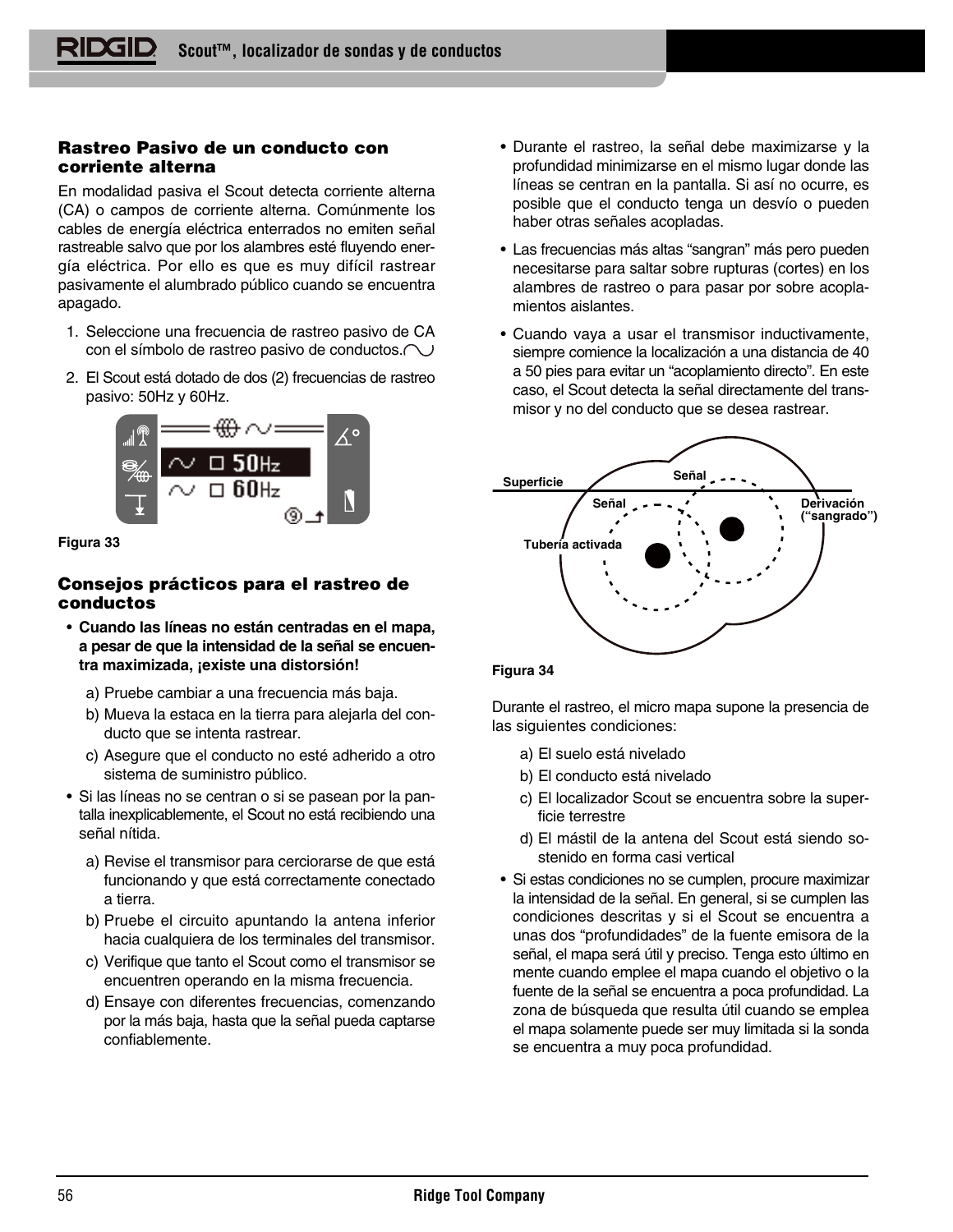**Micro mapa – Ejemplo – Rastreo de conductos**

**Figura 35**

# **Observaciones sobre la exactitud**

# **Ruido**

Los ruidos o señales perturbadoras simplemente forman parte del desafío de una localización. Una interferencia puede estar ya sea en la misma frecuencia que se está empleando para localizar o "fuera de banda", en otras frecuencias. Las señales perturbadoras más fuertes son generalmente las generadas por equipos de transmisión de energía eléctrica. Los transformadores, motores eléctricos de gran tamaño o generadores y los cables de distribución eléctrica pueden emitir señales muy ruidosas. En lo posible no deben efectuarse localizaciones en áreas particularmente ruidosas.

Si los ángulos en la visualización no son estables ni constantes y/o si los niveles de señal no son constantes, es casi seguro que no existe una señal objetivo (una sonda o conducto activado) o se está en medio de interferencias de alto nivel.

# **La localización no es una ciencia exacta**

La localización no es una ciencia exacta. Exige que el operario emplee buen criterio y busque toda la información que tenga disponible más allá de la que le entrega el instrumento. El Scout le proveerá información adicional al usuario, pero le corresponde al operario interpretar esta información en forma correcta. Ningún fabricante de localizadores puede asegurar que al operario le basta con seguir exclusivamente las instrucciones de su instrumento.

Condiciones bajo las cuales la exactitud debe ponerse en duda:

• **Cuando se encuentran presentes otros conductos o instalaciones de servicios públicos.** La "derivación" o sangrado puede generar campos distorsionados e iluminar líneas involuntariamente. Emplee una frecuencia más baja, si es posible, y descarte cualquier conexión que pudiera existir entre dos conductos.

![](_page_58_Figure_12.jpeg)

**Figura 36**

- **Cuando se usa el transmisor como inductor.** Esto debilita la señal del conducto. Emplee una conexión directa siempre que sea posible.
- **Cuando hay conexiones en T o el conducto se bifurca o divide.** Puede producir distorsiones en la señal.
- **Cuando la intensidad de la señal es baja.** Para localizar con precisión es indispensable una señal fuerte.
- **Cuando las condiciones del suelo varían.** Suelos saturados de agua o extremadamente secos pueden afectar las mediciones. Los terrenos saturados de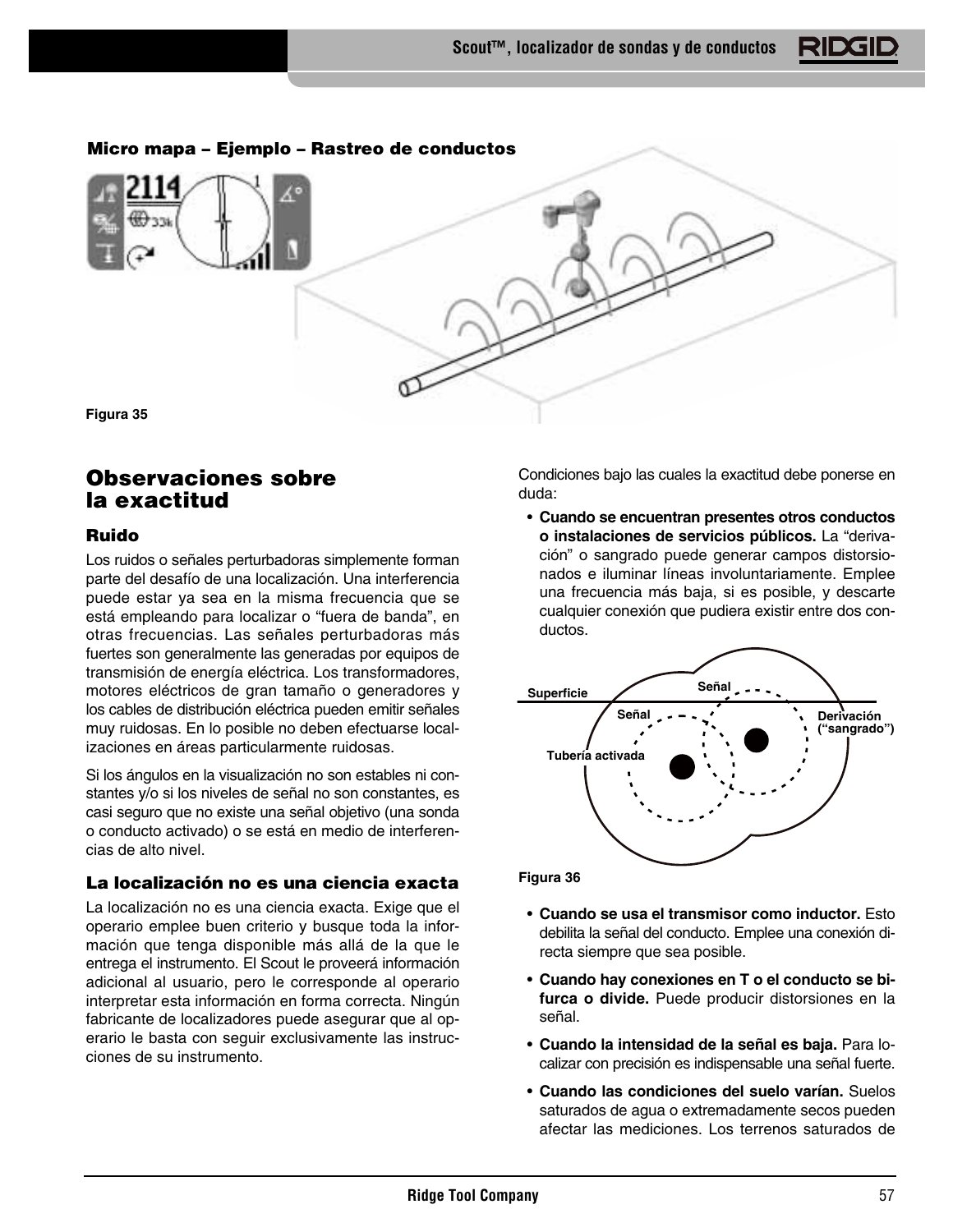agua salada, como los que se encuentran cerca de la costa, taparán gran parte de las señales y en ellos es muy difícil efectuar localizaciones.

# **Localización de componentes defectuosos**

Para la detección de averías, por favor consulte la guía de Detección de Averías al final de este manual. Para consultas, llame al Servicio Técnico de RIDGE Tool al 800-519-3456. Estableceremos un plan de acción para que su Scout vuelva a funcionar correctamente a la brevedad.

# **Servicio y reparaciones**

El Scout debe llevarse a un Servicentro Independiente Autorizado de RIDGID o devuelto a la fábrica. Todas las reparaciones hechas por establecimientos Ridge están garantizadas contra defectos en los materiales y de la mano de obra.

Si tiene cualquier pregunta relativa al servicio o reparación de esta máquina, llame o escriba a:

> Ridge Tool Company Departamento de Servicio Técnico 400 Clark Street Elyria, Ohio 44035-6001 Teléfono: (800) 519-3456 E-mail: TechServices@ridgid.com

Para información sobre el nombre y dirección del Servicentro Autorizado Independiente más cercano, llame a Ridge Tool Company al (800) 519-3456 o visítenos en http://www.ridgid.com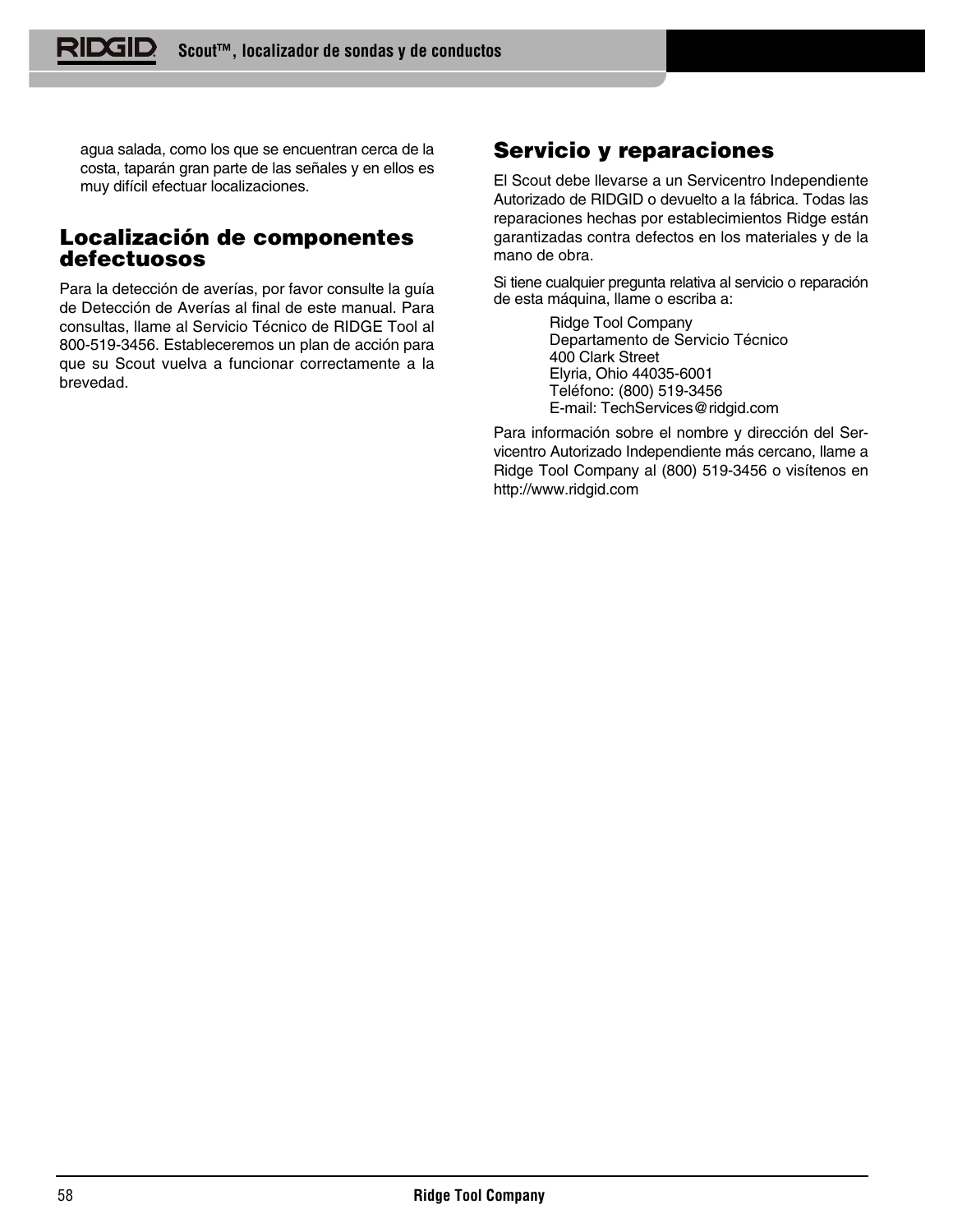# **Tabla 1 Detección de averías**

| <b>PROBLEMA</b>                                                                       | <b>PROBABLE UBICACIÓN DE LA FALLA</b>                                                                                                                                                                                                                                                                                                                                  |
|---------------------------------------------------------------------------------------|------------------------------------------------------------------------------------------------------------------------------------------------------------------------------------------------------------------------------------------------------------------------------------------------------------------------------------------------------------------------|
| El Scout se traba o se<br>bloquea durante su uso.                                     | Apague (OFF) el Scout, luego enciéndalo. Extraiga las pilas si la unidad no se apaga.                                                                                                                                                                                                                                                                                  |
| Durante un rastreo, las<br>líneas "saltan" por toda<br>la pantalla.                   | Esto indica que el Scout no capta la señal o existen interferencias.<br>Asegure que el transmisor está bien conectado y a tierra. Apunte el Scout hacia cualquiera de los cables<br>o terminales para cerciorarse de que existe un circuito cerrado (completo).<br>Pruebe con una frecuencia más alta.<br>Trate de determinar cuál es la fuente del ruido y elimínela. |
| Durante una localización<br>de sonda, las líneas<br>"saltan" por toda<br>la pantalla. | Revise las pilas en la sonda para comprobar que funcionan.<br>Verifique la señal colocando la antena inferior cerca de la sonda. Nota: las sondas emiten señales que tienen<br>dificultad para traspasar tuberías de hierro fundido o hierro dúctil.                                                                                                                   |
| La distancia entre la<br>sonda y cada uno de<br>los Polos no es igual.                | La sonda puede estar inclinada o puede haber una transición en el conducto: de hierro fundido a plástico.                                                                                                                                                                                                                                                              |
| La unidad se comporta<br>en forma errática, rehúsa<br>apagarse.                       | Las pilas pueden estar descargadas. Cámbielas y vuelva a encender el aparato.                                                                                                                                                                                                                                                                                          |
| El visualizador está<br>completamente oscuro                                          | Pruebe esto: apague el aparato (OFF) y vuelva a encenderlo (ON).                                                                                                                                                                                                                                                                                                       |
| o completamente claro<br>cuando se enciende el<br>aparato.                            | Ajuste el contraste de la pantalla de cristal líquido.                                                                                                                                                                                                                                                                                                                 |
| No hay sonido.                                                                        | Ajuste el nivel del sonido en el menú de Sonido.                                                                                                                                                                                                                                                                                                                       |
| El Scout no capta la<br>señal.                                                        | Compruebe que se han fijado correctamente la modalidad y frecuencia.                                                                                                                                                                                                                                                                                                   |
| La unidad no<br>se enciende.                                                          | Revise que las pilas estén orientadas correctamente.<br>Revise que las pilas estén cargadas.<br>Revise que los contactos de las pilas estén en buen estado.<br>Puede haberse quemado un fusible del aparato (se requiere una reparación en la fábrica).                                                                                                                |
| La profundidad parece<br>inexacta.                                                    | Revise la modalidad de localización. Ej: si se está localizando un conducto (II) en 512Hz, asegure que<br>no está puesto en la modalidad de Sonda Se. La revisión es necesaria en un ambiente altamente dis-<br>torsionado.                                                                                                                                            |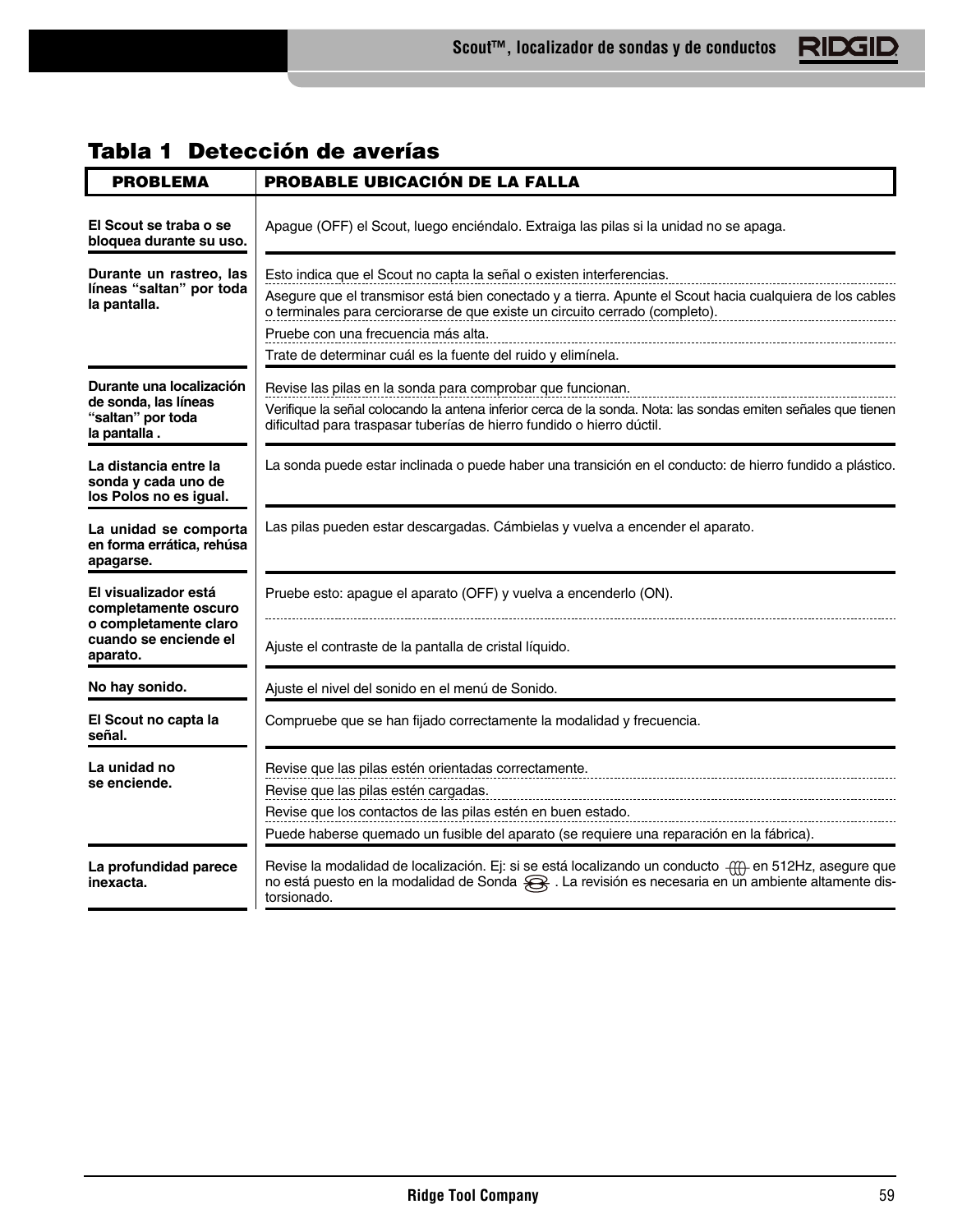# **Apéndice A**

# **Cómo funcionan las sondas y cómo las detecta el Scout**

Los campos eléctricos emitidos por objetos enterrados pueden ser de dos tipos. Los del primer tipo son campos emitidos por conductores largos tales como cables activados (bajo tensión), cables de inspección que llevan una cámara de video en la punta, o tuberías. Estos objetos emiten un campo cilíndrico alargado y a la detección del trazado de estos conductos se le denomina comúnmente "Rastreo de conductos".

![](_page_61_Picture_4.jpeg)

**Figura 1 – El campo emitido por un conducto activado (bajo tensión).**

La Modalidad "Rastreo Pasivo con corriente alterna" es una forma particular de rastreo en la que el conducto es activado con corriente eléctrica.

El segundo tipo de campos eléctricos, las sondas (también denominadas transmisores, balizas o sondas emisoras de señales), emiten un campo de forma diferente y El Scout está programado para medir y mostrar este tipo de campo. La forma más compleja del campo emitido por una sonda se denomina campo de dipolo, igual al que emite un imán de barra o nuestro planeta Tierra.

![](_page_61_Picture_8.jpeg)

**Figura 2 – El campo de dipolo emitido por una sonda.**

De hecho, si al planeta Tierra se le pone de costado, su campo magnético se parece mucho al campo que emite una sonda.

![](_page_61_Picture_11.jpeg)

![](_page_61_Figure_12.jpeg)

El localizador Scout puede medir la forma (ángulo) de las líneas de campo emitidas por una sonda e identificar las diversas características de estas líneas. Las características más importantes son los dos **POLOS** y el **ECUADOR**. En los Polos el ángulo de la señal es de 90 grados (vertical). En el Ecuador es igual a 0 (horizontal). Los Polos son puntos claros y definidos en el espacio, mientras que el Ecuador envuelve a la sonda por completo. En vista de que estas características permanecen constantes, puede empleárselas para conocer con exactitud la ubicación de una sonda.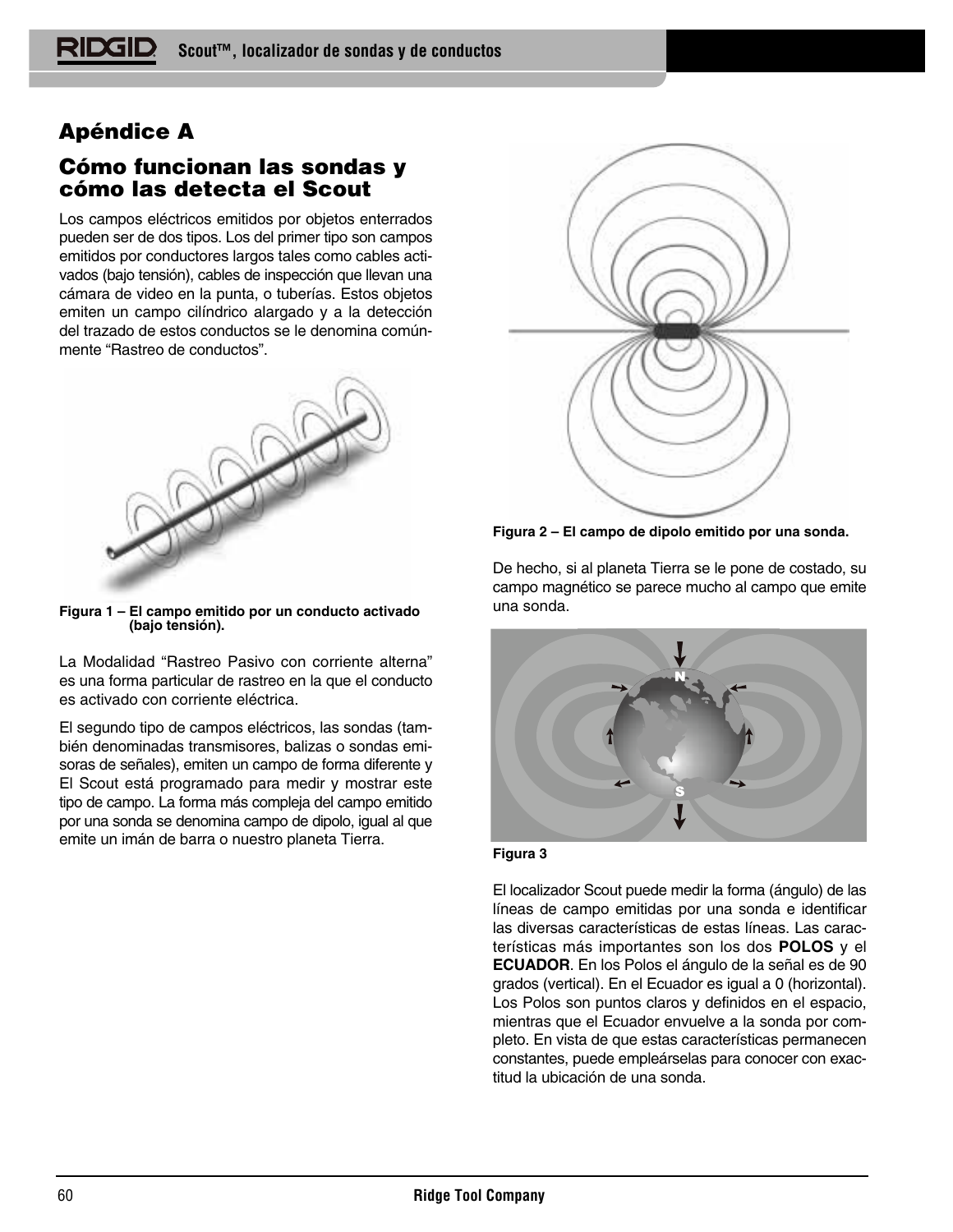![](_page_62_Picture_1.jpeg)

#### **Figura 4**

Los Polos generalmente se dan donde los localizadores tradicionales encuentran **"nulos"**, los puntos muertos que ocurren cuando la señal pasa por sus antenas verticalmente. La diferencia está en que el Scout puede "ver" los Polos ("nulos") y mostrarle a usted dónde se encuentran. **Esto, aunque usted no esté directamente parado sobre ellos y sin importar como las antenas del Scout estén dispuestas con respecto a la señal.** Esta es una de las razones por las cuales localizar con el Scout es tanto más fácil que con un localizador tradicional.

Si vertical, la sonda se localiza en el punto donde el Ecuador pasa directamente entre los dos Polos.

Los campos electromagnéticos tienen tres (3) importantes propiedades: frecuencia, fuerza (intensidad o amplitud) y ángulo (dirección). A diferencia de los localizadores tradicionales, que sólo pueden medir fuerza en la dirección de la propia antena(s), el Scout mide tanto la intensidad de la señal como los ángulos de campo en tres dimensiones (3D). Esta ampliada capacidad es la que hace posible la visualización cartográfica o de mapas. El operario con experiencia puede hacer uso de esta información adicional para acelerar el proceso de localización y resolver situaciones complejas de localización. Por otro lado, el operario novato o esporádico puede fácilmente efectuar localizaciones haciendo uso tan sólo de la intensidad de la señal.

**La regla de localización No. 1 del NaviTrack es utilizar ¡la señal más fuerte posible!** Potenciar al máximo la intensidad de la señal es la función clave y primordial de un instrumento de localización.

![](_page_62_Picture_7.jpeg)

#### **Figura 5 – Este ejemplo muestra cómo el Scout maximiza directamente sobre la sonda.**

En cualquiera de las localizaciones, de sonda o de rastreo de conductos, la máxima intensidad de señal ocurre sobre el blanco u objetivo. La profundidad se visualiza cuando se está sobre el blanco.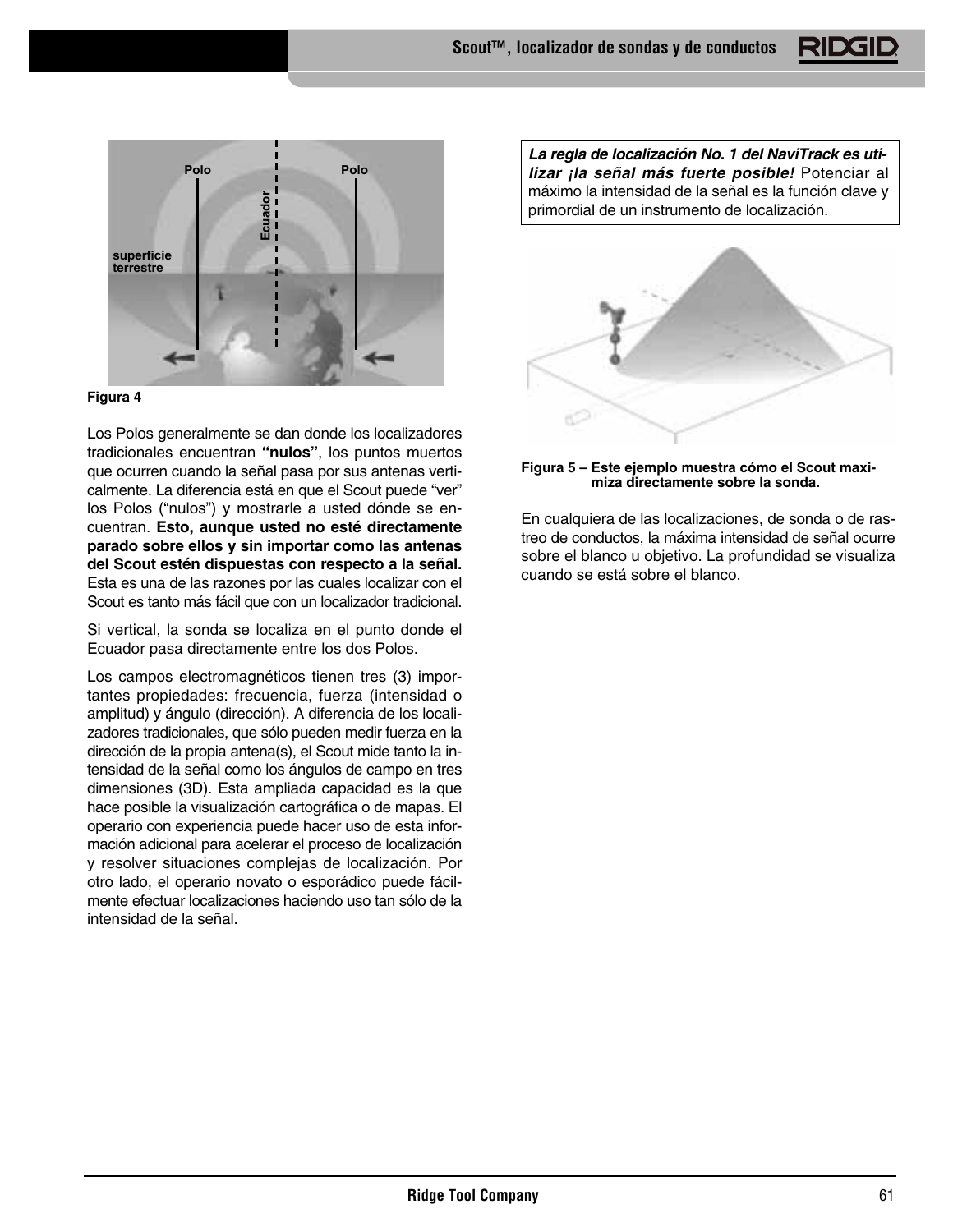# **Apéndice B**

# **Más información útil**

# **Interferencias**

# **Campos distorsionados**

A veces objetos metálicos u otros materiales ferrosos enterrados pueden distorsionar las líneas de campo. Otros conductos de suministro público, pedazos de chatarra o conductos en desuso, pueden estar derivando o acortando las líneas de campo. En estos casos es posible que el Scout muestre una señal más débil alrededor del objeto enterrado y una señal más fuerte directamente encima del objeto. El objeto puede actuar como un lente de aumento que amplifica o debilita la señal de manera imprevisible.

![](_page_63_Figure_6.jpeg)

![](_page_63_Figure_7.jpeg)

# **Campos compuestos**

También pueden darse campos compuestos. Allí donde un campo se topa con otro, los dos –o más- pueden, en conjunto, generar una señal más fuerte. El usuario debe tener esta posibilidad en cuenta, especialmente donde las conexiones en tuberías o conductos forman una T o ángulos rectos. Allí es donde a menudo se forman campos compuestos.

![](_page_63_Picture_10.jpeg)

**Figura 2 – Un campo compuesto creado por una conexión en la tubería.**